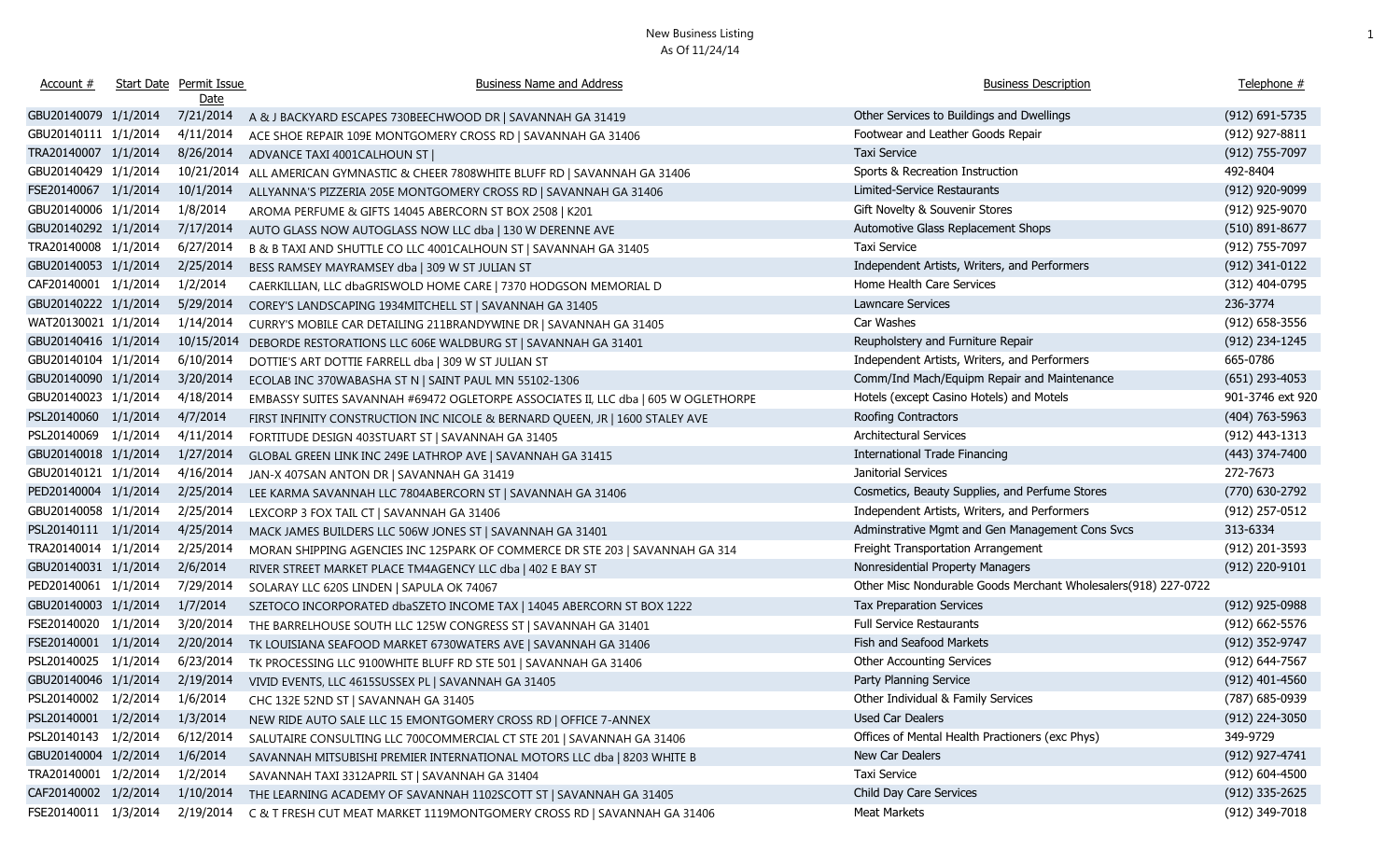| Account #                       |                     | Start Date Permit Issue<br>Date | <b>Business Name and Address</b>                                                    | <b>Business Description</b>                      | Telephone #        |
|---------------------------------|---------------------|---------------------------------|-------------------------------------------------------------------------------------|--------------------------------------------------|--------------------|
| GBU20140107 1/6/2014            |                     |                                 | JACKSON HEWITT TAX SERVICE REDCENT EAST INC dba   7010 SKIDAWAY RD STE 1            | <b>Tax Preparation Services</b>                  | 220-4377           |
| GBU20140011 1/6/2014            |                     | 1/14/2014                       | MOLLY MAID 14 CHATHAM CENTER SOUTH BLVD unit A   SAVANNAH GA 3                      | Janitorial Services                              | (912) 892-1011     |
| GBU20140009 1/7/2014            |                     | 1/14/2014                       | THE CORNER STORE 1 19 BARNARD ST   SAVANNAH GA 31401                                | Gift Novelty & Souvenir Stores                   | (912) 232-2584     |
| GBU20140008 1/7/2014            |                     | 1/14/2014                       | THE CORNER STORE 2 30 BARNARD ST   SAVANNAH GA 31401                                | Gift Novelty & Souvenir Stores                   | (912) 232-2584     |
| GBU20140010 1/8/2014            |                     | 1/9/2014                        | COMMONS LIQUOR 4827WATERS AVE   SAVANNAH GA 31404                                   | Beer, Wine, & Liquor Stores                      | (912) 335-1647     |
| PES20140001 1/8/2014            |                     | 1/8/2014                        | MY SELF HEALTH, LLC 2155BENTON BLVD APT 17203   POOLER GA 31322                     | All Other Personal Services (ie Astrology Svcs)  | $(205)$ 567-8503   |
| PSL20140006 1/8/2014            |                     | 1/10/2014                       | PINNACLE ASSESSMENT AND MAINTENANCE SERVICE, LLC 609MCLAWS ST   SAVANNAH GA 31405   | <b>Residential Remodelers</b>                    | 677-0683           |
| PSL20140004 1/8/2014            |                     | 1/8/2014                        | ROB & ADAM POPPELL HOME IMPROVEMENT 119ROSE DHU RD   SAVANNAH GA 31419              | <b>Flooring Contractors</b>                      | 373-4206           |
| TRA20140003 1/8/2014            |                     | 1/8/2014                        | TWIC GA ESCORT TIMOTHY BARGERON   5500 MONTGOMERY ST APT A                          | All Other Support Activities for Transportation  | (912) 509-4549     |
| GBU20140012 1/9/2014            |                     | 1/14/2014                       | IVORY & BEAU 7302ABERCORN ST STE 1   SAVANNAH GA 31406                              | Other Clothing Stores                            | (912) 200-4794     |
| FSE20140002 1/9/2014            |                     | 1/8/2014                        | MUSEUM CAFE LLC 601TURNER BLVD   SAVANNAH GA 31401                                  | <b>Full Service Restaurants</b>                  | $(912) 525 - 7191$ |
| GBU20140007 1/10/2014 1/14/2014 |                     |                                 | AMBIENT HEALTHCARE OF GEORGIA INC 1000BUSINESS CENTER DR STE 120   SAVANNAH GA 3140 | Pharmacies & Drug Stores                         | (912) 335-1053     |
| GBU20140043 1/10/2014 2/25/2014 |                     |                                 | BABA CONVENIENCE STORE 4307LIBERTY PKY   SAVANNAH GA 31405                          | Convenience Stores                               | (912) 335-2073     |
| PSL20140007                     | 1/10/2014 1/13/2014 |                                 | BARRIER CABLE, INC 665LEE RD   212                                                  | Elect Contractors/Oth Wiring Install Contractors | (334) 448-4889     |
| PSL20140008                     | 1/10/2014 1/10/2014 |                                 | HARRISON CONSTRUCTION 625SHERMAN AVE   SAVANNAH GA 31405                            | Finish Carpentry Contractors                     | 695-0807           |
| GBU20140040 1/13/2014 7/7/2014  |                     |                                 | A & E SAVANNAH PROPERTIES LLC 153GREENBRIAR CT   SAVANNAH GA 31419                  | <b>Residential Property Managers</b>             | (912) 925-5045     |
| GBU20140034 1/13/2014 4/8/2014  |                     |                                 | INTERSTATE ALL BATTERY CENTER 1815E VICTORY DR STE 103   SAVANNAH GA 31404          | All Other Miscellaneous Store Retailers          | (912) 349-3385     |
| PSL20140017 1/13/2014 2/18/2014 |                     |                                 | ROBERTSON FAMILY CONSTRUCTION 1129SEILER ST   SAVANNAH GA 31401                     | <b>Residential Remodelers</b>                    | (912) 323-5657     |
| PSL20140011 1/13/2014 1/13/2014 |                     |                                 | SABOUNGI CONSTRUCTION INC 290N US 1   ORMOND BEACH FL 32174                         | Site Preparation Contractors                     | (386) 672-2077     |
| PSL20140013 1/13/2014 5/1/2014  |                     |                                 | SAVANNAH REALTY RICHARD STURGESS   5 WHITAKER ST STE 301                            | Offices of Real Estate Appraisers                | (912) 236-9000     |
| PSL20140009                     | 1/13/2014 1/14/2014 |                                 | TANGLED UP 1839COKESBURRY DR   SAVANNAH GA 31406                                    | <b>Beauty Salons</b>                             | 210-1919           |
| PSL20140012 1/13/2014 1/14/2014 |                     |                                 | TBA CONSTRUCTION LLC 742THOMPSON BLVD   UNION SC 29379                              | Commercial and Industrial Building Construction  | (864) 427-0881     |
| GBU20140041 1/13/2014 2/25/2014 |                     |                                 | TOM'S RESUMES 201GROVELAND CIR   SAVANNAH GA 31405                                  | Document Preparation Services                    | $(912) 660 - 8807$ |
| PSL20140147 1/14/2014 5/27/2014 |                     |                                 | BLACK DIAMOND CONSTRUCTORS BLACK DIAMOND CONSTRUCTORS LLC   100 BULL ST STE 2       | All Other Specialty Trade Contractors            | 721-8600           |
| CAF20140003 1/14/2014 1/14/2014 |                     |                                 | DUKES HEALTHCARE SERVICES GROUP 6602ABERCORN ST STE 203   SAVANNAH GA 31406         | Home Health Care Services                        | 856-2293           |
| GBU20140013 1/14/2014 1/17/2014 |                     |                                 | TRAVEL HOUSE LLC 508E RIVER ST   SAVANNAH GA 31401                                  | Gift Novelty & Souvenir Stores                   | (912) 944-6100     |
| GBU20140044 1/15/2014 2/19/2014 |                     |                                 | KINCAID INTERIORS 4124AMSTERDAM CIR   SAVANNAH GA 31405                             | <b>Interior Design Services</b>                  | $(912)$ 352-7671   |
| GBU20140302 1/15/2014 7/25/2014 |                     |                                 | THE BLOOMING IDIOT FLORIST LLC 412E MONTGOMERY CROSS RD   SAVANNAH GA 31406         | <b>Florists</b>                                  | (912) 200-4963     |
| GBU20140014 1/16/2014 1/16/2014 |                     |                                 | CPR CERTIFICATION MADE EASY 105WHEELER COURT STE G   SAVANNAH GA 31405              | All Other Miscellaneous Schools and Instruction  | $(678) 665 - 6114$ |
| PSL20140015 1/16/2014 1/21/2014 |                     |                                 | FRUIT OF THE SPIRIT CONSULTING 1230E 31st   SAVANNAH GA 31404                       | Adminstrative Mgmt and Gen Management Cons Svcs  | (912) 358-8280     |
| TRA20140005 1/16/2014 1/16/2014 |                     |                                 | FULL MOON TOURS 424HABERSHAM ST   SAVANNAH GA 31401                                 | <b>Tour Operators</b>                            | 508-5060           |
| GBU20140015 1/16/2014 1/16/2014 |                     |                                 | HMV OF SAVANNA INC 6606WATERS AVE   SAVANNAH GA 31406                               | Convenience Stores                               | 354-4020           |
| PSL20140014 1/16/2014 4/3/2014  |                     |                                 | INTERCOASTAL AUTO LLC 12401 WHITE BLUFF RD   SAVANNAH GA 31419                      | Used Car Dealers                                 | 234-6509           |
| GBU20140016 1/16/2014 1/16/2014 |                     |                                 | S & O FINANCIALS LLC DBASAVANNAH TAX SERVICE   510 MARTIN LUTHER KING B             | <b>Tax Preparation Services</b>                  | 373-7746           |
| WAT20140001 1/16/2014 5/15/2014 |                     |                                 | SPLISH SPLASH MOBILE DETAILING 1528CHEVY CHASE RD   SAVANNAH GA 31415               | Car Washes                                       | (912) 401-3204     |
| FSE20140005 1/17/2014 1/24/2014 |                     |                                 | BARAKA'S 1801WATERS AVE   SAVANNAH GA 31404                                         | <b>Full Service Restaurants</b>                  | (912) 313-9238     |
| PES20140002 1/17/2014 1/21/2014 |                     |                                 | ECS ETC ELITE CONCIERGE SERVICE ETC   8 E 38TH ST                                   | All Other Personal Services (ie Astrology Svcs)  | $(912) 572 - 2360$ |
| GBU20140042 1/21/2014 2/25/2014 |                     |                                 | CARRIE L KELLOGG PHOTOGRAPHY 309W ST JULIAN ST unit FS4-3   SAVANNAH GA 31401       | Independent Artists, Writers, and Performers     | (912) 441-2093     |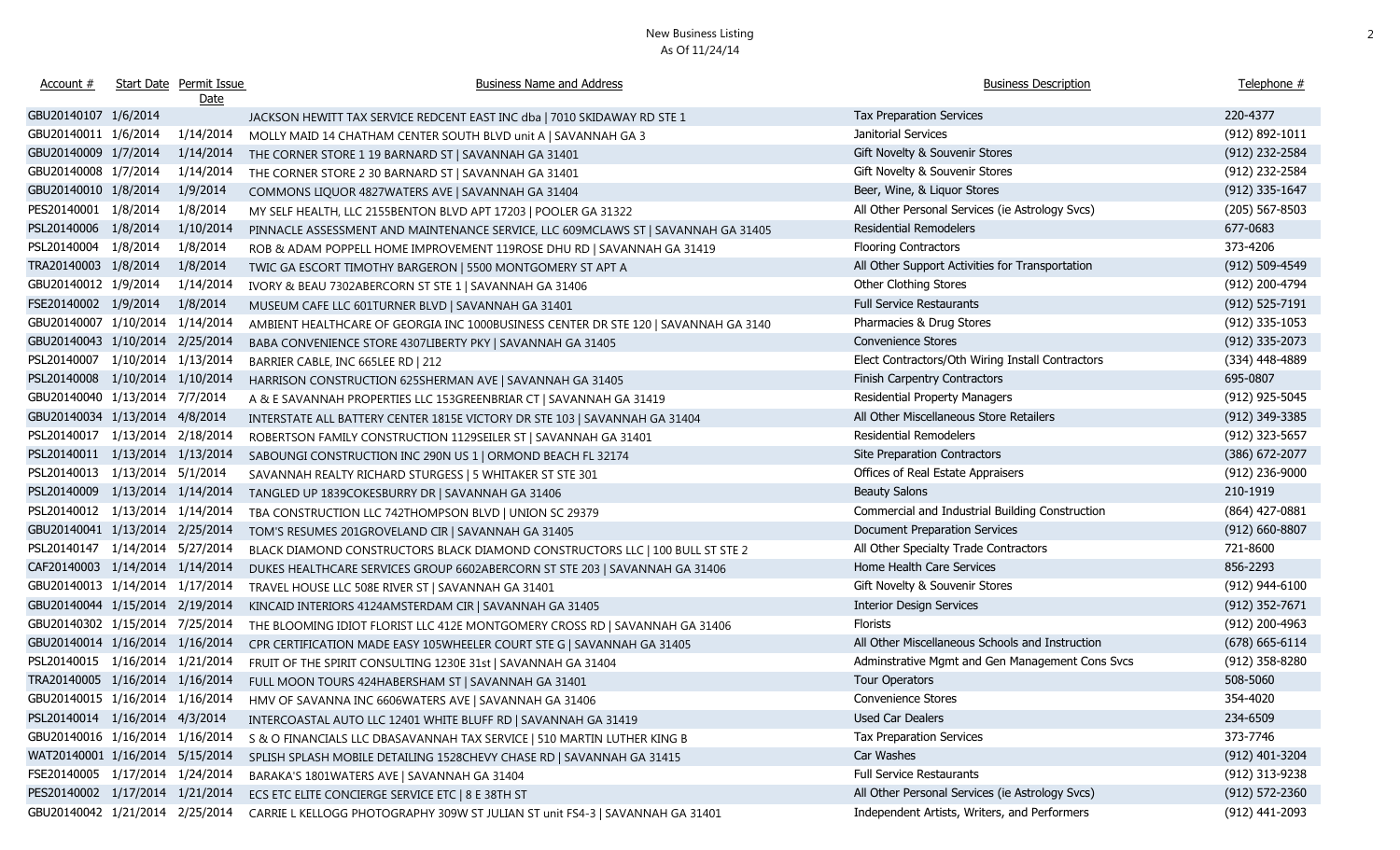| Account $#$                      | <b>Start Date Permit Issue</b><br>Date | <b>Business Name and Address</b>                                                          | <b>Business Description</b>                        | Telephone #        |
|----------------------------------|----------------------------------------|-------------------------------------------------------------------------------------------|----------------------------------------------------|--------------------|
| GBU20140050 1/21/2014 2/20/2014  |                                        | SAVANNAH YOGA BARRE 2132E VICTORY DR unit J   SAVANNAH GA 31404                           | Exam Preparation and Tutoring                      | (912) 224-7969     |
| PES20140003 1/23/2014 1/27/2014  |                                        | 5150 INK TATTOO COMPANY 111E PRESIDENT ST   SAVANNAH GA 31401                             | Other Personal Care Services (Baths, steams, turk) | (912) 344-4168     |
| PSL20140053 1/23/2014 4/12/2014  |                                        | IDEAL CONCEPTS INTERNATIONAL 203SUGDEN ST   SAVANNAH GA 31415                             | Adminstrative Mgmt and Gen Management Cons Svcs    | $(912)$ 358-0416   |
| GBU20140020 1/23/2014 1/24/2014  |                                        | PORTRAITS BY TISHA LLC 309W ST JULIAN ST STE FNU 10   SAVANNAH GA 31401                   | Art Dealers                                        | (912) 484-1496     |
| GBU20140021 1/24/2014 5/8/2014   |                                        | ASH-N-FASHION 822W 39TH ST   SAVANNAH GA 31401                                            | <b>Internet Sales</b>                              | 856-9965           |
| GBU20140303 1/24/2014 7/28/2014  |                                        | LABORATORY CORPORATION OF AMERICA HOLDINGS ATTN: TAX   231 MAPLE AVE                      | <b>Medical Laboratories</b>                        | (336) 436-4396     |
| PSL20140019 1/24/2014 2/28/2014  |                                        | ROBINSON BILLING SERVICE 908PORTER ST   SAVANNAH GA 31415                                 | <b>Other Accounting Services</b>                   | (912) 631-7846     |
| GBU20140022 1/27/2014 3/6/2014   |                                        | EZ BILINGUAL SERVICES LLC 1200SHANNON DR   SAVANNAH GA 31406                              | Tax Preparation Services                           | (912) 344-4212     |
| FSE20140006 1/27/2014 1/27/2014  |                                        | NANA'S PANTRY 1419AUGUSTA AVE   SAVANNAH GA 31406                                         | Convenience Stores                                 | 755-4240           |
| PSL20140113 1/27/2014 4/28/2014  |                                        | SPORT VIEW TECHNOLOGIES SPORT VIEW TELEVISION CORPORATION dba   7699 LOCHL                | Elect Contractors/Oth Wiring Install Contractors   | (248) 587-2115     |
| GBU20140051 1/28/2014 2/20/2014  |                                        | BEYTAGH HOUSE LLC 241E BROAD ST   SAVANNAH GA 31401                                       | Lessors of Other Real Estate Property              | (912) 308-3437     |
| FSE20140025 1/28/2014 4/7/2014   |                                        | LONG BRANCH 2411SKIDAWAY RD   SAVANNAH GA 31404                                           | <b>Full Service Restaurants</b>                    | (912) 232-6175     |
| GBU20140024 1/30/2014 3/31/2014  |                                        | C & L PROFESSIONAL CLEANING SERVICE 113WINDMILL LN   SAVANNAH GA 31419                    | Janitorial Services                                | $(912)$ 335-8563   |
| GBU20140057 1/30/2014 2/26/2014  |                                        | SARAH'S CLEANING SERVICE 11400 WHITE BLUFF RD APT 77   SAVANNAH GA 31419                  | Janitorial Services                                | (912) 660-3987     |
| TRA20140010 1/30/2014 2/7/2014   |                                        | SUNSHINE CAB, LLC 1027CORNWALL ST   SAVANNAH GA 31415                                     | Taxi Service                                       | $(912)$ 964-4400   |
| GBU20140025 1/31/2014 1/30/2014  |                                        | 99 PEMIES, LLC 404W BROUGHTON ST   SAVANNAH GA 31401                                      | <b>Variety Stores</b>                              | (912) 441-5282     |
| GBU20140027 1/31/2014 2/3/2014   |                                        | JAHER INC. 8508WATERS AVE APT 204   SAVANNAH GA 31406                                     | <b>Internet Sales</b>                              | 247-0727           |
| GBU20140064 1/31/2014 2/26/2014  |                                        | JIM RICHARDS PHOTOGRAPHY 415E HUNTINGDON ST   SAVANNAH GA 31401                           | Independent Artists, Writers, and Performers       | (912) 224-7668     |
| GBU20140026 1/31/2014 2/7/2014   |                                        | LPS OF AMERICA, INC 218W STATE ST   SAVANNAH GA 31401                                     | Parking Lots and Garages                           | (912) 238-2892     |
| PSL20140223 1/31/2014 11/13/2014 |                                        | MYEYEDR - SAVANNAH 14045 ABERCORN ST STE 31   SAVANNAH GA 31419                           | Offices of Optometrists                            | (703) 847-8899     |
| GBU20140105 2/1/2014             | 4/7/2014                               | 645 WEST 35TH ST ROOMING HOUSE SAVANNAH'S HOUSE OF GRACE   645 W 35TH ST                  | Rooming & Boarding Houses                          | 844-5995           |
| GBU20140032 2/1/2014             | 4/18/2014                              | ARTSY'S GALLERY LLC 106E BROUGHTON ST   SAVANNAH GA 31401                                 | All Other Home Furnishing Stores                   | (912) 341-8899     |
| WAT20140003 2/1/2014             | 2/20/2014                              | C & W LAWN CARE 1834STUYVESANT ST   SAVANNAH GA 31405                                     | Landscaping Services                               | $(912) 508 - 5532$ |
| UME20140005 2/1/2014             | 4/16/2014                              | GYPSY JUNE'S MIDTOWN THRIFT MARKET 4611ATLANTIC AVE   SAVANNAH GA 31405                   | Used Merchandise Stores                            | (912) 295-2021     |
| FSE20140010 2/1/2014             | 2/25/2014                              | MAISON DE MACARONS INC 42 ABERCORN ST   SAVANNAH GA 31401                                 | Retail Bakeries                                    | (912) 665-9894     |
| FSE20140022 2/1/2014             | 3/24/2014                              | MOACEIS 2003GREENWOOD ST   SAVANNAH GA 31404                                              | Drinking Places (Alcoholic Beverages)              | (404) 821-1327     |
| GBU20140112 2/1/2014             | 4/11/2014                              | NEASE DEVELOPMENT, INC 115E WALDBURG ST   SAVANNAH GA 31401                               | Lessors of Other Real Estate Property              | (912) 351-9930     |
| FSE20140013 2/1/2014             | 4/18/2014                              | PERSEPOLIS GRILL AND LOUNGE 41 WHITAKER ST   SAVANNAH GA 31401                            |                                                    | (912) 443-0414     |
| PSL20140028 2/1/2014             | 2/26/2014                              | RESURRECTION LIFE COUNSELING PC dba RESURRECTION LIFE COUNSELING   127 ABERCORN S         | Other Individual & Family Services                 | $(912) 856 - 7554$ |
| GBU20140054 2/1/2014             | 2/25/2014                              | SOUTHERN RAISED 2216BARTLETT DR   SAVANNAH GA 31404                                       | All Other Miscellaneous Store Retailers            | (912) 662-5115     |
|                                  |                                        | FSE20140012 2/1/2014 2/20/2014  WATSON'S SEAFOOD 750PENNSYLVANIA AVE   SAVANNAH GA 31404  | Fish and Seafood Markets                           | 398-4015           |
| FSE20140007 2/3/2014 2/13/2014   |                                        | FAMILY 3830OGEECHEE RD   SAVANNAH GA 31406                                                | Mobile Food Services                               | (912) 441-3562     |
| WAT20140002 2/3/2014             | 2/20/2014                              | LANDSCAPE ONE SOURCE INC 989E 33RD ST   SAVANNAH GA 31401                                 | Landscaping Services                               | (912) 704-3162     |
| GBU20140225 2/3/2014             | 8/14/2014                              | SUPREME POWER WASH SERVICE 130ALFRED ST APT 7   SAVANNAH GA 31408                         | Other Services to Buildings and Dwellings          | (912) 224-5167     |
| PED20140032 2/3/2014             | 5/2/2014                               | UNITED REFRIGERATION, INC 114OWENS INDUSTRIAL DR   SAVANNAH GA 31405                      | Plumbing & Heating Equipment & Supplies Wholesaler | (912) 234-1641     |
| PSL20140068 2/4/2014             | 4/11/2014                              | DPR CONSTRUCTION, A GENERAL PARTNERSHIP dbaDPR HARDIN CONSTRUCTION   3301 WINDY RIDGE PKY | Commercial and Industrial Building Construction    | $(404)$ 264-0404   |
| TRA20140011 2/4/2014             | 2/26/2014                              | S & S LIMOUSINE & TRANSPORTATION 15 ALPINE DR   SAVANNAH GA 31405                         | Limousine Service                                  | (912) 713-4174     |
| FSE20140016 2/4/2014             | 2/25/2014                              | SAVANNAH SQUEEZE BROSE ENTERPRISES dba   5002 PAULSEN ST STE 108                          | Snack and Non-Alcoholic Beverage Bars              | (912) 349-4723     |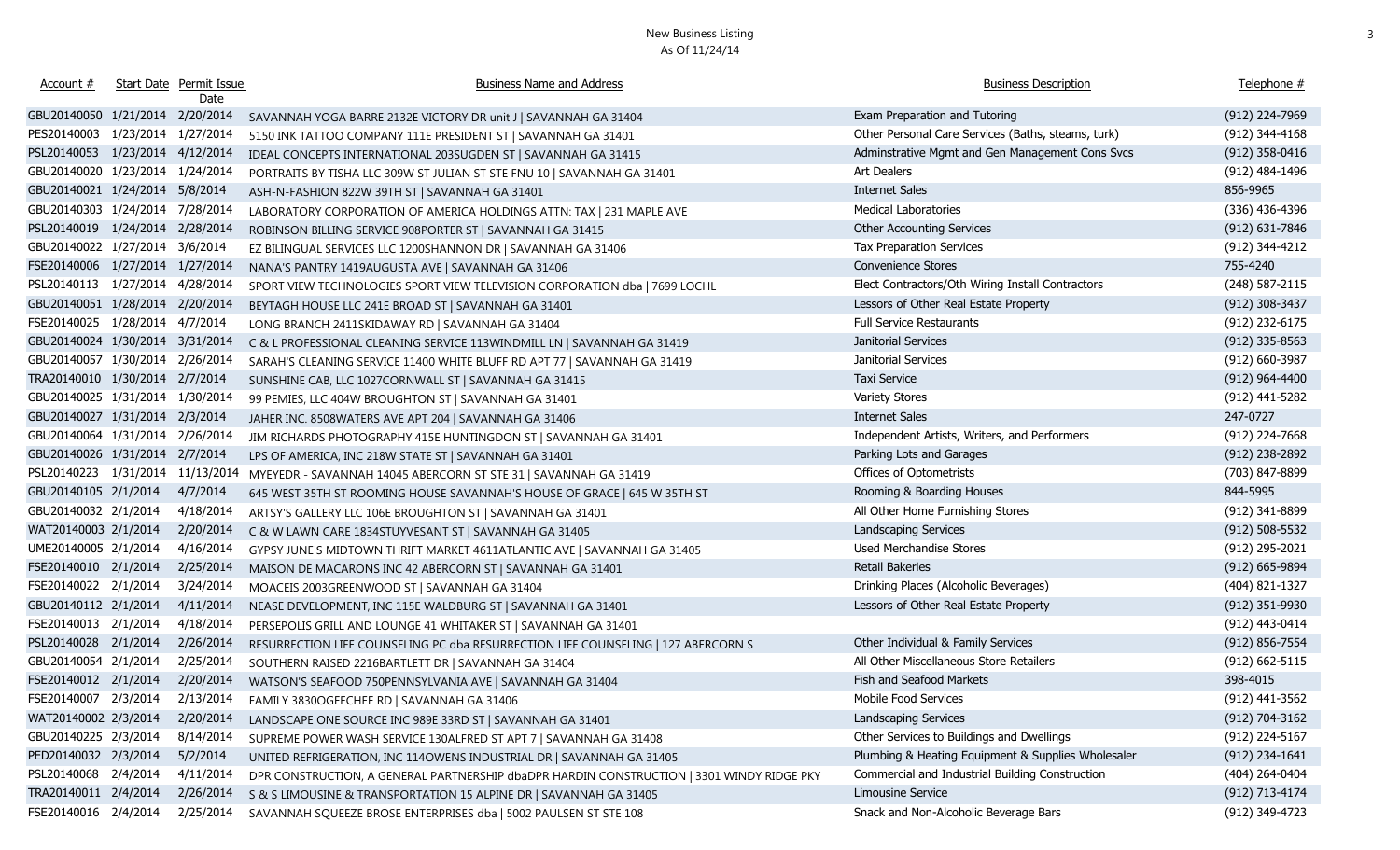| Account #                       |          | Start Date Permit Issue<br>Date | <b>Business Name and Address</b>                                                      | <b>Business Description</b>                        | Telephone #        |
|---------------------------------|----------|---------------------------------|---------------------------------------------------------------------------------------|----------------------------------------------------|--------------------|
| GBU20140029 2/5/2014            |          | 2/7/2014                        | MADSCIENTIST DESIGNZ dbaWILL MYDELL PHOTOGRAPHY   110 INCA RD                         | Independent Artists, Writers, and Performers       | (706) 951-7805     |
| PSL20140022 2/5/2014            |          | 5/9/2014                        | SAVANNAH AUTO CO 1011BARBARD ST   SAVANNAH GA 31401                                   | Used Car Dealers                                   | (912) 944-6333     |
| PSL20140055 2/5/2014            |          | 4/2/2014                        | SUNSHINE STATE FIRE PROTECTION MICHAEL & SHARON PORTER   710 HAINES ST                | Plumbing, Heating, A/C Contractors                 | $(904)$ 262-1066   |
| GBU20140030 2/5/2014            |          | 2/18/2014                       | US FOODS INC 2305LOUISVILLE RD STE 10   SAVANNAH GA 31415                             | General Warehousing and Storage                    | (480) 766-5894     |
| PED20140002 2/5/2014            |          | 2/25/2014                       | WE BUY TREASURE 578ARBOR HILL RD   KERNERSVILLE NC 27284                              |                                                    | (704) 677-8298     |
| PSL20140024                     | 2/6/2014 | 2/25/2014                       | CORNERSTONE MASONRY GROUP LLC 2904 TREMONT RD   SAVANNAH GA 31405                     | <b>Masonry Contractors</b>                         | (877) 214-1774     |
| PSL20140085                     | 2/6/2014 | 4/14/2014                       | MBRACE MEDIA CONSULTING MBRACE MEDIA CONSULTING LLC   2 INWOOD DR                     | Marketing Consulting Services                      | (336) 899-3820     |
| PSL20140021                     | 2/6/2014 | 5/9/2014                        | TOTAL CONSTRUCTION LLC 220RONNIE CIR   MYRTLE BEACH SC 29579                          | Poured Concrete Foundation & Structure Cont        | (843) 241-3320     |
| PSL20140023                     | 2/7/2014 | 4/18/2014                       | KEMP AND SONS GENERAL SERVICES 6815MANHATTAN BLVD STE 103   FORT WORTH TX 76120       | All Other Support Services                         | $(817)$ 903-3292   |
| GBU20140035 2/7/2014            |          | 3/24/2014                       | L.I.E 2200E VICTORY DR APT 147   SAVANNAH GA 31404                                    | Record Production                                  | (706) 755-9963     |
| TRA20140012 2/7/2014            |          | 2/25/2014                       | MAIN ATTRACTION TAXI 1905E GWINNETT ST   SAVANNAH GA 31404                            | <b>Taxi Service</b>                                | $(912)$ 314-6011   |
| GBU20140123 2/7/2014            |          | 4/24/2014                       | SEV SAVANNAH LLC dbaSOUTHEAST VAPES & E-CIGS   526 MARTIN L KING JR B                 | All Other Miscellaneous Store Retailers            | (202) 642-4088     |
| PSL20140206 2/9/2014            |          | 8/12/2014                       | JOYE PSYCHOLOGY, LLC 6205ABERCORN ST STE 102   SAVANNAH GA 31405                      | Offices of Mental Health Practioners (exc Phys)    | 401-4711           |
| TRA20140019 2/10/2014           |          | 8/15/2014                       | DYNAMIC CARE TRANSPORTATION LLC 221 EXECUTIVE CIR STE 12  SAVANNAH GA 31406           | General Freight Trucking, Long-Distance, Truckload | (912) 220-2682     |
| FSE20140009 2/10/2014           |          | 2/10/2014                       | NORTHERN CHICK EXPRESS 31251/2 SKIDAWAY RD   SAVANNAH GA 31404                        | Limited-Service Restaurants                        | (912) 349-0343     |
| GBU20140075 2/10/2014           |          | 3/20/2014                       | UNIVERSAL SYSTEMS, INC dbaGLOBAL SOLUTIONS   310 W BROUGHTON ST                       | Wireless Telecom Carriers (exc Satellite)          | (678) 425-4322     |
| TRA20140013 2/11/2014 2/12/2014 |          |                                 | QUEST COVERAGE TRANSPORTATION 232W 73RD ST   SAVANNAH GA 31405                        | General Freight Trucking, Long-Distance, Truckload | (912) 441-8547     |
| GBU20140039 2/11/2014 2/19/2014 |          |                                 | RESPONSIBLE ALCOHOL SERVER TRAINING, LLC 3025BULL ST   SAVANNAH GA 31405              | Exam Preparation and Tutoring                      | $(912) 657 - 3327$ |
| PSL20140026 2/12/2014 3/25/2014 |          |                                 | 3-WAY ELECTRIC LLC 1 REGENT AVE   BLUFFTON SC 29910                                   | Site Preparation Contractors                       | (843) 757-1145     |
| PSL20140027 2/12/2014 2/12/2014 |          |                                 | ALFA PAINTING INC 86 BEACH CITY RD STE A   HILTON HEAD SC 29926                       | Painting & Wall Covering Contractors               | $(843) 681 - 8400$ |
| CAF20140005 2/12/2014 2/25/2014 |          |                                 | CHERISH COMPANION & CARE KISSIE PINKSTON   1206 SEILER AVE                            | Home Health Care Services                          | $(843)$ 450-0363   |
| PES20140004 2/12/2014           |          |                                 | ELOPE TO SAVANNAH 2126S FERNWOOD DR   SAVANNAH GA 31404                               | All Other Personal Services (ie Astrology Svcs)    | (912) 604-5857     |
| UME20140002 2/12/2014 2/13/2014 |          |                                 | GOODWILL OF THE COASTAL EMPIRE 1900E VICTORY DR unit B2-3   SAVANNAH GA 31404         | Used Merchandise Stores                            | $(912) 663 - 2327$ |
| TRA20140015 2/12/2014 2/12/2014 |          |                                 | SAVANNAH DAY & NIGHT TAXI 4423CARLOINE DR APT D   SAVANNAH GA 31404                   | Taxi Service                                       | 234-2770           |
| SSE20140001 2/13/2014 4/28/2014 |          |                                 | ALLIEDBARTON SECURITY SERVICES 6555ABERCORN ST STE 121   SAVANNAH GA 31405            | Security Systems Services (exc Locksmiths)         | (484) 351-1422     |
| TRA20140016 2/13/2014 2/19/2014 |          |                                 | HMS TRANSPORT 202WAY ST   SAVANNAH GA 31415                                           | Couriers and Express Delivery Services             | (912) 349-2535     |
| PSL20140029 2/13/2014 2/14/2014 |          |                                 | JUAN'S BARBER SHOP 190W BRYAN ST   SAVANNAH GA 31401                                  | <b>Barber Shops</b>                                | $(912)$ 675-4833   |
| GBU20140037 2/13/2014 2/12/2014 |          |                                 | SUN COUNTRY AMUSEMENTS, LLC 502E RIVER ST   SAVANNAH GA 31401                         | Jewelry Stores                                     | (912) 748-7634     |
| PSL20140030 2/14/2014 2/26/2014 |          |                                 | RENOWNED CONSULTING dbaNORWEGIAN SKIN INSTITUTE   10500 ABERCORN ST ST                | <b>Beauty Salons</b>                               | (912) 441-8669     |
| GBU20140136 2/15/2014 4/24/2014 |          |                                 | ELITE MINDS TUTORIAL LEARNING CENTER 320E MONTGOMERY CROSS RD STE 15   SAVANNAH GA 31 | Exam Preparation and Tutoring                      | (912) 332-2595     |
| GBU20140072 2/15/2014 4/16/2014 |          |                                 | PAT'S PAINT & PAIL 313LEEDSGATE RD   SAVANNAH GA 31406                                | Janitorial Services                                | (303) 995-2797     |
|                                 |          |                                 | GBU20140135 2/15/2014 4/24/2014 U & I SPED 10 HIBISCUS AVE   SAVANNAH GA 31404        | Fitness & Recreational Sports Centers              | (912) 441-3436     |
| GBU20140047 2/18/2014 2/20/2014 |          |                                 | LOTTERY STORE RMPTRADING INC   10520 ABERCORN ST unit C                               | Convenience Stores                                 | (912) 414-8125     |
| PSL20140031 2/18/2014 4/11/2014 |          |                                 | PHAZE II SALON 409PENNSYLVANIA AVE   SAVANNAH GA 31401                                | <b>Beauty Salons</b>                               | (912) 484-7075     |
| UME20140003 2/18/2014 2/25/2014 |          |                                 | RAZZLE DAZZLE MAN WALTER M DAVIS   1104 W 52ND ST                                     | <b>Used Merchandise Stores</b>                     | $(912)$ 412-6701   |
| PSL20140039 2/18/2014 2/25/2014 |          |                                 | THE ORIGINAL WING SHACK OF SAVANNAH LLC 14045 ABERCORN ST   SAVANNAH GA 31419         | Commercial and Industrial Building Construction    | (256) 577-9827     |
| PSL20140032 2/18/2014 2/20/2014 |          |                                 | VELMARQ TAX PROFESSIONALS 100BULL ST STE 100   SAVANNAH GA 31405                      | Offices of Certified Public Accountants            | (912) 272-2304     |
| GBU20140049 2/19/2014 2/20/2014 |          |                                 | ALL IN ONE SWEEP 515PENNSYLVANIA AVE unit 722   SAVANNAH GA 31415                     | Janitorial Services                                | (912) 631-9440     |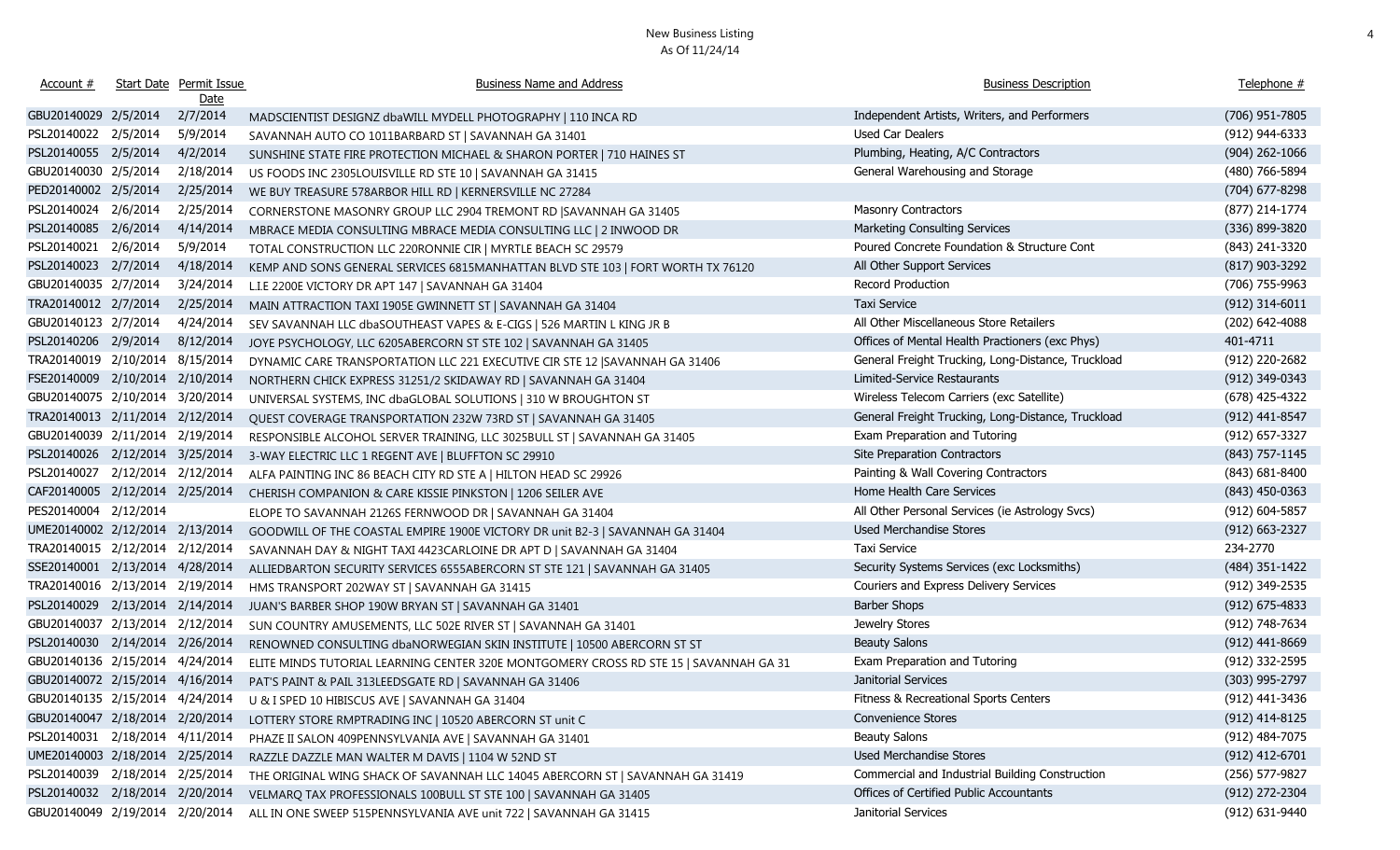| Account #                       |                     | Start Date Permit Issue<br>Date | <b>Business Name and Address</b>                                                  | <b>Business Description</b>                        | Telephone #        |
|---------------------------------|---------------------|---------------------------------|-----------------------------------------------------------------------------------|----------------------------------------------------|--------------------|
| PSL20140034 2/19/2014 5/16/2014 |                     |                                 | ANASTASIS CONSULTANTS 205W MONTGOMERY CROSS RD unit 1602   SAVANNAH GA            | Adminstrative Mgmt and Gen Management Cons Svcs    | $(912)$ 921-7272   |
| PSL20140033                     | 2/19/2014 2/20/2014 |                                 | BEAVERS BARBER SHOP 2515MARTIN L KING JR BLVD   SAVANNAH GA 31401                 | <b>Barber Shops</b>                                | (912) 344-5572     |
| PES20140005 2/19/2014 2/21/2014 |                     |                                 | FRUIT OF THE SPIRIT EVENT 615W 45TH ST   SAVANNAH GA 31405                        | Party Planning Services                            | 232-4968           |
| GBU20140048 2/19/2014 2/19/2014 |                     |                                 | HOTRODS MUSIC & MIXTAPES 2602MONTGOMERY ST   SAVANNAH GA 31405                    | Other Prerecorded Compact Disc, Tape & Record Repr | (912) 503-1236     |
| PSL20140035 2/19/2014 4/18/2014 |                     |                                 | JACK & JILL BARBER SHOP 4307OGEECHEE RD STE 201   SAVANNAH GA 31405               |                                                    | 236-3270           |
| GBU20140071 2/19/2014 2/26/2014 |                     |                                 | JENNIFER GREENE INTERIORS 115E 73RD ST   SAVANNAH GA 31405                        | <b>Interior Design Services</b>                    | (912) 272-3683     |
| TRA20140017 2/19/2014 2/25/2014 |                     |                                 | M & E BALTIC TRANSPORTATION LLC 550TELFAIR RD   SAVANNAH GA 31418                 | General Freight Trucking, Long-Distance, Truckload | $(631)$ 335-3930   |
| PSL20140070                     | 2/20/2014 4/11/2014 |                                 | CONCRETE CONSTRUCTION INNOVATIONS, INC 26 SHARRIS ST   BUFORD GA 30518            | <b>Flooring Contractors</b>                        | (678) 714-3334     |
| PSL20140036 2/20/2014 2/20/2014 |                     |                                 | INNOVATIVE SOLUTIONS OF SC INC 431MISSION CT   IRMO SC 29063                      | Plumbing, Heating, A/C Contractors                 | (803) 939-4730     |
| PSL20140109                     | 2/20/2014 5/9/2014  |                                 | POSH SALON 1801E VICTORY DR STE 103   SAVANNAH GA 31404                           | Nail Salons                                        | 704-9204           |
| GBU20140216 2/20/2014 5/29/2014 |                     |                                 | SAVANNAH PLUSH LLC 5715SKIDAWAY RD   SAVANNAH GA 31406                            | Art Dealers                                        | 355-3336           |
| SSE20140003 2/20/2014 4/7/2014  |                     |                                 | SIZEMORE, INC. 2116WALTON WAY   AUGUSTA GA 30904                                  | Security Guard and Patrol Services                 | (706) 736-1456     |
| CAF20140012 2/21/2014 6/27/2014 |                     |                                 | CARE ANGELS OF SAVANNAH INC 115OGLETHORPE PROFESSIONAL CT STE 11   SAVANNAH G     | Home Health Care Services                          | 547-7794           |
| GBU20140069 2/21/2014 2/26/2014 |                     |                                 | PAINT SAVANNAH 215W LIBERTY ST   SAVANNAH GA 31401                                | Art Dealers                                        | (912) 713-4267     |
| PSL20140037 2/21/2014 2/21/2014 |                     |                                 | QUALITY COMMUNICATIONS INC 6203ABERCORN ST STE 103C   SAVANNAH GA 31405           | Elect Contractors/Oth Wiring Install Contractors   | $(678)$ 458-3540   |
| GBU20140060 2/21/2014 2/21/2014 |                     |                                 | SAVANNAH MINI MART 17011/2 BURROUGHS ST   SAVANNAH GA 31401                       | Convenience Stores                                 | (404) 910-8526     |
| TRA20140018 2/21/2014 2/26/2014 |                     |                                 | SAVANNAH TOUR WALKS 512W 40TH ST   SAVANNAH GA 31415                              | Tour Operators                                     | $(912)$ 257-2308   |
| GBU20140056 2/21/2014 2/25/2014 |                     |                                 | SPRING HILL SUITES ISLAND HOSPITALITY MANAGEMENT INC   150 MONTGOMER              | Hotels (except Casino Hotels) and Motels           | (561) 227-1368     |
| PSL20140062 2/21/2014 5/2/2014  |                     |                                 | THE SAVANNAH INSPIRED GROUP LLC SPURGE RUTLAND   6205 ABERCORN ST STE 208         | Offices of Real Estate Agents and Brokers          | 777-5963           |
| GBU20140059 2/21/2014 5/16/2014 |                     |                                 | ULTRA CLEAN JANITORIAL SERVICES 205W MONTGOMERY CROSS RD APT 1602   SAVANNAH GA   | Janitorial Services                                | (912) 921-7272     |
| GBU20140063 2/24/2014 2/26/2014 |                     |                                 | ALMIGHTY CLEANING SERVICES 115WINDMILL LN   SAVANNAH GA 31419                     | Janitorial Services                                | $(616)$ 527-7163   |
| GBU20140061 2/24/2014 2/24/2014 |                     |                                 | DRAYTON GALLERY JOANNE SCYPINSKI - OWNER   23 E GORDON STREET                     | Art Dealers                                        | (912) 234-1882     |
| GBU20140066 2/24/2014 2/26/2014 |                     |                                 | MI CASITA 5458SPEIR ST   SAVANNAH GA 31406                                        | Janitorial Services                                | $(912) 655 - 1625$ |
| WAT20140005 2/24/2014 2/26/2014 |                     |                                 | TEAM CLEAN DETAILING 2134MELL ST   SAVANNAH GA 31415                              | Car Washes                                         | (912) 631-9772     |
| GBU20140074 2/26/2014 2/26/2014 |                     |                                 | HARPER BOUTIQUE INC 118BULL ST   SAVANNAH GA 31401                                | Women's/Girl's Clothing Store                      | (912) 235-5172     |
| GBU20140076 2/28/2014 4/14/2014 |                     |                                 | PHOTOGRAPHY BY OLIVIA ANNE 11 SKYLINE DR   SAVANNAH GA 31406                      | Photography Studios, Portrait                      | (912) 925-7508     |
| FSE20140035 3/1/2014            |                     |                                 | A TASTE OF HEAVEN DINER'S DELIGHT 7010 SKIDAWAY RD STE 2   SAVANNAH GA 31406      | <b>Full Service Restaurants</b>                    | 428-3781           |
| FSE20140017 3/1/2014            |                     | 2/26/2014                       | BOOMYS 409W CONGRESS ST   SAVANNAH GA 31401                                       | Drinking Places (Alcoholic Beverages)              | (912) 604-3791     |
| GBU20140089 3/1/2014            |                     |                                 | BUDGET FOODS 1606W GWINNETT ST   SAVANNAH GA 31415                                | Convenience Stores                                 | (912) 236-2945     |
| PSL20140112 3/1/2014            |                     | 4/30/2014                       | BUG COMMANDER PEST CONTROL, INC dbaBCPC OF GEORGIA   810 E 67TH ST                | Exterminating and Pest Control Services            | (912) 596-2078     |
| GBU20140102 3/1/2014 4/17/2014  |                     |                                 | CORNER STOP MITUENTERPRISES LLC dba   2014 WATERS AVE                             | Convenience Store w/Gas Station                    | 401-3362           |
| SSE20140002 3/1/2014 4/1/2014   |                     |                                 | COVENANT SECURITY SOLUTIONS LLC 6711 FORREST PARK DR  SAVANNAH GA 31406           | Security Systems Services (exc Locksmiths)         | 667-8038           |
| PED20140033 3/1/2014            |                     | 5/2/2014                        | CROCHET BOUQUETS AND APPAREL 1505REYNOLDS ST   SAVANNAH GA 31401                  | Other Direct Selling Establishments                | $(912)$ 996-2982   |
| UME20140006 3/1/2014            |                     | 4/17/2014                       | HELLO AGAIN CONSIGNMENT SHOP LLC TAMMY HABERMAN   832 E DERENNE AVE               | Used Merchandise Stores                            | 355-3344           |
| PSL20140188 3/1/2014            |                     | 7/21/2014                       | HIGH IMPACT TRAINING & COUNSELING INC 6555ABERCORN ST STE 223   SAVANNAH GA 31405 | Other Individual & Family Services                 | $(912)$ 349-2605   |
| PSL20140129 3/1/2014            |                     |                                 | LIVE LOVE SAVANNAH REALTY 1669CHATHAM PKY   SAVANNAH GA 31405                     | Offices of Real Estate Agents and Brokers          | 341-6601           |
| GBU20140103 3/1/2014            |                     | 4/7/2014                        | S & K FOODMART JAIDESAI   4402 MONTGOMERY ST                                      | Convenience Stores                                 | 659-7524           |
| PSL20140045 3/1/2014            |                     | 6/13/2014                       | SAVANNAH ANIMAL CARE 510W BRYAN ST   SAVANNAH GA 31401                            | <b>Veterinary Services</b>                         | (912) 335-1200     |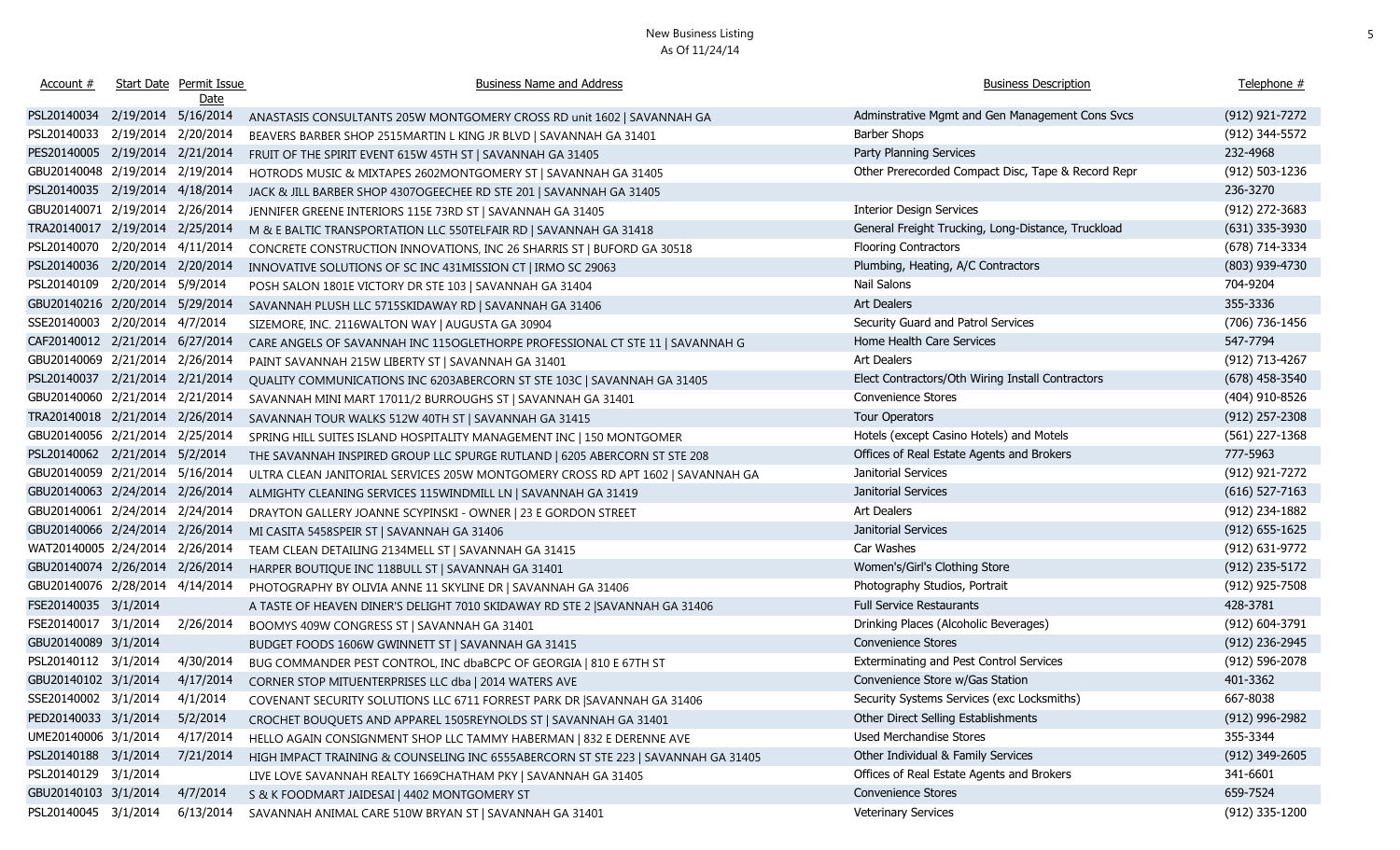| Account #                        |                    | Start Date Permit Issue<br>Date | <b>Business Name and Address</b>                                                      | <b>Business Description</b>                      | Telephone #        |
|----------------------------------|--------------------|---------------------------------|---------------------------------------------------------------------------------------|--------------------------------------------------|--------------------|
| FSE20140015 3/1/2014             |                    | 2/24/2014                       | THE FUNKY BRUNCH CAFE 304E BROUGHTON ST   SAVANNAH GA 31401                           | <b>Full Service Restaurants</b>                  | (912) 234-3050     |
| UME20140011 3/4/2014             |                    | 10/7/2014                       | SAVANNAH LIQUIDATORS 3326SKIDAWAY RD   SAVANNAH GA 31404                              | Used Merchandise Stores                          | 661-5630           |
| PED20140027 3/5/2014             |                    | 4/18/2014                       | HOMELESS ARE TALENTED SAVANNAH 304 SHERMAN AVE SAVANNAH GA 31405                      | Other Direct Selling Establishments              | 412-9393           |
| GBU20140120 3/6/2014             |                    | 4/16/2014                       | SHARLEEN'S DVD 4 VARIETY TERRANCE GREEN   920 PENNSYLVANIA AVE                        | Video Tape and Disc Rental                       | 346-8363           |
| GBU20140078 3/6/2014             |                    | 3/20/2014                       | SHERICE'S PIECES 4616HERTY DR   SAVANNAH GA 31405                                     | <b>Internet Sales</b>                            | $(912) 631 - 5118$ |
| GBU20140166 3/7/2014             |                    | 5/28/2014                       | ALLIED LEARNING CENTER LLC 7370HODGSON MEMORIAL DR STE C6   SAVANNAH GA 314           | All Other Miscellaneous Schools and Instruction  | (678) 472-1895     |
| GBU20140381 3/7/2014             |                    | 9/16/2014                       | HASKINS-DOYLE CHEMICAL & SUPPLY 118OWENS INDUSTRIAL DR   SAVANNAH GA 31405            | All Other Miscellaneous Store Retailers          | (706) 733-7003     |
| PSL20140046 3/7/2014             |                    | 3/7/2014                        | ROCKBY INC 251RIVERVIEW DR SUITE B   SAVANNAH GA 31404                                | New Single Fam Housing Cons (exc For-Sale Bldrs) | (912) 443-3001     |
| GBU20140198 3/9/2014             |                    | 5/22/2014                       | WORLD OF FITNESS CREATIVE FITNESS LLC dba   2164 E VICTORY DR                         | Fitness & Recreational Sports Centers            | 447-0909           |
| GBU20140106 3/10/2014 4/18/2014  |                    |                                 | 502 WEST 38TH ST ROOMING HOUSE SAVANNAH'S HOUSE OF GRACE dba   502 W 38TH ST          | Rooming & Boarding Houses                        | 844-5995           |
| PSL20140047 3/10/2014 3/10/2014  |                    |                                 | SAVANNAH CITY CONSTRUCTION LLC1653 MERRIMAN RD STE 204   AKRON OH 44313               | Commercial and Industrial Building Construction  | $(330)$ 867-4836   |
| PSL20140048 3/10/2014 3/10/2014  |                    |                                 | SEDBERRY CONSTRUCTION INC 1269ROBECO RD   MT GILEAD NC 27306                          | Commercial and Industrial Building Construction  | $(910) 572 - 2189$ |
| GBU20140081 3/11/2014 3/29/2014  |                    |                                 | SENIOR RATE CARD, LLC 409E 50TH   SAVANNAH GA 31405                                   | <b>Document Preparation Services</b>             | 404-4034 ext 751   |
| FSE20140018 3/12/2014 3/24/2014  |                    |                                 | SWEET MELISSA'S 35 WHITAKER ST   SAVANNAH GA 31401                                    | Limited-Service Restaurants                      | (912) 271-0589     |
| PES20140034 3/12/2014 10/21/2014 |                    |                                 | TRANSFORM SAVANNAH 42 WMONTGOMERY CROSS RD unit I   SAVANNAH GA 3140                  | All Other Personal Services (ie Astrology Svcs)  | $(864)$ 353-6554   |
| PSL20140072                      | 3/13/2014 4/9/2014 |                                 | B & B CONTRACTORS OF THE LOW COUNTRY LLC 105SHADY GROVE LN   SAVANNAH GA 31419        | Plumbing, Heating, A/C Contractors               | $(678) 544-9338$   |
| PSL20140050 3/13/2014 3/13/2014  |                    |                                 | BYRD HEATING & AIR INC 4131OGEECHEE RD   SAVANNAH GA 31405                            | Plumbing, Heating, A/C Contractors               | (912) 233-6764     |
| WAT20140006 3/13/2014 4/23/2014  |                    |                                 | HURRICANE BAY CAR WASH 10002 ABERCORN ST   SAVANNAH GA 31419                          | Car Washes                                       |                    |
| FSE20140019 3/13/2014            |                    |                                 | THE ROASTERY CAFE JP &LC COLLINS LLC dba   215 W LIBERTY ST                           | <b>Full Service Restaurants</b>                  | $(912) 665 - 3044$ |
| TRA20140024 3/14/2014 4/24/2014  |                    |                                 | RIDESHARE SAV LLC 825WALDEN LN   SAVANNAH GA 31405                                    | Limousine Service                                | 570-4510           |
| PED20140024 3/15/2014 3/20/2014  |                    |                                 | CLEARWATER MARKETING L.A.W. AND SON dba   3025 BULL ST STE 251                        | Other Direct Selling Establishments              | (843) 822-4831     |
| PES20140011 3/15/2014 4/18/2014  |                    |                                 | HAPPY RELAX FEET 111W CONGRESS ST STE 201   SAVANNAH GA 31401                         | All Other Personal Services (ie Astrology Svcs)  | $(601) 565 - 1155$ |
| PED20140034 3/15/2014            |                    |                                 | SAVANNAH JEWELRY 7804ABERCORN ST unit 5544   SAVANNAH GA 31406                        | Other Direct Selling Establishments              | 856-2064           |
| SSE20140006 3/16/2014 5/27/2014  |                    |                                 | VALOR SECURITY SERVICES MYDATT SERVICES, INC dba   14045 ABERCORN ST BOX 3            | Security Guard and Patrol Services               | $(615)$ 850-5420   |
| PSL20140094 3/17/2014 4/18/2014  |                    |                                 | SHOWCASE WOODWORKS 1872NORTHGATE DR   SAVANNAH GA 31404                               | <b>Residential Remodelers</b>                    | (912) 354-1064     |
| GBU20140084 3/18/2014 3/20/2014  |                    |                                 | GALE BREAK HOLDINGS, LLC dbaTHE JIM REED COMPANY   4 MALL CT STE C                    | Lessors of Other Real Estate Property            | $(912)$ 355-5560   |
| GBU20140085 3/18/2014 3/20/2014  |                    |                                 | OPPORTUNITY UNLIMITED ENTERPRYZ, LLC 7370HODGSON MEMORIAL DR STE A-8   SAVANNAH GA 31 | <b>Employment Placement Agencies</b>             | (912) 412-1596     |
| GBU20140133 3/18/2014 4/24/2014  |                    |                                 | S & S SUPPLY II, INC 100BULL ST STE 200   SAVANNAH GA 31401                           | All Other Miscellaneous Store Retailers          | (478) 390-6250     |
| GBU20140134 3/19/2014 5/21/2014  |                    |                                 | XCLOUSIVE PRESSURE WASHING NOLAN SMITH   705 CLELAND ST                               | Other Services to Buildings and Dwellings        | $(843)$ 338-4385   |
| FSE20140029 3/21/2014 5/2/2014   |                    |                                 | REPICCIS OF SAVANNAH 502E RIVER ST   SAVANNAH GA 31401                                | Ice Cream and Frozen Dessert Manufacturing       | $(912) 656 - 4273$ |
| PSL20140074 3/21/2014 4/10/2014  |                    |                                 | VELVET 77010 SKIDAWAY RD unit 3   SAVANNAH GA 31406                                   | Barber Shops                                     | $(912) 508 - 9800$ |
| PES20140006 3/24/2014 4/1/2014   |                    |                                 | AT YOUR SERVICE PERSONAL ERRAND SERVICE, LLC 912WEXLER ST   SAVANNAH GA 31415         | All Other Personal Services (ie Astrology Svcs)  | (912) 224-1047     |
| GBU20140093 3/24/2014 3/24/2014  |                    |                                 | LYN BONHAM PHOTOGRAPHY 2403HARMON ST   SAVANNAH GA 31401                              | Photography Studios, Portrait                    | (912) 272-7548     |
| GBU20140129 3/24/2014 4/18/2014  |                    |                                 | M BENECK STUDIOS 103DAISY CT   SAVANNAH GA 31404                                      | Internet Sales                                   | (912) 777-7699     |
| PSL20140056 3/24/2014            |                    |                                 | SECO OF GA, LLC2150 NEWTON DR STE B   COVINGTON GA 30014                              | Elect Contractors/Oth Wiring Install Contractors | (404) 316-8987     |
| PSL20140128 3/25/2014            |                    |                                 | J T YATES ELECTRIC SERVICE INC 106YATES ST   ROCKINGHAM NC 28379                      | Elect Contractors/Oth Wiring Install Contractors | (910) 895-5520     |
| GBU20140094 3/27/2014 3/28/2014  |                    |                                 | BARNARD STREET PROPERTIES, LLC 507BARNARD ST   SAVANNAH GA 31401                      |                                                  | 598-5070           |
| GBU20140092 3/27/2014            |                    |                                 | STYLISH LEGGINGS TOTI-TOYS LLC dba   7804 ABERCORN ST                                 | All Other Miscellaneous Store Retailers          | (912) 323-3439     |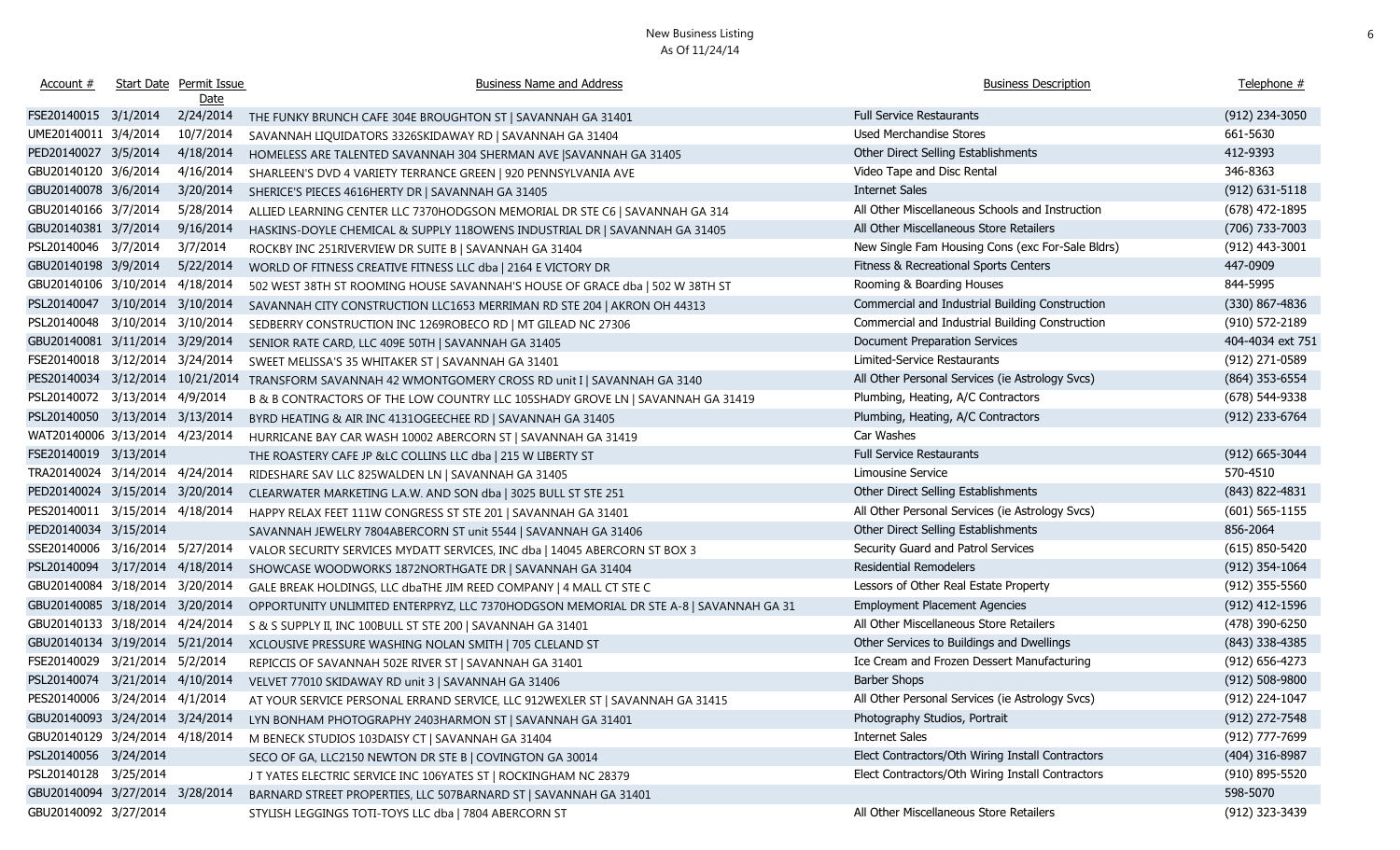| Account #                       | Start Date Permit Issue<br><u>Date</u> | <b>Business Name and Address</b>                                                   | <b>Business Description</b>                        | Telephone #      |
|---------------------------------|----------------------------------------|------------------------------------------------------------------------------------|----------------------------------------------------|------------------|
| PSL20140054 3/28/2014 3/28/2014 |                                        | ROTO ROOTER 2016E BROAD ST   SAVANNAH GA 31401                                     | Plumbing, Heating, A/C Contractors                 | 234-3063         |
| GBU20140180 3/28/2014 5/7/2014  |                                        | WALGREENS #15611 2109E VICTORY DR   SAVANNAH GA 31404                              | Pharmacies & Drug Stores                           | (912) 354-2603   |
| PES20140008 3/31/2014 4/11/2014 |                                        | DOMINON PROCESSING COMPANY 104N NICHOLSON CIR   SAVANNAH GA 31419                  | All Other Personal Services (ie Astrology Svcs)    | (912) 925-7356   |
| GBU20140095 3/31/2014           | 3/31/2014                              | FRED MEYERS JEWELERS #102 318MALL BLVD STE 100   SAVANNAH GA 31406                 |                                                    | 200-9158         |
| GBU20140142 3/31/2014           | 4/25/2014                              | GREENSIDE UP LANDSCAPING & NURSERY 328E MONTGOMERY CROSS RD   SAVANNAH GA 31406    | Lawncare Services                                  | (912) 777-5079   |
| WAT20140008 3/31/2014           | 4/25/2014                              | KINGS N QUEENS CAR WASH 1170E DERENNE AVE   savannah GA 31405                      | Car Washes                                         | 349-4803         |
| PSL20140067 3/31/2014           | 4/11/2014                              | LILLIE CARES HEALTH SERVICES, LLC 7395HODGSON MEMORIAL DR STE 101   SAVANNAH GA 31 | Other Individual & Family Services                 | $(912)$ 208-0883 |
| PSL20140144 4/1/2014            | 5/23/2014                              | BART, MEYER & COMPANY LLP 500STEPHENSON AVE   SAVANNAH GA 31405                    | Offices of Lawyers                                 | 598-5151         |
| PSL20140052 4/1/2014            |                                        | BARTON MALOW COMPANY 100BULL ST STE 200   SAVANNAH GA 31401                        | Commercial and Industrial Building Construction    | $(678)$ 448-1131 |
| PSL20140134 4/1/2014            | 5/7/2014                               | BEVERAGE & FOOD GROUP, INC35 BARNARD ST STE 203   SAVANNAH GA 31401                | Marketing Consulting Services                      | (843) 837-9115   |
| PES20140023 4/1/2014            | 6/5/2014                               | DOVE TATTOO, LLC dbaKUSTOM HUSTLE TATTOO   348 MARTIN L KING JR BLVD               | Other Personal Care Services (Baths, steams, turk) | (912) 507-1849   |
| GBU20140065 4/1/2014            | 2/26/2014                              | ecoATM INC 14030 ABERCORN ST   SAVANNAH GA 31419                                   | Other Activities Related to Credit Intermediation  | (858) 367-5941   |
| UME20140008 4/1/2014            | 5/7/2014                               | JANROZ FABULOUS FINDS 23 TRAVIS ST   SAVANNAH GA 31406                             | Used Merchandise Stores                            | (912) 441-5277   |
| CAF20140006 4/1/2014            |                                        | LIVING CARE HOSPICE LLC ANTHONY CHASE   33 PARK OF COMMERCE WAY                    | Home Health Care Services                          | (859) 312-3595   |
| FSE20140021 4/1/2014            | 7/9/2014                               | ROCKYSHELL CATERING RONNIE WHITE AND COLETTE WHITE   1013 A HEARN ST               | Caterers                                           | (912) 220-3309   |
| GBU20140088 4/1/2014            | 3/19/2014                              | THE LONGLEAF ALLIANCE 145BULL ST   2ND FLOOR                                       | Other Social Advocacy Organizations                | $(404)$ 664-0586 |
| GBU20140086 4/1/2014            | 3/21/2014                              | TRI MOCHA PRODUCTIONS KETSHA D DAVIS   1659 WINTER DR                              | All Other Miscellaneous Store Retailers            | (912) 398-4239   |
| PSL20140132 4/1/2014            | 6/5/2014                               | TRI-STAR MECHANICAL LLC 1606STALEY AVE   SAVANNAH GA 31405                         | Plumbing, Heating, A/C Contractors                 | 236-2919         |
| AMU20140003 4/1/2014            |                                        | WINTER WONDERLAND 14045 ABERCORN ST BOX 3   SAVANNAH GA 31419                      | Amusement and Theme Park                           | (202) 415-9036   |
| FSE20140023 4/2/2014            | 4/2/2014                               | BLUE RIDGE JERKY 502E RIVER ST   SAVANNAH GA 31401                                 | Snack and Non-Alcoholic Beverage Bars              | (864) 991-9930   |
| PSL20140101 4/2/2014            | 4/24/2014                              | BUDDYNIN, INC dbaSUPERCUTS   1815 E VICTORY DR STE 104                             | <b>Beauty Salons</b>                               | (912) 200-3876   |
| PSL20140058 4/2/2014            | 4/15/2014                              | DIVINE ELEGANCE BEAUTY SALON 111E MONTGOMERY XRDS   SAVANNAH GA 31406              | <b>Beauty Salons</b>                               | (912) 220-9439   |
| GBU20140099 4/2/2014            | 4/18/2014                              | KRISTEN BAIRD DESIGNS LLC KRISTEN BAIRD   11 W PARK AVE unit 2                     | <b>Graphic Design Services</b>                     | $(804)$ 647-6096 |
| PSL20140059 4/2/2014            | 4/18/2014                              | LEE, BLACK & HOLLIS, PC 7395HODGSON MEMORIAL DR STE 200   SAVANNAH GA 31           | Offices of Lawyers                                 | 355-1131         |
| FSE20140024 4/2/2014            | 4/18/2014                              | PERC COFFEE 1802E BROAD ST   SAVANNAH GA 31401                                     | Snack and Non-Alcoholic Beverage Bars              | 209-0025         |
| GBU20140098 4/2/2014            | 4/15/2014                              | POLITE PROFESSIONAL TAX SERVICE MOKINA E POLITE   100 BULL ST STE 200              | Tax Preparation Services                           | 503-4965         |
| GBU20140100 4/3/2014            | 4/8/2014                               | COMMITTED HANDS OF CARE LLC 1017W 35TH ST   SAVANNAH GA 31415                      |                                                    | (912) 996-4905   |
| GBU20140101 4/3/2014            | 4/8/2014                               | SAVANNAH BENCH ADVERTISING 104W 76TH   SAVANNAH GA 31405                           | <b>Advertising Agencies</b>                        | $(314)$ 482-5654 |
| GBU20140130 4/4/2014            | 4/25/2014                              | DTLR INC 7804ABERCORN ST unit 184   SAVANNAH GA 31406                              | Men's Clothing Stores                              | (912) 352-9135   |
| PED20140025 4/4/2014            | 4/4/2014                               | MIKE MERRITT 12 WALNUT LN   TRAVERLERS REST SC 29690                               |                                                    | (864) 320-6736   |
| PED20140045 4/4/2014            | 5/30/2014                              | RIO ENERGY INTERNATIONAL INC 5718WESTHEIMER STE 1806   HOUSTON TX 77057            | Petroleum & Petroleum Product Wholesaler (Except B | $(713)$ 977-5718 |
| PSL20140066 4/8/2014            |                                        | COASTAL CONSTRUCTIVE INNOVATIONS 9100WHITE BLUFF RD STE 105   SAVANNAH GA 31406    | New Single Fam Housing Cons (exc For-Sale Bldrs)   | (912) 920-2202   |
| GBU20140110 4/9/2014            | 4/14/2014                              | HAPPY PAPPYS GLOWING BALLS 318E RIVER ST   SAVANNAH GA 31401                       |                                                    | $(305)$ 527-6128 |
| PED20140026 4/9/2014            | 4/16/2014                              | JOAN TEPPEN 35172ND ST   MAHTOMEDI MN 55115                                        |                                                    | (651) 323-3375   |
| GBU20140109 4/9/2014            |                                        | SAVANNAH SHOE CO LLC 23 WBROUGHTON ST   SAVANNAH GA 31401                          | Shoe Stores                                        | (901) 237-4134   |
| SSE20140005 4/9/2014            | 5/27/2014                              | UNIVERSAL MONITORING LLC 1330-B W SHARON RD   CHARLOTTE NC 28210                   | Security Systems Services (exc Locksmiths)         | (800) 955-5771   |
| FSE20140030 4/9/2014            | 5/21/2014                              | WINDSOR CAFETERIA 12313 LARGO DR   SAVANNAH GA 31419                               | <b>Full Service Restaurants</b>                    | 656-7645         |
| FSE20140026 4/10/2014           | 4/10/2014                              | BUFFALO WILD WINGS 7700ABERCORN ST   SAVANNAH GA 31405                             | <b>Full Service Restaurants</b>                    | (952) 593-9943   |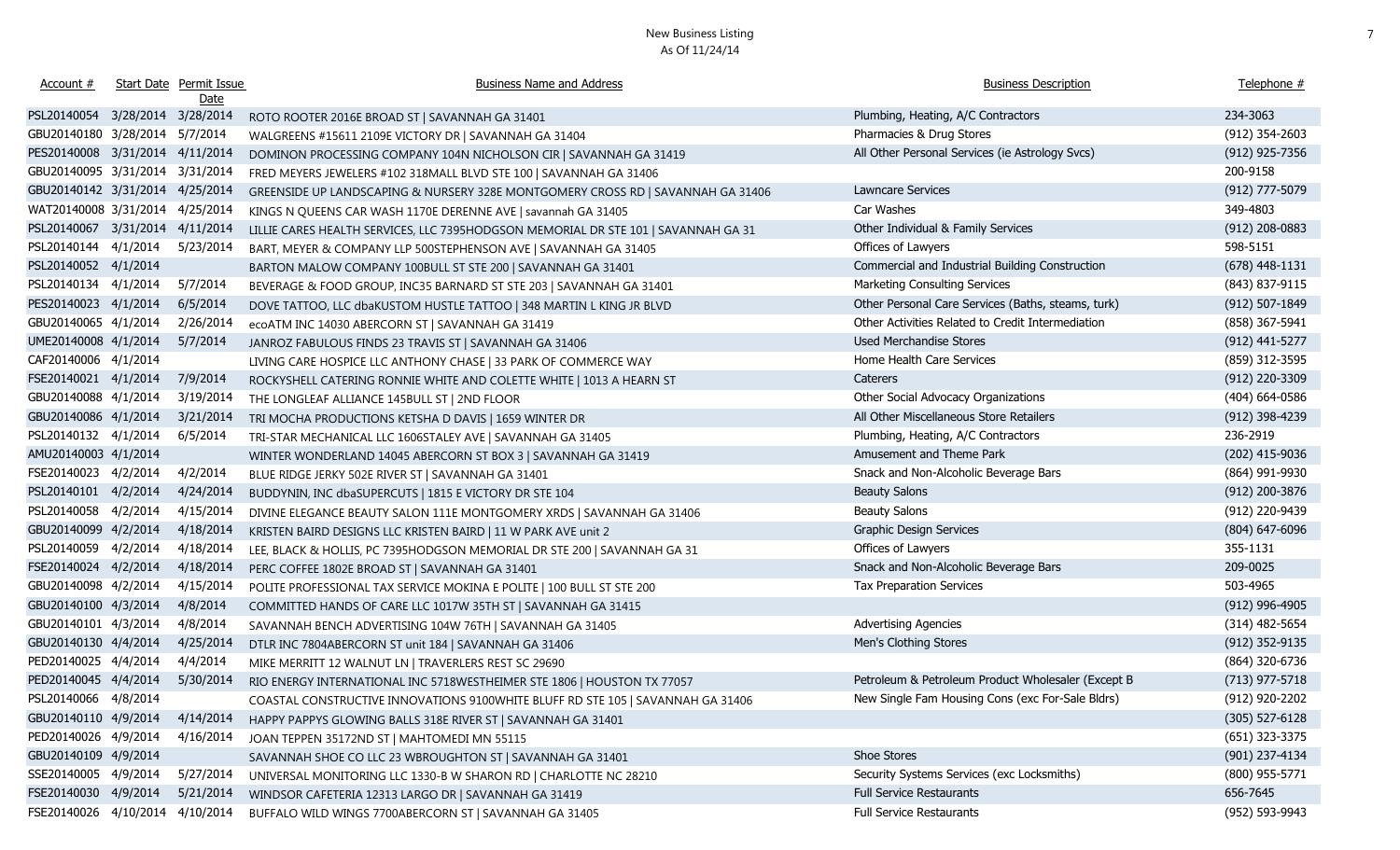| Account #                       | Start Date Permit Issue<br>Date | <b>Business Name and Address</b>                                                                | <b>Business Description</b>                        | Telephone #        |
|---------------------------------|---------------------------------|-------------------------------------------------------------------------------------------------|----------------------------------------------------|--------------------|
| UME20140004 4/10/2014 4/10/2014 |                                 | STUFF STORE, INC 12411 WHITE BLUFF RD STE A   SAVANNAH GA 31419                                 | Used Merchandise Stores                            | (912) 349-0386     |
| FSE20140028 4/11/2014 4/15/2014 |                                 | SERENITY HOUSE TEA SOCIETY & SHOPPE, LLC 140ABERCORN ST   SAVANNAH GA 31401                     | All Other Specialty Food Stores                    | (912) 638-0381     |
| WAT20140017 4/11/2014 6/17/2014 |                                 | THE GRASSMAN LANDSCAPING 2019E 56TH ST   SAVANNAH GA 31404                                      | Landscaping Services                               | 596-7601           |
| GBU20140179 4/14/2014           |                                 | HOLIDAY AL MANAGEMENT SUB LLC 6206WATERS AVE   SAVANNAH GA 31406                                | <b>Residential Property Managers</b>               | (503) 586-7367     |
| GBU20140115 4/14/2014 4/16/2014 |                                 | OXFORM LLC 10 WLIBERTY ST   SAVANNAH GA 31401                                                   | <b>Variety Stores</b>                              | (978) 595-4213     |
| GBU20140087 4/15/2014           |                                 | AT YOUR SERVICE LAWN CARE JERMAINE L ROBERTS   12502 CRANWOOD LN                                | Lawncare Services                                  | (912) 224-9342     |
| GBU20140124 4/15/2014 4/18/2014 |                                 | BLUEGREEN VACATIONS UNLIMITED, INC 204W ST JULIAN ST   SAVANNAH GA 31401                        | Residential Property Managers                      | (912) 234-0483     |
| PSL20140086 4/15/2014 4/15/2014 |                                 | GREENSBORO REFRIGERATION SERVICES, INC. 2204MARTIN LUTHER KING JR. DR   GREENSBORO NC 274       | Plumbing, Heating, A/C Contractors                 | (800) 768-3744     |
| PSL20140164 4/15/2014           |                                 | MODULAR SPACE CORPORATION dbaMODSPACE   9000 PHILIPS HWY                                        | Site Preparation Contractors                       | $(904)$ 268-4241   |
| FSE20140055 4/15/2014 8/6/2014  |                                 | NICKY'S PIZZERIA 2 PARK OF COMMERCE WAY STE C   SAVANNAH GA 31405                               | Limited-Service Restaurants                        | 977-2106           |
| PSL20140093 4/16/2014 4/18/2014 |                                 | FINESSE WOOD FLOORING WOODFLOORING SPECIALIST   30 GOEBEL AVE                                   | <b>Flooring Contractors</b>                        | $(912)$ 441-5673   |
| PSL20140139 4/17/2014 5/15/2014 |                                 | SALON ELEVEN84 8114WATERS AVE   SAVANNAH GA 31406                                               | <b>Beauty Salons</b>                               | 484-6936           |
| GBU20140170 4/18/2014 5/5/2014  |                                 | BOLES GLOBAL TELEPSYCHIATRY LLC 17 CLUB HOUSE DR   SAVANNAH GA 31419                            | <b>Internet Sales</b>                              | (912) 921-8789     |
| GBU20140167 4/18/2014 5/7/2014  |                                 | BRANCH CLEANING SERVICE4507 OAKVIEW DR APT C   SAVANNAH GA 31405                                | Janitorial Services                                | (912) 661-9933     |
| GBU20140131 4/18/2014 4/18/2014 |                                 | ELEGANCE LAWN CARE 1920STALEY AVE   SAVANNAH GA 31405                                           | <b>Lawncare Services</b>                           | 220-0788           |
| TRA20140028 4/18/2014 5/7/2014  |                                 | FLEET SERVICES 2426RIVIERA BLVD   SAVANNAH GA 31406                                             | Couriers and Express Delivery Services             | $(912) 631 - 6306$ |
| GBU20140201 4/18/2014 5/23/2014 |                                 | ROY-L-TY PROMOTIONS 203VAN NUYS BLVD   SAVANNAH GA 31419                                        | Promoters of Performing<br>Arts, Sports, w/o Fac   | 484-0237           |
| GBU20140178 4/21/2014 9/23/2014 |                                 | SUSAN BAER MARTINEZ 111BENT OAKS DR   SAVANNAH GA 31404                                         | Rooming & Boarding Houses                          | (912) 507-2358     |
| PSL20140104 4/22/2014 4/23/2014 |                                 | CASABLANCA ENTERPRISES PROFESSIONAL 10612 PAINTING ABERCORN ST APT D14   SAVANNAH GA 31419      | Painting & Wall Covering Contractors               | 596-7625           |
| GBU20140174 4/22/2014 5/7/2014  |                                 | COASTAL PHOTO BOOTH RENTALS 12609 MERCY CT   SAVANNAH GA 31419                                  | Consumer Electronice and Appliance Rental          | (912) 257-2723     |
| PSL20140133 4/23/2014 5/7/2014  |                                 | BERWICK MAINTENANCE SERVICES 619BERWICK DR   SAVANNAH GA 31406                                  | Plumbing, Heating, A/C Contractors                 | (912) 920-3556     |
| PES20140019 4/23/2014 5/21/2014 |                                 | BEYOND BEAUTIFUL BY HEATHER 134GRAYSON AVE   SAVANNAH GA 31419                                  | Other Personal Care Services (Baths, steams, turk) | (912) 712-7039     |
| GBU20140253 4/23/2014 6/24/2014 |                                 | COASTAL DOOR CONTROL, LLC 14 BUNDY PK   SAVANNAH GA 31406                                       | Comm/Ind Mach/Equipm Repair and Maintenance        | $(912) 661 - 1952$ |
| PSL20140107 4/23/2014 4/24/2014 |                                 | DESTINY'S HOT HAIR SPOT SALON 902MARTIN L KING JR BLVD   SAVANNAH GA 31401                      | <b>Beauty Salons</b>                               | (912) 631-2537     |
| CAF20140013 4/23/2014 5/7/2014  |                                 | RENEE'S KIDS WORLD 2 2005SKIDAWAY RD   SAVANNAH GA 31404                                        | Child and Youth Services                           | (912) 234-3414     |
| PSL20140141 4/24/2014 5/22/2014 |                                 | MCLENDON ENTERPRISES INC 9 CHATHAM CENTER SOUTH DR STE B2   SAVANNAH GA 31                      | Site Preparation Contractors                       | 349-0677           |
| PES20140014 4/25/2014 4/25/2014 |                                 | BSHOCK FITNESS 20 CASTELLO AVE   SAVANNAH GA 31419                                              | Other Personal Care Services (Baths, steams, turk) | 704-2813           |
| FSE20140032 4/25/2014 5/7/2014  |                                 | CAFE 36 dbaAMPERSAND   36 MARTIN L KING JR BLVD                                                 | Full Service Restaurants                           | $(912) 665 - 6373$ |
| GBU20140148 4/25/2014 4/30/2014 |                                 | INKX:INK & TONER SUPPLIES 100BULL ST STE 200   SAVANNAH GA 31401                                | Office Supplies & Stationary Stores                | (229) 815-0406     |
| GBU20140145 4/25/2014 4/25/2014 |                                 | PILOT STATUS ENTERTAINMENT, LLC 1516CHEVY CHASE RD   SAVANNAH GA 31415                          | Promoters of Performing<br>Arts, Sports, w/o Fac   | (281) 536-0087     |
| WAT20140009 4/25/2014 4/30/2014 |                                 | PROCARE SERVICES 2237E 41ST ST   SAVANNAH GA 31404                                              | Landscaping Services                               | $(912)$ 314-0610   |
|                                 |                                 | GBU20140146 4/25/2014 4/30/2014 SLG ART & DESIGN LLC 8000WATERS AVE APT 131   SAVANNAH GA 31406 | <b>Graphic Design Services</b>                     | (850) 445-5645     |
| PSL20140114 4/25/2014 4/25/2014 |                                 | THEODORE GORDON MINISTRIES 1906FORD AVE   SAVANNAH GA 31405                                     | All Other Specialty Trade Contractors              | (912) 412-5214     |
| GBU20140186 4/28/2014 5/13/2014 |                                 | BETTY ROANE 511TATTNALL ST   SAVANNAH GA 31401                                                  | Lessors of Other Real Estate Property              | (912) 247-5762     |
| GBU20140149 4/28/2014 5/1/2014  |                                 | BOUNCE'Z UNLIMITED 1515BENTON BLVD APT 2318   POOLER GA 31322                                   | Party Planning Service                             | 660-1034           |
| TRA20140030 4/29/2014 5/23/2014 |                                 | CRESCENT TOWING AND SALVAGE CO 185FIG ISLAND DR   SAVANNAH GA 31401                             | Navigational Services To Shipping                  | $(251)$ 431-6100   |
| WAT20140010 4/29/2014 5/9/2014  |                                 | EVANS ROOFING 303TANGLEWOOD RD   SAVANNAH GA 31419                                              | <b>Landscaping Services</b>                        | 527-0714           |
| PSL20140137 4/29/2014 5/15/2014 |                                 | GREEN LEAF MASSAGE 7046 HODGSON MEMORIAL DR   SAVANNAH GA 31406                                 | Massage Therapist/Masseuse                         | 925-5668           |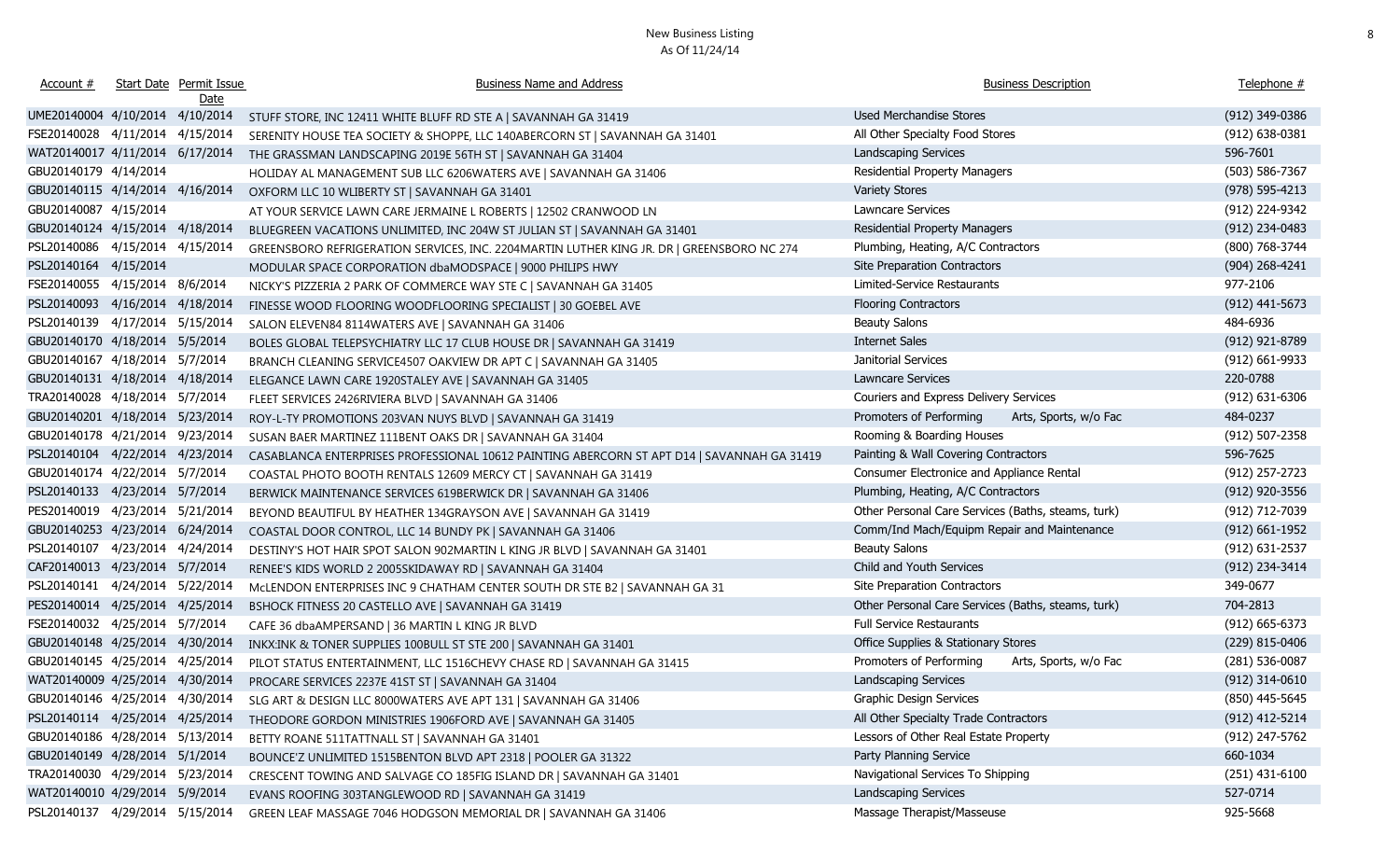| Account #                       | Start Date Permit Issue<br><u>Date</u> | <b>Business Name and Address</b>                                                           | <b>Business Description</b>                                | Telephone #      |
|---------------------------------|----------------------------------------|--------------------------------------------------------------------------------------------|------------------------------------------------------------|------------------|
| PES20140018 4/29/2014 6/2/2014  |                                        | HOUSE OF PATA 44 RISTENA DR   SAVANNAH GA 31419                                            | All Other Personal Services (ie Astrology Svcs)            | (845) 290-2594   |
| PED20140031 4/30/2014           | 5/2/2014                               | JEB STYLES 518W 46TH ST   SAVANNAH GA 31405                                                | Other Direct Selling Establishments                        | (912) 996-8639   |
| GBU20140185 5/1/2014            | 5/13/2014                              | BETTY ROANE 502E JONES ST   SAVANNAH GA 31401                                              | Lessors of Other Real Estate Property                      | $(912)$ 247-5762 |
| PSL20140157 5/1/2014            | 6/10/2014                              | BOYCE'S HANDYMAN SERVICES 334MANOR DR   SAVANNAH GA 31404                                  | <b>Residential Remodelers</b>                              | (843) 297-7937   |
| GBU20140182 5/1/2014            | 5/12/2014                              | CPORTSOLE23 626E 38TH ST   SAVANNAH GA 31401                                               | <b>Internet Sales</b>                                      | (912) 677-2599   |
| GBU20140206 5/1/2014            | 5/28/2014                              | FORTY SEVEN OVER, LLC dba"SEPTEMBER"   306 W ST JULIAN ST                                  | Women's/Girl's Clothing Store                              | (912) 656-3978   |
| GBU20140128 5/1/2014            | 4/18/2014                              | HOLIDAY INN & SUITES HISTORIC SAVANNAH LLC   15 MARTIN L KING JR BLVD                      | Hotels (except Casino Hotels) and Motels                   | 925-0470         |
| PSL20140138 5/1/2014            | 5/15/2014                              | NAILS BY NICOLE 7901WATERS AVE   SAVANNAH GA 31406                                         | Nail Salons                                                | 856-7549         |
| GBU20140169 5/1/2014            | 5/7/2014                               | PICK & CHOOSE GIFT SHOP, LLC 1315E 67TH ST   SAVANNAH GA 31404                             | <b>Internet Sales</b>                                      | $(678)$ 790-4759 |
| GBU20140212 5/1/2014            | 5/29/2014                              | PROJECTECH INC 5859ABERCORN ST BLDG 2   SUITE 3                                            | Office Administrative Services                             | 656-7225         |
| GBU20140210 5/1/2014            | 5/28/2014                              | RESTROOM TRAILER SOLUTIONS PROFRANCHISE DEVELOPMENT INC dba   2011 MILLS B LA              | New Car Dealers                                            | $(844)$ 267-4080 |
| GBU20140168 5/1/2014            | 5/7/2014                               | ROOTS UP GALLERY, LLC 6 ELIBERTY ST   PARLOR FLOOR                                         | Art Dealers                                                | (912) 677-2845   |
| PSL20140249 5/1/2014            | 10/14/2014                             | SEAPORT CHRISTIAN COUNSELING 2310CAUSTON BLUFF RD   SAVANNAH GA 31404                      | Other Individual & Family Services                         | 667-3193         |
| PSL20140148 5/1/2014            | 5/27/2014                              | SEAPORT CHRISTIAN COUNSELING PMJMINISTRIES INC dba   612 E BROAD ST                        | Family Planning Centers                                    | 233-0901         |
| WAT20140025 5/1/2014            | 9/29/2014                              | SHELTON'S LAWN CARE 6003FAIRVIEW AVE   SAVANNAH GA 31406                                   | Landscaping Services                                       | (912) 436-4446   |
| GBU20140189 5/1/2014            | 6/25/2014                              | THE MODERN CARRIAGE HOUSE 537E PERRY LN   SAVANNAH GA 31401                                | All Other Traveler Accomodation                            | (303) 220-0183   |
| GBU20140324 5/1/2014            | 8/12/2014                              | THE VICARS WIFE 12AW 41ST ST   SAVANNAH GA 31401                                           | Gift Novelty & Souvenir Stores                             | (760) 828-0902   |
| UME20140010 5/1/2014            | 5/28/2014                              | TWO WOMEN AND A WAREHOUSE TWOSOUTHERN WOMEN'S WAREHOUSE dba   13051 aberc                  | Used Merchandise Stores                                    | 657-1946         |
| FSE20140045 5/1/2014            | 6/18/2014                              | WATSON'S SEAFOOD750 PENNSYLVANIA AVE   SAVANNAH GA 31404                                   | Fish and Seafood Markets                                   | 398-4015         |
| GBU20140242 5/2/2014            | 6/18/2014                              | ATLANTIC BEDDING AND FURNITURE KERRY OTT, LLC dba   2 TELEVISION CIR                       | <b>Furniture Stores</b>                                    | 856-7911         |
| GBU20140172 5/2/2014            | 6/9/2014                               | THE COTTON SAIL HOTEL 126W BAY ST   SAVANNAH GA 31401                                      | Hotels (except Casino Hotels) and Motels                   | (912) 220-3700   |
| FSE20140039 5/5/2014            | 5/23/2014                              | KREOLE KORNER LLC 703WHEATON ST   SAVANNAH GA 31401                                        | <b>Full Service Restaurants</b>                            | 306-0014         |
| UME20140013 5/5/2014            | 6/18/2014                              | THE FUTURE ON FORSYTH LLC 106W GWINNETT ST   SAVANNAH GA 31401                             | Used Merchandise Stores                                    | (702) 466-3248   |
| PES20140020 5/6/2014            | 5/6/2014                               | DIVINE WELLNESS SPA LLC 325EISENHOWER DR STE B   SAVANNAH GA 31406                         | All Other Personal Services (ie Astrology Svcs)            | 436-2642         |
| GBU20140175 5/6/2014            | 5/7/2014                               | GLIDDEN PROFESSIONAL PAINT CENTER 305MALL BLVD   SAVANNAH GA 31406                         | Paint and Wallpaper Store                                  | $(912)$ 352-0833 |
| GBU20140177 5/6/2014            | 5/7/2014                               | MAMA JO'S HOME AFTER 1429CHESTER ST   SAVANNAH GA 31415                                    | Rooming & Boarding Houses                                  | (912) 228-1839   |
| WAT20140013 5/6/2014            | 5/12/2014                              | MASSEY LAWN CARE 409W 59TH ST   SAVANNAH GA 31405                                          | Landscaping Services                                       | (478) 484-5994   |
| PED20140036 5/6/2014            | 5/6/2014                               | MAURITA ADLER 1987BOBCAT CT   MYRTLE BEACH SC 29575                                        |                                                            | $(843)$ 650-5973 |
| WAT20140011 5/6/2014            | 5/7/2014                               | UNCLE BOBBY'S LAWNCARE SERVICES6 DELTA CIR   SAVANNAH GA 31406                             | Landscaping Services                                       | (912) 412-9482   |
| WAT20140012 5/8/2014            | 5/9/2014                               | JP LANDSCAPING 606E 37TH ST   SAVANNAH GA 31404                                            | Landscaping Services                                       | $(912)$ 484-6458 |
| TRA20140029 5/8/2014            | 5/9/2014                               | JP TRANSPORT 606E 37TH ST   SAVANNAH GA 31404                                              | All Other Support Activities for Transportation            | $(912)$ 484-6458 |
|                                 |                                        | GBU20140283 5/8/2014 7/14/2014 NATIONAL CHURCH RESIDENCES 17 EPARK AVE   SAVANNAH GA 31401 | Residential Property Managers                              | $(614)$ 273-3534 |
| GBU20140282 5/8/2014            | 7/14/2014                              | NATIONAL CHURCH RESIDENCES 222E 37TH ST   SAVANNAH GA 31401                                | <b>Residential Property Managers</b>                       | $(614)$ 273-3534 |
| GBU20140202 5/8/2014            | 6/18/2014                              | UNBOUND JOURNALS 1410E 52ND ST   SAVANNAH GA 31404                                         | <b>Books Printing</b>                                      | (540) 742-0361   |
| GBU20140284 5/9/2014            | 7/15/2014                              | MOTEL 6 D LEE HOSPITALITY LLC dba   201 STEPHENSON AVE                                     | Hotels (except Casino Hotels) and Motels                   | (321) 725-7500   |
| GBU20140213 5/9/2014            | 5/29/2014                              | THE GUILD HALL FORGE(X) CORPORATION dba   615 MONTGOMERY ST                                | Lessors of Non-Residential Bldgs exc Miniwarehouse257-3734 |                  |
| PSL20140149 5/12/2014 7/14/2014 |                                        | PETERSEN METALS CLEAR HORIZON VENTURES COMPANY dba   9410 EDEN AV                          | All Other Specialty Trade Contractors                      | (727) 372-1100   |
| GBU20140203 5/12/2014 5/23/2014 |                                        | TYRONE W. KING DRAFTSMAN, LLC 1425E 35TH ST   SAVANNAH GA 31404                            | <b>Drafting Services</b>                                   | 660-3461         |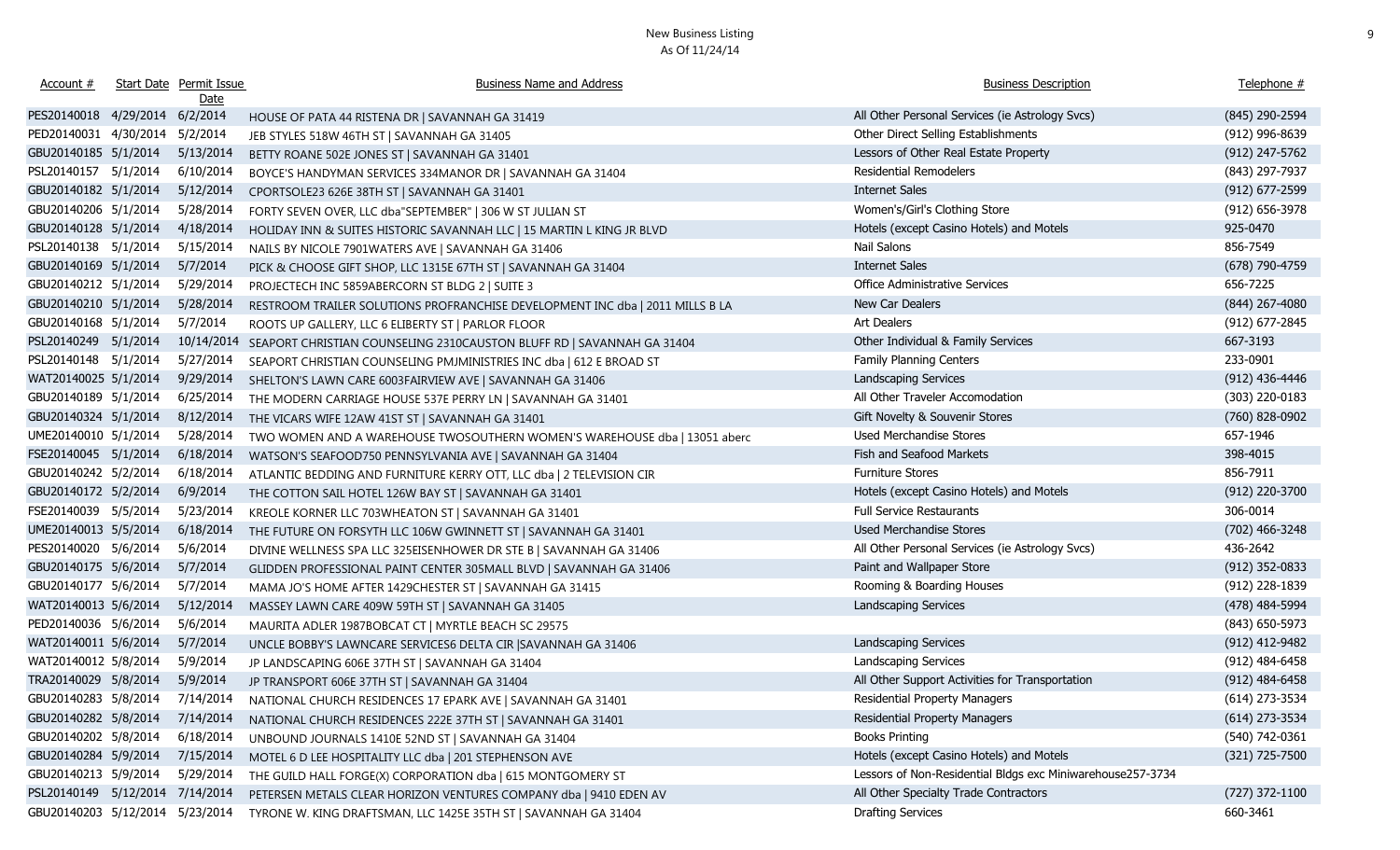| Account #                        | Start Date Permit Issue<br>Date | <b>Business Name and Address</b>                                                    | <b>Business Description</b>                       | Telephone #        |
|----------------------------------|---------------------------------|-------------------------------------------------------------------------------------|---------------------------------------------------|--------------------|
| PED20140039 5/13/2014 5/13/2014  |                                 | CREATIVE NAMES 406N BALDWIN CIR   SAVANNAH GA 31405                                 | Other Direct Selling Establishments               | 856-1686           |
| GBU20140211 5/13/2014 5/29/2014  |                                 | MACGREGOR S BAILEY 639NORTHBROOK RD   SAVANNAH GA 31419                             | Rooming & Boarding Houses                         | $(678)$ 464-1836   |
| CAF20140014 5/14/2014 5/15/2014  |                                 | ACTION CARE HOME CARE AGENCY LLC ANNETTE PAGE   2212 WELDON ST APT A                | Home Health Care Services                         | $(586) 563 - 0521$ |
| GBU20140248 5/14/2014 6/18/2014  |                                 | GRAND GARAGES LLC 1108E 52ND ST   SAVANNAH GA 31404                                 | Janitorial Services                               | (912) 376-4878     |
| PES20140022 5/14/2014 5/14/2014  |                                 | READINGS BY CATHERINE 113E PRESIDENT ST   SAVANNAH GA 31401                         | All Other Personal Services (ie Astrology Svcs)   | 398-8764           |
| GBU20140223 5/15/2014 5/30/2014  |                                 | ALPHA AND OMEGA CLEANING SERVICES 111WEST ST   SAVANNAH GA 31415                    | Janitorial Services                               | $(912)$ 661-3276   |
| PSL20140211 5/15/2014 8/19/2014  |                                 | COASTAL RHEUMATOLOGY, LLC 4849PAULSEN ST STE 312   SAVANNAH GA 31405                | Offices of Physicians (Except Mental Health Spec) | (803) 461-8749     |
| GBU20140224 5/15/2014 5/29/2014  |                                 | JOHN LINDSEY 1228E 54TH ST   SAVANNAH GA 31405                                      | Rooming & Boarding Houses                         | 507-4922           |
| GBU20140191 5/15/2014 5/20/2014  |                                 | VAPE SAVVY 513E OGLETHORPE AVE STE F   SAVANNAH GA 31401                            | All Other Miscellaneous Store Retailers           | (912) 844-0057     |
| FSE20140036 5/15/2014 5/20/2014  |                                 | YIA'S YIA'S KITCHEN, LLC 3113HABERSHAM ST   SAVANNAH GA 31405                       | Retail Bakeries                                   | (912) 200-3796     |
| GBU20140193 5/16/2014            |                                 | WAYNE GIERKE116 E OGLETHORPE AVE   SAVANNAH GA 31401                                | Lessors of Other Real Estate Property             | (912) 507-5912     |
| PSL20140150 5/19/2014 6/20/2014  |                                 | BRACEY H HOLLAND DMD, PC 711E 70TH ST   SAVANNAH GA 31405                           | Offices of Dentists                               | 352-4386           |
| GBU20140195 5/19/2014 5/19/2014  |                                 | CONCRETE FLOWER 2403FLORIDA AVE   SAVANNAH GA 31404                                 | <b>Internet Sales</b>                             |                    |
| PSL20140214 5/19/2014 8/20/2014  |                                 | EMPLOYEE DEVELOPMENT STRATEGIES, INC35 BARNARD ST STE 300   SAVANNAH GA 31401       | Adminstrative Mgmt and Gen Management Cons Svcs   | 663-5781           |
| GBU20140197 5/20/2014 5/20/2014  |                                 | CWA CLEANING SERVICE 205W MONTGOMERY CROSS RD APT 1806   SAVANNAH GA                | Janitorial Services                               | 224-7789           |
| PSL20140275 5/20/2014 11/17/2014 |                                 | PARKER'S WET PAINT CONCEPT 11910 IDLEWOOD DR   SAVANNAH GA 31419                    | Painting & Wall Covering Contractors              | (912) 713-2815     |
| FSE20140037 5/20/2014 5/20/2014  |                                 | SAM PRODUCE 401E MONTGOMERY CROSS RD   SAVANNAH GA 31406                            | Fruit and Vegetable Markets                       | 512-2169           |
| CAF20140015 5/20/2014 5/22/2014  |                                 | SAVANNAH SENIOR CARE SERVICES704 N WILLIAMSBURG RD   SAVANNAH GA 31419              | Home Health Care Services                         | (912) 312-9632     |
| GBU20140194 5/20/2014 8/6/2014   |                                 | THE BRICE 601E BAY ST   SAVANNAH GA 31401                                           | Hotels (except Casino Hotels) and Motels          | (912) 233-6002     |
| FSE20140038 5/20/2014 5/22/2014  |                                 | THE FLYING MONK, INC dbaTHE FLYING MONK   5 W BROUGHTON ST                          | <b>Full Service Restaurants</b>                   | $(912) 604 - 8636$ |
| PSL20140162 5/21/2014 6/11/2014  |                                 | MH 102, PC 813E 68TH ST   SAVANNAH GA 31405                                         | Offices of All Other Misc Health Practitioners    | $(802)$ 857-0461   |
| GBU20140234 5/22/2014 6/11/2014  |                                 | FORSYTH PARK INN 102W HALL ST   SAVANNAH GA 31401                                   | Hotels (except Casino Hotels) and Motels          | (912) 233-6800     |
| GBU20140199 5/22/2014            |                                 | RPM AUTOWORX 2, LLC 8434WATERS AVE   SAVANNAH GA 31406                              | General Automotive Repair                         | $(912)$ 480-0088   |
| GBU20140214 5/22/2014 5/29/2014  |                                 | UNLIMITED TREASURES 7048 HODGSON MEMORIAL DR   SAVANNAH GA 31406                    | Women's/Girl's Clothing Store                     | (480) 720-0983     |
| PED20140044 5/23/2014 5/23/2014  |                                 | GIFT BASKETS BY MS. TEA1450 BARNES DR APT 303   SAVANNAH GA 31415                   | Other Direct Selling Establishments               | 428-4278           |
| GBU20140246 5/23/2014 6/18/2014  |                                 | HARDEN HOUSE INC 223E GWINNETT AVE   SAVANNAH GA 31401                              | Lessors of Other Real Estate Property             | (949) 285-4878     |
| FSE20140042 5/24/2014 5/28/2014  |                                 | QUE RICO! MEXICAN GRILL SAIGON FLAVORS INC dba   14045 ABERCORN ST unit 2518        | Limited-Service Restaurants                       | 352-4182           |
| GBU20140205 5/27/2014 5/27/2014  |                                 | ARISTOTLE'S WARDROBE & JEWELRY 310E MONTGOMERY CROSS RD   SAVANNAH GA 31406         | Women's/Girl's Clothing Store                     | (787) 685-0939     |
| PSL20140153 5/27/2014 5/29/2014  |                                 | DRAGONCUT STUDIO SALON 517E BROAD ST   SAVANNAH GA 31401                            | <b>Beauty Salons</b>                              | 604-7412           |
| AMU20140002 5/27/2014 6/11/2014  |                                 | SHOP N GO #3 LOKESH PATEL   212 FELT DR                                             | All Other Amusement & Recreation Industries       | 507-5524           |
|                                  |                                 | WAT20140015 5/27/2014 5/28/2014 SPLASH CAR WASH 3810OGEECHEE RD   SAVANNAH GA 31405 | Car Washes                                        | $(912)$ 232-7602   |
|                                  |                                 | GBU20140219 5/27/2014 5/29/2014 WATERS MARKET WATERS MARKET LLC   4402 WATERS AVE   | Convenience Stores                                | 354-6007           |
| PSL20140152 5/28/2014 5/30/2014  |                                 | UTOPIA, GA, LLC54 RIO RD   SAVANNAH GA 31419                                        | Adminstrative Mgmt and Gen Management Cons Svcs   | (912) 224-0201     |
| GBU20140317 5/30/2014 8/6/2014   |                                 | BURNT CREATIVE LLC 1507E 51ST ST   SAVANNAH GA 31404                                | <b>Graphic Design Services</b>                    | 544-6273           |
| TRA20140032 5/30/2014 5/30/2014  |                                 | DILIGENTIA FREIGHT BROKER/COURIER 1415ELEANOR ST   SAVANNAH GA 31415                | Couriers and Express Delivery Services            | 604-4435           |
| PED20140046 5/30/2014 5/30/2014  |                                 | MISS ARDELIA'S MARKET PARKWAY BBQ CO LLC dba   502 E RIVER ST STE 51                | Other Direct Selling Establishments               | (404) 272-9878     |
| GBU20140462 5/30/2014 11/13/2014 |                                 | PAINTING WITH A TWIST 513E OGLETHORPE AVE STE K   SAVANNAH GA 31401                 | Other Technical & Trade Schools                   | (724) 787-5252     |
| PSL20140161 6/1/2014             | 6/11/2014                       | ARRIS INC 5155BAINS GAP RD   ANNISTON AL 36205                                      | <b>Industrial Building Construction</b>           | $(256)$ 237-1601   |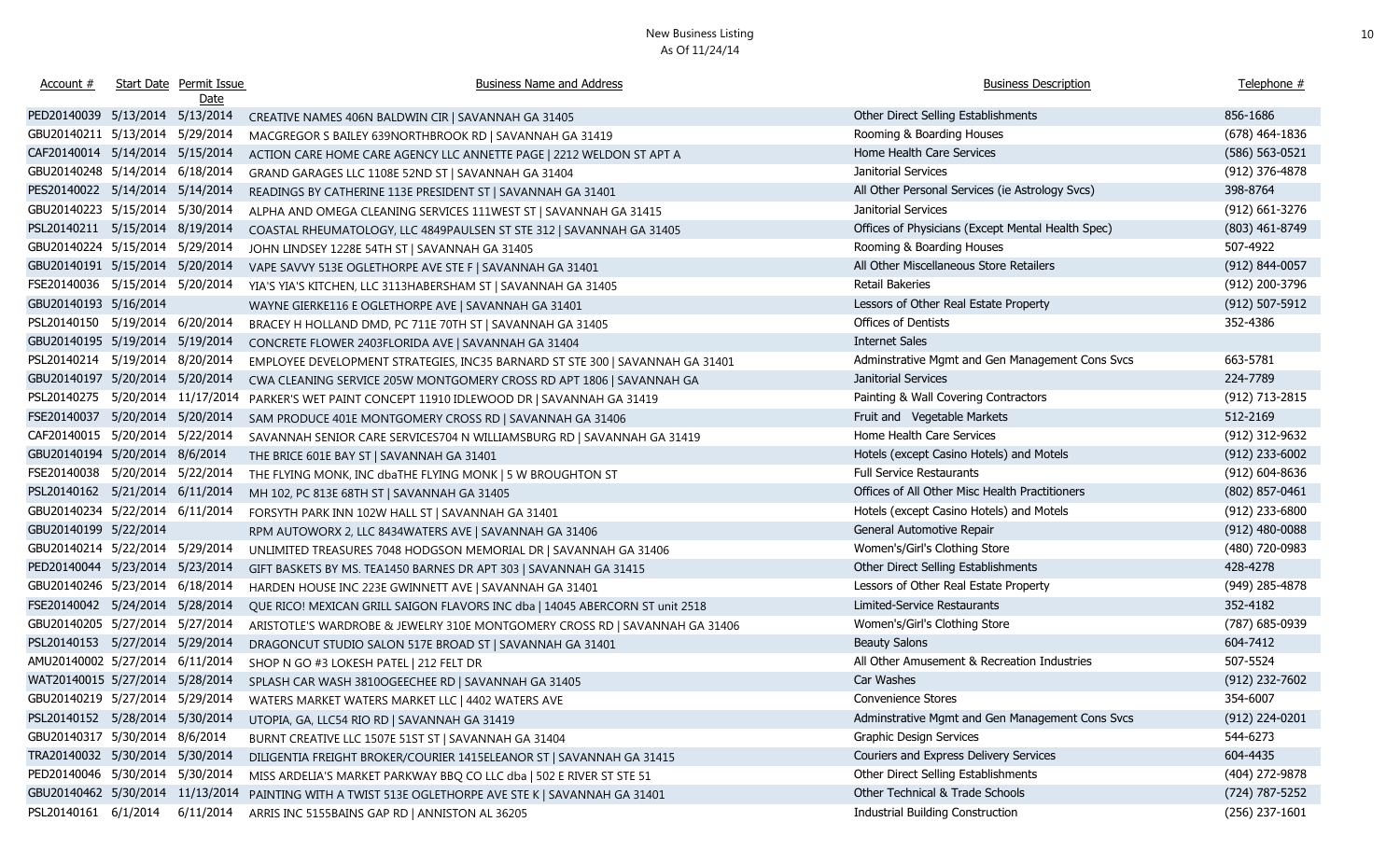| Account #                       |          | Start Date Permit Issue<br>Date | <b>Business Name and Address</b>                                                    | <b>Business Description</b>                        | Telephone #        |
|---------------------------------|----------|---------------------------------|-------------------------------------------------------------------------------------|----------------------------------------------------|--------------------|
| PSL20140159                     | 6/1/2014 | 7/29/2014                       | ASIAN HANDYMAN 2001E 37TH ST   SAVANNAH GA 31404                                    | <b>Residential Remodelers</b>                      | (912) 201-9854     |
| PSL20140184                     | 6/1/2014 | 7/15/2014                       | AUTO SOURCE SAVANNAH AUTOMOTIVE GROUP INC dba   3908 OGEECHEE                       | Used Car Dealers                                   | 355-4563           |
| GBU20140190 6/1/2014            |          | 5/15/2014                       | BEAUTY & BEYOND 711E MONTGOMERY CROSS RD   SAVANNAH GA 31401                        | Cosmetics, Beauty Supplies, and Perfume Stores     | (973) 851-9460     |
| PSL20140163                     | 6/1/2014 | 6/16/2014                       | BWI SALON INC BRAIDS & WEAVES INTERNATIONAL SALON dba   13015 ABE                   | <b>Beauty Salons</b>                               | 961-3999           |
| PSL20140175 6/1/2014            |          | 7/3/2014                        | CHRISTINE MYERS, MS, RD, LLC dbaNEW DIRECTIONS NUTRITION COUNSELING   5704 SKID     | Offices of All Other Misc Health Practitioners     | $(912) 604 - 0595$ |
| GBU20140285 6/1/2014            |          | 7/15/2014                       | CRICKET WIRELESS LLC 7929ABERCORN ST STE 602   SAVANNAH GA 31406                    | Wireless Telecom Carriers (exc Satellite)          | (210) 886-4891     |
| FSE20140049 6/1/2014            |          | 6/27/2014                       | EL SUPER INTERNACIONAL 8491WATERS AVE   SAVANNAH GA 31406                           | Supermarkets and Other Grocery Stores (exc Conv)   | 201-1339           |
| GBU20140244 6/1/2014            |          | 6/18/2014                       | LIFE LINE HOME CARE SERVICES INC6409 ABERCORN ST STE F   SAVANNAH GA 31406          | Freestanding Ambulatory Surgical and Emergency Cen | (229) 382-1334     |
| GBU20140304 6/1/2014            |          | 7/28/2014                       | NEAL LANDSCAPE & IRRIGATION CO LLC 22 ROUNDTREE CIR   SAVANNAH GA 31405             | Lawncare Services                                  | 306-9201           |
| PSL20140201 6/1/2014            |          | 8/5/2014                        | NEW DAY COUNSELING 1805ABERCORN ST   SAVANNAH GA 31401                              | Other Individual & Family Services                 | 429-3431           |
| WAT20140016 6/1/2014            |          | 6/24/2014                       | ON THE SPOT 1602BULL ST   SAVANNAH GA 31405                                         | Car Washes                                         | 658-1515           |
| PSL20140136 6/1/2014            |          | 5/14/2014                       | SJC MEDICAL GRP-REFERRAL CLINIC 5354REYNOLDS ST STE 416   SAVANNAH GA 31405         | Offices of Physicians (Except Mental Health Spec)  | (912) 819-5696     |
| PED20140051 6/1/2014            |          | 6/11/2014                       | SOFREE 1355BRADLEY BLVD APT 303   SAVANNAH GA 31419                                 | Other Direct Selling Establishments                | (678) 314-3048     |
| GBU20140266 6/1/2014            |          | 8/7/2014                        | SOMETHING FOR EVERYONE GIFTS230 W ST JULIAN ST STE A   SAVANNAH GA 31401            | Gift Novelty & Souvenir Stores                     | (843) 683-9991     |
| UME20140009 6/1/2014            |          | 5/28/2014                       | TCN.INC dbaTITLECASHNOW.COM #4   3875 WALLIN ST                                     | Pawn Shops                                         | (912) 208-3989     |
| PSL20140216 6/2/2014            |          | 8/20/2014                       | ALEXIS McGLYNN, LLC 37 WFAIRMONT AVE STE 201   SAVANNAH GA 31406                    | Offices of Mental Health Practioners (exc Phys)    | 508-1280           |
| PSL20140215 6/2/2014            |          | 8/20/2014                       | KATIE MOURNING, LLC 37 WFAIRMONT RD STE 201   SAVANNAH GA 31406                     | Offices of Mental Health Practioners (exc Phys)    | (402) 880-3340     |
| PSL20140219 6/2/2014            |          | 8/21/2014                       | TAYLOR MADE HAIR STUDIO LLC 34 1/2FERRILL ST   SAVANNAH GA 31415                    | <b>Beauty Salons</b>                               | 660-1883           |
| GBU20140226 6/2/2014            |          | 6/4/2014                        | TWO GUYS AND A JACK TIRE REPAIR SERVICE 612SOUTH ST   SAVANNAH GA 31405             | All Other Automotive Repair and Maintenance        | $(912) 596 - 1892$ |
| CAF20140020 6/3/2014            |          | 7/8/2014                        | GABBY'S PLAYHOUSE 209FELT DR   SAVANNAH GA 31419                                    | Child Day Care Services                            | $(912)$ 306-8681   |
| FSE20140043 6/3/2014            |          | 6/11/2014                       | LITTLE KING RESTAURANT 402W 36TH ST   SAVANNAH GA 31401                             | Limited-Service Restaurants                        | 272-8285           |
| GBU20140236 6/3/2014            |          | 6/11/2014                       | RIMTYME CUSTOM WHEELS MAGIC WHEEL & TIRE LLC dba   7409 ABERCORN ST                 | All Other Automotive Repair and Maintenance        | $(478)$ 405-3000   |
| GBU20140229 6/3/2014            |          |                                 | WALKER INVESTMENTS, INC dba RIVERS & GLEN TRADING COMPANY   24 DRAYTON ST S         | Men's Clothing Stores                              | (706) 738-4536     |
| PED20140047 6/4/2014            |          | 6/3/2014                        | JUMPIN GOAT COFFEE ROASTERS-SAVANNAH GOLUX-USA, LLC   502 E RIVER ST unit 46        | Other Direct Selling Establishments                | 601-7690           |
| GBU20140309 6/5/2014            |          | 8/5/2014                        | SAVANNAH TREATMENT CENTER METRO TREATMENT OF GEORGIA LP dba   145B SOUTHERN         | All Other Outpatient Care Centers                  | 233-6430           |
| GBU20140231 6/6/2014            |          | 6/9/2014                        | ONE WEST VICTORY, LP 1 WVICTORY DR   SAVANNAH GA 31405                              | Residential Property Managers                      | $(912)$ 236-0001   |
| GBU20140233 6/6/2014            |          | 6/9/2014                        | QUICK STOP SHRISHRI HARI INC dba   1450 W BAY ST                                    | <b>Convenience Stores</b>                          | 208-0076           |
| AMU20140004 6/13/2014 7/11/2014 |          |                                 | COOL PLACES LLC dbaCOOL SAVANNAH TOURS & GIFTS   42 E BAY ST                        | All Other Amusement & Recreation Industries        | (912) 233-3667     |
| UME20140015 6/13/2014 6/24/2014 |          |                                 | COOL SAVANNAH TOURS & GIFTS42 E BAY ST UNIT 4   SAVANNAH GA 31401                   | Used Merchandise Stores                            | (912) 233-3667     |
| UME20140012 6/13/2014 6/16/2014 |          |                                 | GYPSY GIRL VINTAGE LLC 2414DESOTO ST   SAVANNAH GA 31401                            | Used Merchandise Stores                            | $(912) 856 - 8515$ |
| GBU20140240 6/13/2014 9/12/2014 |          |                                 | WESTBOURNE MARKETING 72 WESTBOURNE WAY   POOLER GA 31322                            | <b>Internet Sales</b>                              | $(951) 662 - 6620$ |
| GBU20140232 6/15/2014 6/6/2014  |          |                                 | COHEN'S RETREAT 1315GOLDEN ST   SAVANNAH GA 31401                                   | Rooming & Boarding Houses                          | 228-1759           |
| PED20140053 6/15/2014 6/24/2014 |          |                                 | GALLERY 11 309W ST JULIAN ST   SAVANNAH GA 31401                                    | Other Direct Selling Establishments                | (217) 343-2827     |
| GBU20140247 6/16/2014 6/18/2014 |          |                                 | OUTPOST TRADING CO7204 WHITE BLUFF RD   SAVANNAH GA 31406                           | Family Clothing Stores                             | $(843) 505 - 2061$ |
| TRA20140034 6/16/2014 6/20/2014 |          |                                 | RAVENEL EXPRESS INC316 CULLODEN RD   IRON STATION NC 28080                          | Couriers and Express Delivery Services             | (704) 239-0491     |
| PSL20140176 6/17/2014 7/8/2014  |          |                                 | COASTAL INTERIOR CONSTRUCTION LLC104 CENTRAL JUNCTION BLVD STE B   SAVANNAH GA 3140 | All Other Specialty Trade Contractors              | $(912)$ 667-4045   |
| GBU20140251 6/17/2014 6/26/2014 |          |                                 | DIAGNOSIS AND REPAIRS 2023E GWINNETT ST   SAVANNAH GA 31404                         | General Automotive Repair                          | 233-5800           |
| PSL20140165 6/17/2014 6/18/2014 |          |                                 | FIRST TIME HANDYMAN SERVICES 137W 50TH ST   SAVANNAH GA 31405                       | <b>Residential Remodelers</b>                      | (912) 401-3358     |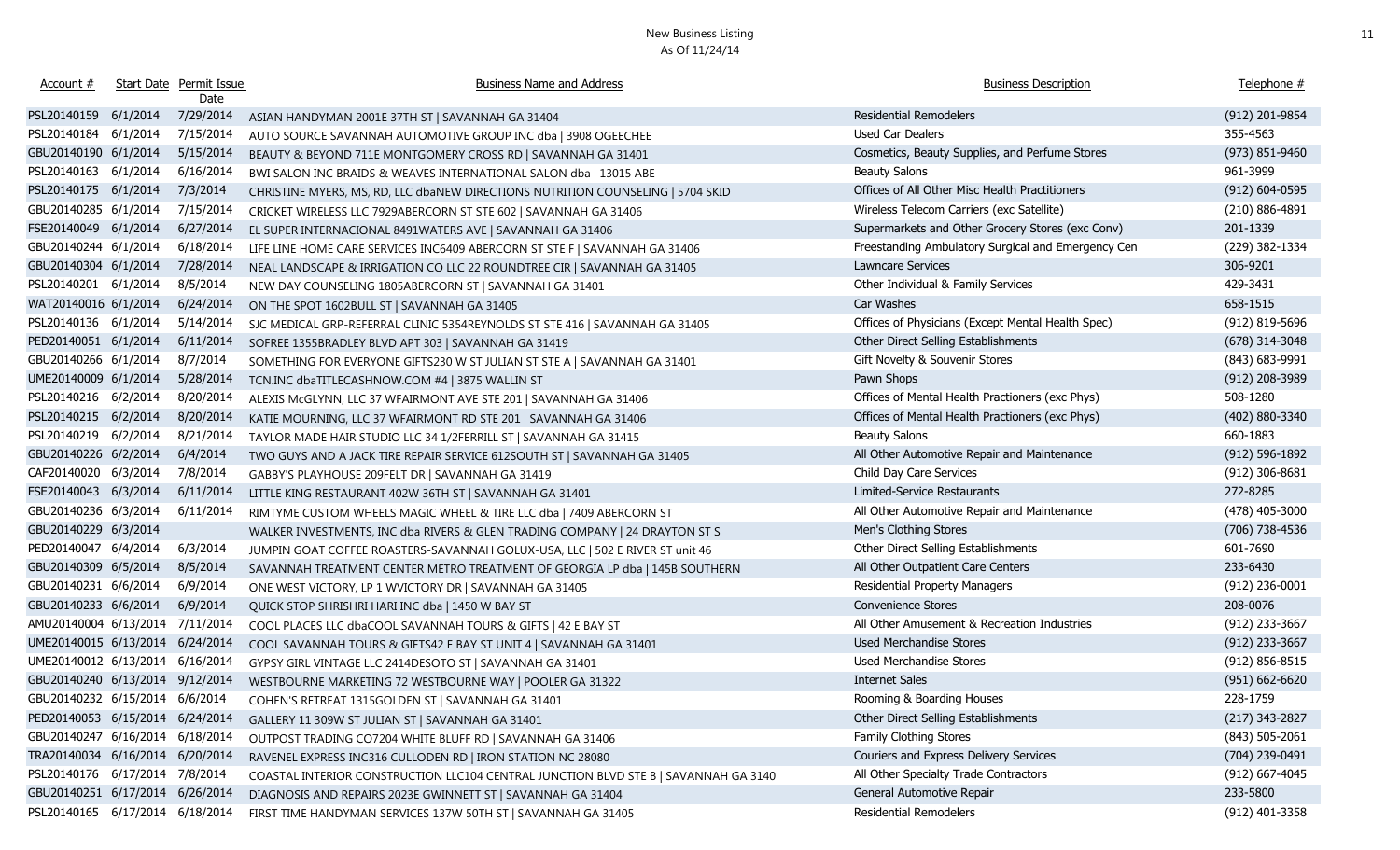| Account #                       |                     | Start Date Permit Issue<br><u>Date</u> | <b>Business Name and Address</b>                                                   | <b>Business Description</b>                       | Telephone #      |
|---------------------------------|---------------------|----------------------------------------|------------------------------------------------------------------------------------|---------------------------------------------------|------------------|
| GBU20140249 6/18/2014 6/18/2014 |                     |                                        | HOSPICE SAVANNAH FOUNDATION, INC1674 CHATHAM PKY SAVANNAH GA 31405                 | Voluntary Health Organizations                    | (912) 355-2289   |
| GBU20140235 6/18/2014           |                     |                                        | THE FINISH LINE #2736 7804ABERCORN ST   SAVANNAH GA 31406                          | Shoe Stores                                       | (317) 899-1022   |
| PSL20140168 6/19/2014 6/19/2014 |                     |                                        | DAILY GENERAL SERVICES 10 VENTURA BLVD   SAVANNAH GA 31419                         | <b>Residential Remodelers</b>                     | $(912)$ 401-8012 |
| FSE20140046 6/19/2014 6/19/2014 |                     |                                        | THE FLORENCE 1-B WVICTORY DR   SAVANNAH GA 31405                                   | <b>Full Service Restaurants</b>                   | (706) 764-6223   |
| FSE20140047 6/19/2014 6/24/2014 |                     |                                        | TOP DECK SAVANNAH, LLC dbaTOP DECK   125 W RIVER ST                                | Limited-Service Restaurants                       | $(912)$ 436-6828 |
| PSL20140169                     | 6/20/2014 6/23/2014 |                                        | OGENESIS ONE, PLUS DBAOGENESIS ONE SAFETY & COMPLIANCE   411 PENNSY                | Adminstrative Mgmt and Gen Management Cons Svcs   | (912) 344-4975   |
| GBU20140255 6/20/2014 6/25/2014 |                     |                                        | THE CLEANING TEAM 25SHERWOOD RD   SAVANNHA GA 31406                                | Janitorial Services                               | 257-8428         |
| TRA20140035 6/21/2014 7/22/2014 |                     |                                        | REMEMBER SAVANNAH TOURS 10 SSTILLWOOD CT   SAVANNAH GA 31419                       | All Other Amusement and Recreation Industries     | 655-0478         |
| PSL20140171 6/23/2014 6/23/2014 |                     |                                        | YALO'S HAIR BRAIDING221 EXECUTIVE CIR STE 3   SAVANNAH GA 31406                    | <b>Beauty Salons</b>                              | 921-5344         |
| GBU20140259 6/24/2014 6/26/2014 |                     |                                        | LAUREL CANYON GIFTS 202E BAY ST   SAVANNAH GA 31401                                | Gift Novelty & Souvenir Stores                    | (843) 726-4141   |
| GBU20140254 6/24/2014 6/24/2014 |                     |                                        | MIMI TIRES EXPRESS4217 B MONTGOMERY ST   SAVANNAH GA 31405                         | <b>Automotive Tire Dealers</b>                    | 547-9614         |
| GBU20140256 6/24/2014 6/25/2014 |                     |                                        | SOULJATIGHT 1308ROGERS ST   SAVANNAH GA 31415                                      | Record Production                                 | (912) 659-2323   |
| GBU20140301 6/25/2014 7/25/2014 |                     |                                        | 2ND CHANCE 26 NBERWICK DR   SAVANNAH GA 31406                                      | General Automotive Repair                         | 844-7090         |
| GBU20140252 6/25/2014 6/24/2014 |                     |                                        | D & M HDZ ENTERPRISES, LTD CO1200 SHANNON AVE STE B   SAVANNAH GA 31406            | Janitorial Services                               | (912) 398-8979   |
| PED20140055 6/26/2014 6/26/2014 |                     |                                        | TNT FIREWORKS 14030 ABERCORN ST   SAVANNAH GA 31419                                | Other Direct Selling Establishments               | (229) 894-8787   |
| PSL20140207 6/30/2014 8/14/2014 |                     |                                        | A & J STEEL REINFORCING SERVICES 1302CLEVELAND ST   GREENVILLE TX 75189            | All Other Specialty Trade Contractors             | $(505)$ 350-1300 |
| GBU20140263 6/30/2014 7/1/2014  |                     |                                        | PERFECTIONIST AT WORK 14041/2 STALEY AVE   SAVANNAH GA 31405                       | Janitorial Services                               | (912) 398-4859   |
| PSL20140186 7/1/2014            |                     | 7/16/2014                              | ALL ELECTRIC COMPANY INC 2109COLORADO AVE   SAVANNAH GA 31404                      | Elect Contractors/Oth Wiring Install Contractors  | 349-3190         |
| FSE20140068 7/1/2014            |                     | 10/1/2014                              | B'S CRACKLIN BBQ 57 COFFEE BLUFF VILLA RD   SAVANNAH GA 31419                      | Limited-Service Restaurants                       | 996-8511         |
| GBU20140314 7/1/2014            |                     | 8/5/2014                               | CARRIAGE HOUSE RENTALS KAREN M WASHBURN dba   422 E STATE ST                       | Lessors of Residential Bldgs & Dwellings          | 657-4650         |
| GBU20140308 7/1/2014            |                     | 8/1/2014                               | D KELLY CONSTRUCTION MANAGEMENT LLC 2 EBRYAN ST   SAVANNAH GA 31401                | <b>Office Administrative Services</b>             | 721-9087         |
| PSL20140235 7/1/2014            |                     | 9/18/2014                              | EMPOWERING PEOPLE 81 FAIRGREEN ST   POOLER GA 31322                                | Adminstrative Mgmt and Gen Management Cons Svcs   | 398-6866         |
| FSE20140048 7/1/2014            |                     | 6/24/2014                              | KAYAK KAFE MIDTOWN5002 PAULSEN ST STE 103   SAVANNAH GA 31405                      | <b>Full Service Restaurants</b>                   | 332-4128         |
| GBU20140271 7/1/2014            |                     | 7/23/2014                              | LAWRENCE LEHNER 208W HUNTINGDON ST   SAVANNAH GA 31401                             | Lessors of Other Real Estate Property             | $(717)$ 475-1668 |
| GBU20140272 7/1/2014            |                     | 7/23/2014                              | LAWRENCE LEHNER 214W HUNTINGDON ST   SAVANNAH GA 31401                             | Lessors of Other Real Estate Property             | $(717)$ 475-1668 |
| PSL20140197 7/1/2014            |                     | 8/1/2014                               | M B KAHN CONSTRUCTION CO INC 2 EBRYAN ST RM 400   SAVANNAH GA 31401                | New Single Fam Housing Cons (exc For-Sale Bldrs)  | (803) 736-2950   |
| GBU20140315 7/1/2014            |                     | 8/7/2014                               | MADE YA LOOK SAVANNAH TYBVENTURES LLC dba   2700 gregory ST STE 220                | Outdoor Advertising                               | 224-1338         |
| TRA20140038 7/1/2014            |                     | 8/14/2014                              | NILSON VAN & STORAGE 5003LIBERTY PKY   SAVANNAH GA 31405                           | Specialized Freight (exc Used Goods) Trucking Loc | (803) 786-1090   |
| FSE20140050 7/1/2014            |                     | 7/3/2014                               | SAVANNAH ABERCORN, INC dbaCOOKOUT SAVANNAH ABERCORN   11700 ABERCORN S             | Limited-Service Restaurants                       | $(912)$ 335-8610 |
| PSL20140205 7/1/2014            |                     | 8/12/2014                              | SAVANNAH PERIO & IMPLANTS PC7001 HODGSON MEMORIAL DR STE 3   SAVANNAH GA 3140      | Offices of Dentists                               | 352-2021         |
| GBU20140305 7/1/2014 7/29/2014  |                     |                                        | SHYAMAL CORPORATION 802MONTGOMERY ST   SAVANNAH GA 31401                           | <b>Convenience Stores</b>                         | 335-1962         |
| PED20140056 7/1/2014 7/1/2014   |                     |                                        | SKII FLARE 1432BEL AIRE DR   SAVANNAH GA 31415                                     | Other Direct Selling Establishments               | (912) 376-0164   |
| UME20140016 7/1/2014            |                     | 7/3/2014                               | STUFF STORE, INC dbaSTUFF STORE   14045 ABERCORN ST                                | Used Merchandise Stores                           | $(912)$ 201-1821 |
| TRA20140036 7/1/2014            |                     | 7/1/2014                               | SUPREME CARE TRANSPORT SERVICES, LLC dbaSUPREME CARE TRANSPORT   2602 JEFFERSON ST | Special Needs Transportation                      | (912) 346-6562   |
| WAT20140018 7/1/2014            |                     | 6/18/2014                              | THE JOHNSON BROTHERS HAND DETAILING CAR 4213MONTGOMERY ST WASH   SAVANNAH GA 31405 | Car Washes                                        | 308-3971         |
| GBU20140245 7/1/2014            |                     | 6/18/2014                              | THE JOHNSON BROTHERS QUICK AUTO REPAIR SHOP 4213MONTGOMERY ST   SAVANNAH GA 31405  | General Automotive Repair                         | 308-3941         |
| GBU20140281 7/1/2014            |                     | 7/14/2014                              | YASHI SAVANNAH, INC dbaJ & K CONVENIENCE   2016 DELESSEPS AVE                      | <b>Convenience Stores</b>                         | (912) 200-4054   |
| PSL20140173 7/2/2014            |                     | 6/26/2014                              | J MARIA WATERS, LLC 100BULL ST STE 200   SAVANNAH GA 31401                         | Offices of Lawyers                                | (912) 346-6892   |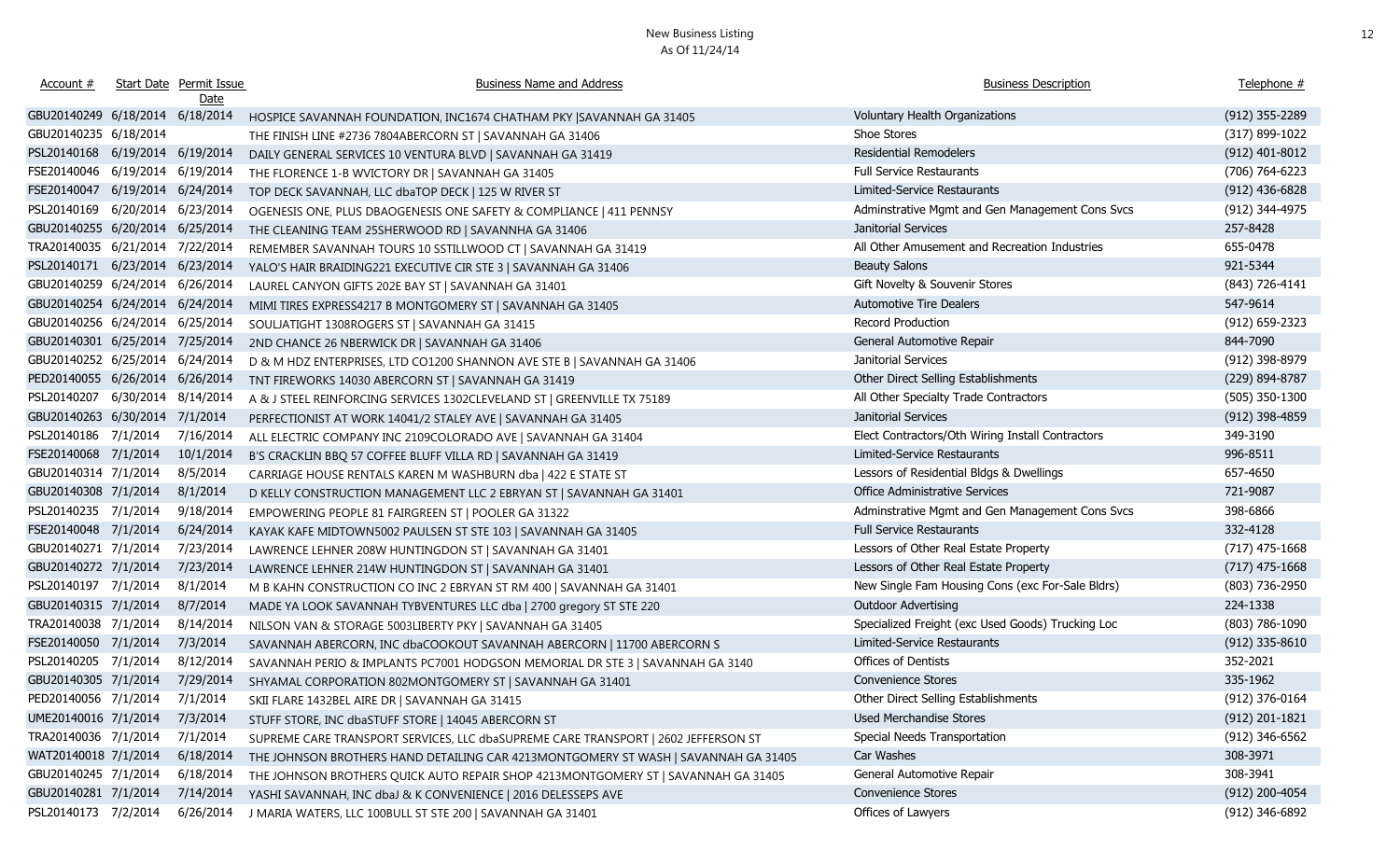| Account #                        |          | Start Date Permit Issue<br>Date | <b>Business Name and Address</b>                                                | <b>Business Description</b>                                      | Telephone #        |
|----------------------------------|----------|---------------------------------|---------------------------------------------------------------------------------|------------------------------------------------------------------|--------------------|
| FSE20140051 7/3/2014             |          | 7/8/2014                        | BANK WINGS & THINGS 1311AUGUSTA AVE   SAVANNAH GA 31401                         | Limited-Service Restaurants                                      | (912) 436-6446     |
| PSL20140178                      | 7/3/2014 | 7/8/2014                        | BOZEMAN ARCHITECTURAL SERVICES, LLC 1921E HENRY ST   SAVANNAH GA 31404          | Architectural Services                                           | $(912) 541 - 1378$ |
| GBU20140293 7/3/2014             |          | 7/21/2014                       | REAL PARENTS, INC 11400 WHITE BLUFF RD APT 121   SAVANNAH GA 31419              | <b>Educational Support Services</b>                              | (404) 216-7795     |
| PSL20140198 7/3/2014             |          | 8/5/2014                        | UNIVERSITY PEDIATRICS MPPG, INC. dba   5102 PAULSEN ST BLDG 3                   | Offices of Physicians (Except Mental Health Spec)                | (912) 350-8599     |
| WAT20140022 7/5/2014             |          | 8/19/2014                       | GREEN LIFE 1220E 42ND ST   SAVANNAH GA 31404                                    | Landscaping Services                                             | $(912) 659 - 1562$ |
| PSL20140182 7/7/2014             |          | 7/11/2014                       | AGRI-SCAPE GOLF COURSE CONSTRUCTION, INC126 UNION ST   VERNON CT 06066          | Landscape Architectural Services                                 | (860) 872-6779     |
| GBU20140268 7/7/2014             |          | 7/8/2014                        | APS-MIDDLEGROUND ROAD, LLC10801 MIDDLEGROUND RD   SAVANNAH GA 31419             | Lessors of Other Real Estate Property                            | $(912) 897 - 1118$ |
| PSL20140177 7/7/2014             |          | 7/8/2014                        | ATLANTIC COUNSELING SERVICES, LLC 132STEPHENSON AVE STE 101   SAVANNAH GA 31405 | Offices of Physicians, Mental Health Specialists                 | (912) 200-3195     |
| PSL20140179 7/7/2014             |          | 8/20/2014                       | HOWELL-CHASE HEATING AND AIR, INC 52 PERSIMMON ST STE B  BLUFFTON SC 29910      | Plumbing, Heating, A/C Contractors                               | (843) 785-3748     |
| GBU20140269 7/7/2014             |          | 9/11/2014                       | LABOR SMART, INC 5500WHITE BLUFF RD STE B   SAVANNAH GA 31405                   | Temporary Help Service                                           | (770) 222-5888     |
| GBU20140274 7/7/2014             |          | 7/10/2014                       | NOLAJANE LLC 2436BULL ST   SAVANNAH GA 31401                                    | Family Clothing Stores                                           | $(404)$ 903-6006   |
| GBU20140276 7/7/2014             |          | 7/10/2014                       | SQUEEGEE GIRL WINDOW CLEANING SPECIALIST 13 FALKLAND AVE   POOLER GA 31322      | Other Services to Buildings and Dwellings                        | $(912) 596 - 9600$ |
| GBU20140273 7/7/2014             |          | 7/8/2014                        | TIM HIGH'S THE WAREHOUSE LLC 5701WHITE BLUFF RD   SAVANNAH GA 31405             | Household Appliance Stores                                       | $(912)$ 355-7751   |
| PSL20140208 7/8/2014             |          | 8/14/2014                       | TATE ORNAMENTAL INC 496SAGE RD   WHITE HOUSE TN 37188                           | Other Bldg Equip Cont (ie - gas pump install)                    | $(615) 672 - 0348$ |
| GBU20140275 7/8/2014             |          |                                 | THE JACKSON AND SWANSON COMPANY LLC dbaTHE SWANSON CENTER   1607 SKIDAWAY RD    | Lessors of Non-Residential Bldgs exc Miniwarehouse(912) 596-0565 |                    |
| WAT20140019 7/9/2014             |          | 7/11/2014                       | HANDS-ON MOBILE DETAILING 1448E 40TH ST   SAVANNAH GA 31404                     | Car Washes                                                       | (912) 484-9770     |
| GBU20140277 7/9/2014             |          | 7/11/2014                       | SAVANNAH COMBAT CLUB 715E 37TH ST   SAVANNAH GA 31401                           | Sports & Recreation Instruction                                  | (912) 308-2044     |
| GBU20140433 7/9/2014             |          | 10/27/2014                      | WASH WORLD 10419 ABERCORN ST   SAVANNAH GA 31419                                | Coin Operated Laundries and Drycleaners                          | (278) 961-3833     |
| GBU20140279 7/10/2014 7/11/2014  |          |                                 | AVIDCARE MEDICAL LLC415 EISENHOWER DR STE 1   SAVANNAH GA 31406                 | Medical, Dental & Hospital Equip/Supplies Mer W/S                | (800) 920-2843     |
| GBU20140291 7/10/2014 7/18/2014  |          |                                 | FAMILY DOLLAR STORES OF GA, INC #10806 800HABERSHAM ST   SAVANNAH GA 31401      | Variety Stores                                                   | (704) 708-1679     |
| GBU20140278 7/10/2014 7/11/2014  |          |                                 | GRACE CHRISTIAN ACADEMY77 W FAIRMONT AVE STE C   SAVANNAH GA 31406              | Exam Preparation and Tutoring                                    | (912) 224-4079     |
| AMU20140005 7/10/2014 7/11/2014  |          |                                 | OC WELCH GOLF PROPERTIES, INC dbaBACON PARK GOLF COURSE   1 SHORTY COOPER DR    | All Other Amusement & Recreation Industries                      | (912) 354-2625     |
| GBU20140349 7/10/2014 8/25/2014  |          |                                 | PAYLESS CAR RENTAL INC 438AIRWAYS AVE   SAVANNAH GA 31408                       | Passenger Car Rental                                             | $(973)$ 496-5063   |
| GBU20140351 7/10/2014 8/27/2014  |          |                                 | SMALL MART 2222E 60TH ST   SAVANNAH GA 31404                                    | Consumer Electronics Repair and Maintenance                      | (912) 596-2979     |
| FSE20140052 7/10/2014 7/11/2014  |          |                                 | THE BRITISH PIE COMPANY LLC dbaPIE SOCIETY   19 JEFFERSON ST                    | <b>Baked Goods Stores</b>                                        | $(912)$ 677-2259   |
| PSL20140183 7/11/2014 7/14/2014  |          |                                 | COVER NAILS 242EISENHOWER DR   SAVANNAH GA 31406                                | Nail Salons                                                      | (912) 920-4115     |
| CAF20140021 7/11/2014 7/14/2014  |          |                                 | GOD'S PROPERTY 1216E 35TH ST   SAVANNAH GA 31404                                | Child Day Care Services                                          | $(912) 507 - 9681$ |
| GBU20140280 7/11/2014 7/14/2014  |          |                                 | IREPAIR SAVANNAH 1702BULL ST   SAVANNAH GA 31401                                | Comm/Ind Mach/Equipm Repair and Maintenance                      | (912) 233-9030     |
| GBU20140286 7/11/2014 7/15/2014  |          |                                 | MONICA'S NOTARY TYPING & LAMINATING SERVICE 123WEST ST   SAVANNAH GA 31415      | All Other Legal Services                                         | 238-5603           |
| GBU20140307 7/11/2014 8/11/2014  |          |                                 | TRUE CUT LAWN & SERVICES 1007E 40TH ST   SAVANNAH GA 31401                      | Lawncare Services                                                | 272-5835           |
| WAT20140020 7/14/2014 7/15/2014  |          |                                 | AUTO PRO AUTO DETAIL 2801MONTGOMERY ST   SAVANNAH GA 31405                      | Car Washes                                                       | $(912) 596 - 4404$ |
| PSL20140195 7/14/2014 7/30/2014  |          |                                 | CRYSTAL NAILS DRAYTON TOWER LLC 102E LIBERTY ST   SAVANNAH GA 31401             | Nail Salons                                                      | 604-4697           |
| GBU20140326 7/14/2014 8/12/2014  |          |                                 | ZANG ELECTRICS 2112PRICE ST   SAVANNAH GA 31401                                 | Consumer Electronics Repair and Maintenance                      | 695-5879           |
| PSL20140277 7/15/2014 11/20/2014 |          |                                 | AVAJA-MI HAIR & NAIL SALON 222W DUFFY ST   SAVANNAH GA 31401                    | <b>Beauty Salons</b>                                             | $(912)$ 495-8180   |
| GBU20140290 7/15/2014 7/16/2014  |          |                                 | C. SCHLOSSER ORIGINALS 716BARNARD ST   SAVANNAH GA 31401                        | Independent Artists, Writers, and Performers                     | $(310)$ 294-0068   |
| TRA20140039 7/15/2014 9/10/2014  |          |                                 | HUB GROUP TRUCKING, INC 289-A TELFAIR RD   SAVANNAH GA 31415                    | Freight Transportation Arrangement                               | $(630)$ 795-2218   |
| PSL20140185 7/15/2014 7/15/2014  |          |                                 | RICKY NEWMAN PAINTING 1918COKESBURY DR   SAVANNAH GA 31406                      | Painting & Wall Covering Contractors                             | 661-4278           |
| GBU20140289 7/15/2014 7/15/2014  |          |                                 | TOP NOTCH CLEANING 58 RISTONA DR   SAVANNAH GA 31419                            | Janitorial Services                                              | 675-2317           |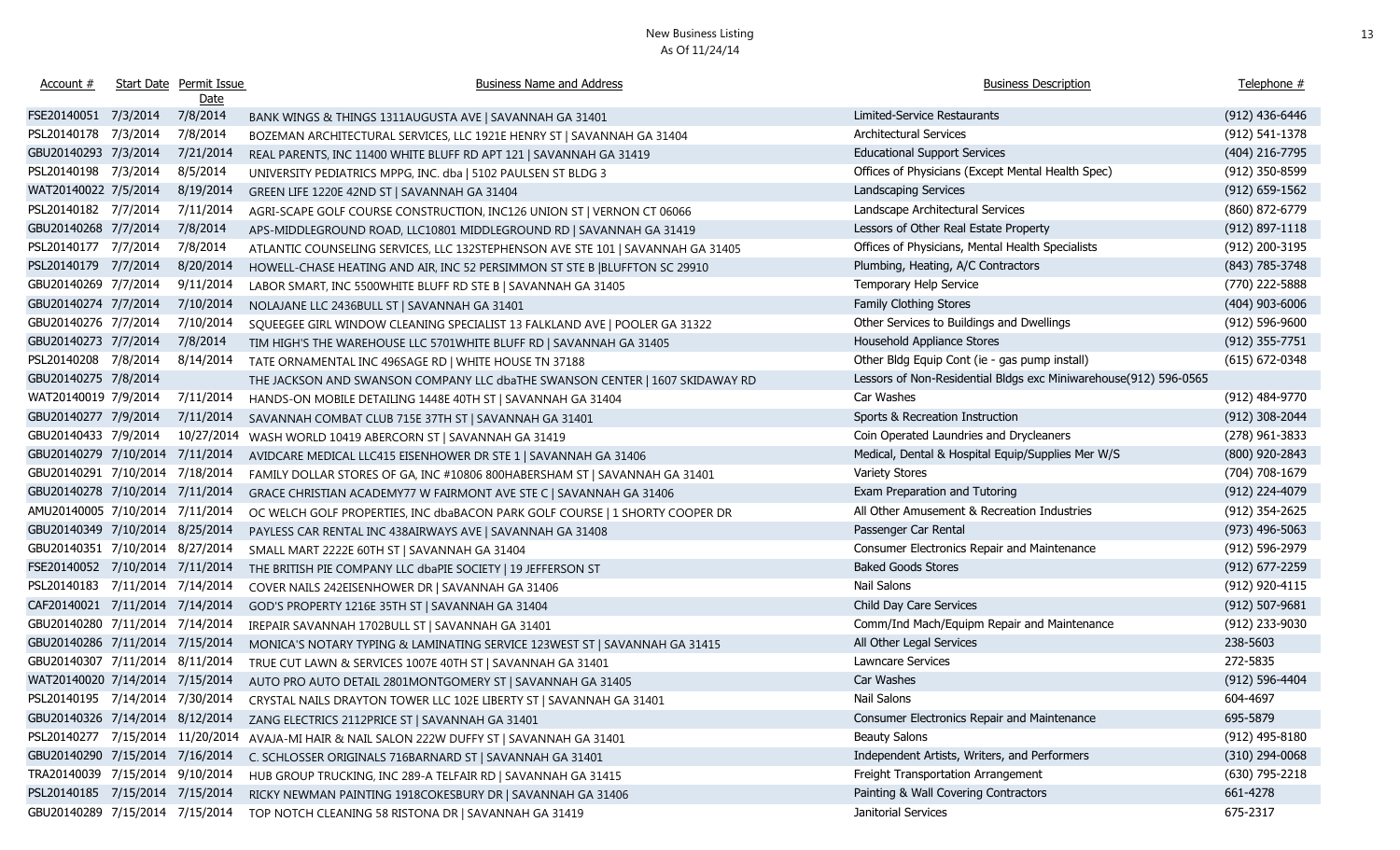| Account #                       | Start Date Permit Issue<br><u>Date</u> | <b>Business Name and Address</b>                                                | <b>Business Description</b>                       | Telephone #        |
|---------------------------------|----------------------------------------|---------------------------------------------------------------------------------|---------------------------------------------------|--------------------|
| FSE20140053 7/18/2014 7/21/2014 |                                        | LATIN CHICKS 5205WATERS AVE STE C   SAVANNAH GA 31405                           | <b>Full Service Restaurants</b>                   | 224-5796           |
| GBU20140402 7/19/2014 9/25/2014 |                                        | SATORI SKINCARE & APOTHICARIE 316E BAY ST   SAVANNAH GA 31401                   | Cosmetics, Beauty Supplies, and Perfume Stores    | (843) 344-7084     |
| CAF20140029 7/22/2014 9/24/2014 |                                        | HUMBLE BEGINNINGS 4213WORTH ST   SAVANNAH GA 31405                              | Child Day Care Services                           | 596-5726           |
| GBU20140296 7/22/2014 7/22/2014 |                                        | OKEY TROPICAL MARKET JEHOBI ENTERPRISES dba   7082 HODGSON MEMORIAL DR          | <b>Grocery Stores</b>                             | (912) 777-5369     |
| GBU20140298 7/23/2014 7/24/2014 |                                        | LSC TITLE SERVICES 61 COLONY PARK DR   SAVANNAH GA 31406                        | Title Abstract and Settlement Offices             | $(912) 660 - 6703$ |
| PSL20140196 7/24/2014 7/30/2014 |                                        | C & K PAINTING 101OLEANDER AVE   SAVANNAH GA 31404                              | Painting & Wall Covering Contractors              | 412-8372           |
| PSL20140190 7/24/2014 8/6/2014  |                                        | FREDDY'S SERVICES 10305 MIDDLEGROUND RD APT 18   SAVANNAH GA 31419              | <b>Residential Remodelers</b>                     | 433-0417           |
| GBU20140310 7/25/2014 8/5/2014  |                                        | DMS CONSTRUCTION SERVICES 31 E44TH ST   SAVANNAH GA 31405                       | Other Activities Related to Real Estate           | 313-0944           |
| GBU20140238 7/26/2014 6/24/2014 |                                        | JARED THE GALLERIA OF JEWELRY #2548 STERLING, INC dba   7805 ABERCORN ST STE 1A | Jewelry Stores                                    | $(330)$ 665-6582   |
| PSL20140193 7/28/2014 7/28/2014 |                                        | HARRELSON PAINTING 1601OTT ST   SAVANNAH GA 31401                               | Painting & Wall Covering Contractors              | 604-8010           |
| FSE20140056 7/28/2014 8/5/2014  |                                        | VILLA ITALIAN PIZZA AM PIZZA VENTURES LLC dba   7804 ABERCORN ST unit FC        | Limited-Service Restaurants                       | $(305)$ 915-2675   |
| FSE20140054 7/29/2014 7/30/2014 |                                        | HAHOT MONGOLIAN GRILL 7312HODGSON MEMORIAL DR   SAVANNAH GA 31406               | Full Service Restaurants                          | 777-7596           |
| GBU20140306 7/30/2014 8/1/2014  |                                        | MID TOWN PETSITTERS 505COLUMBUS DR   SAVANNAH GA 31405                          | Pet Care (ex Vet) Services                        | 663-1129           |
| GBU20140343 7/30/2014 8/19/2014 |                                        | STEADY SERVIN' RECORDS, LLC 621W 44TH ST   SAVANNAH GA 31405                    | Record Production                                 | 655-4264           |
| GBU20140311 7/31/2014 8/5/2014  |                                        | 418 EAST GORDON STREET, LLC 418E GORDON ST   SAVANNAH GA 31401                  | Residential Property Managers                     | 236-0982           |
| PED20140062 7/31/2014 7/31/2014 |                                        | LERON J KING 18 HAVEN DR   SAVANNAH GA 31406                                    | Other Direct Selling Establishments               | 318-1139           |
| PSL20140200 7/31/2014 8/5/2014  |                                        | PUTT'S PLUMBING 16 SAN FERNANDO BLVD   SAVANNAH GA 31419                        | Plumbing, Heating, A/C Contractors                | 412-1830           |
| PSL20140222 7/31/2014 8/28/2014 |                                        | WEST CONSTRUCTION COMPANY GA, LLC 150TELFAIR RD   SAVANNAH GA 31415             | Industrial Building Construction                  | (912) 927-8006     |
| GBU20140325 8/1/2014            | 8/12/2014                              | 55 MONTGOMERY ST 55 MONTGOMERY ST   SAVANNAH GA 31401                           | Lessors of Other Real Estate Property             | (912) 398-4113     |
| GBU20140318 8/1/2014            | 8/6/2014                               | A BUCK PPLUS 1602WATERS AVE   SAVANNAH GA 31401                                 | <b>Variety Stores</b>                             | (404) 997-9977     |
| PSL20140191 8/1/2014            | 7/28/2014                              | ANDREA LIVERMAN LLC 37 WFAIRMONT AVE STE 201   SAVANNAH GA 31406                | Offices of Mental Health Practioners (exc Phys)   | 507-2483           |
| PSL20140192 8/1/2014            | 7/28/2014                              | BONNIE CRAVEN LLC 37 WFAIRMONT AVE STE 201   SAVANNAH GA 31406                  | Offices of Mental Health Practioners (exc Phys)   | 441-3350           |
| GBU20140295 8/1/2014            | 7/30/2014                              | C & C CHILDRENS MUSIC 7804ABERCORN ST   SAVANNAH GA 31406                       | All Other Miscellaneous Store Retailers           | $(912)$ 433-8566   |
| GBU20140313 8/1/2014            | 8/14/2014                              | DIGITAL PHOTOGRAPHY 45 E60TH ST unit 2   SAVANNAH GA 31405                      | Commercial Photography                            | 388-1818           |
| GBU20140331 8/1/2014            | 8/14/2014                              | DISCOUNT CORNER 1519E ANDERSON ST   SAVANNAH GA 31404                           | Convenience Store w/Gas Station                   | 233-1002           |
| GBU20140300 8/1/2014            | 7/25/2014                              | FORWARD IT DOTCOM2700 GREGORY ST STE 130   SAVANNAH GA 31404                    | General Warehousing and Storage                   | (424) 278-3736     |
| PSL20140260 8/1/2014            | 10/29/2014                             | MELINDA B SPISSO, CPA LLC 514E 45TH ST   SAVANNAH GA 31405                      | <b>Other Accounting Services</b>                  | 224-6421           |
| GBU20140288 8/1/2014            | 7/15/2014                              | MOBILE MINI INC 175CONTAINER RD   SAVANNAH GA 31408                             | Lessors Of Mini Warehouses and Self-Storage Units | (480) 894-6311     |
| PSL20140213 8/1/2014            | 8/19/2014                              | NEIL DAWSON ARCHITECT, PC dbaDAWSON ARCHITECTS   321 W CONGRESS ST STE 301      | Architectural Services                            | $(912) 695 - 2111$ |
| GBU20140265 8/1/2014            | 7/3/2014                               | REAL FOOD INTERNATIONAL, LLC dbaTAPIA CIGARS   474 AIRWAYS AVE                  | <b>Tobacco Stores</b>                             | (843) 290-4729     |
| CAF20140031 8/1/2014            |                                        | 11/13/2014 SIGNATURE HEALTHCARE OF SAVANNAH 815E 63RD ST   SAVANNAH GA 31405    | Nursing Care Facilities (Skilled Nursing Fac)     | $(502) 568 - 7329$ |
| PSL20140199 8/1/2014 8/5/2014   |                                        | THRIVE OBSTETRICS & GYNECOLOGY 5356REYNOLDS ST STE 302   SAVANNAH GA 31406      | Offices of Physicians (Except Mental Health Spec) | 721-9595           |
| CAF20140016 8/1/2014            |                                        | ZION LEARNING ACADEMY 11710 LARGO DR   SAVANNAH GA 31419                        | Child Day Care Services                           | 323-4432           |
| GBU20140323 8/4/2014            | 8/12/2014                              | JOHN SCUDDER HOUSE 515HOWARD ST   SAVANNAH GA 31401                             | Lessors of Other Real Estate Property             | 231-2075           |
| GBU20140328 8/4/2014            | 8/12/2014                              | SPIRIT HALLOWEEN 7929ABERCORN ST STE 700   SAVANNAH GA 31406                    | <b>Other Clothing Stores</b>                      | 308-1104           |
| FSE20140057 8/4/2014            | 8/5/2014                               | THE COLLINS QUARTER LLC 151BULL ST   SAVANNAH GA 31401                          | Full Service Restaurants                          | (912) 777-4147     |
| PSL20140239 8/4/2014            | 9/24/2014                              | THE REGISTER LAW FIRM, PC 127ABERCORN ST STE 403   SAVANNAH GA 31401            | Offices of Lawyers                                | 234-5678           |
| GBU20140458 8/5/2014            | 11/12/2014                             | BLACKLIST WIRELESS 5859ABERCORN ST BLDG 2   SAVANNAH GA 31405                   | All Other Miscellaneous Store Retailers           | 217-8220           |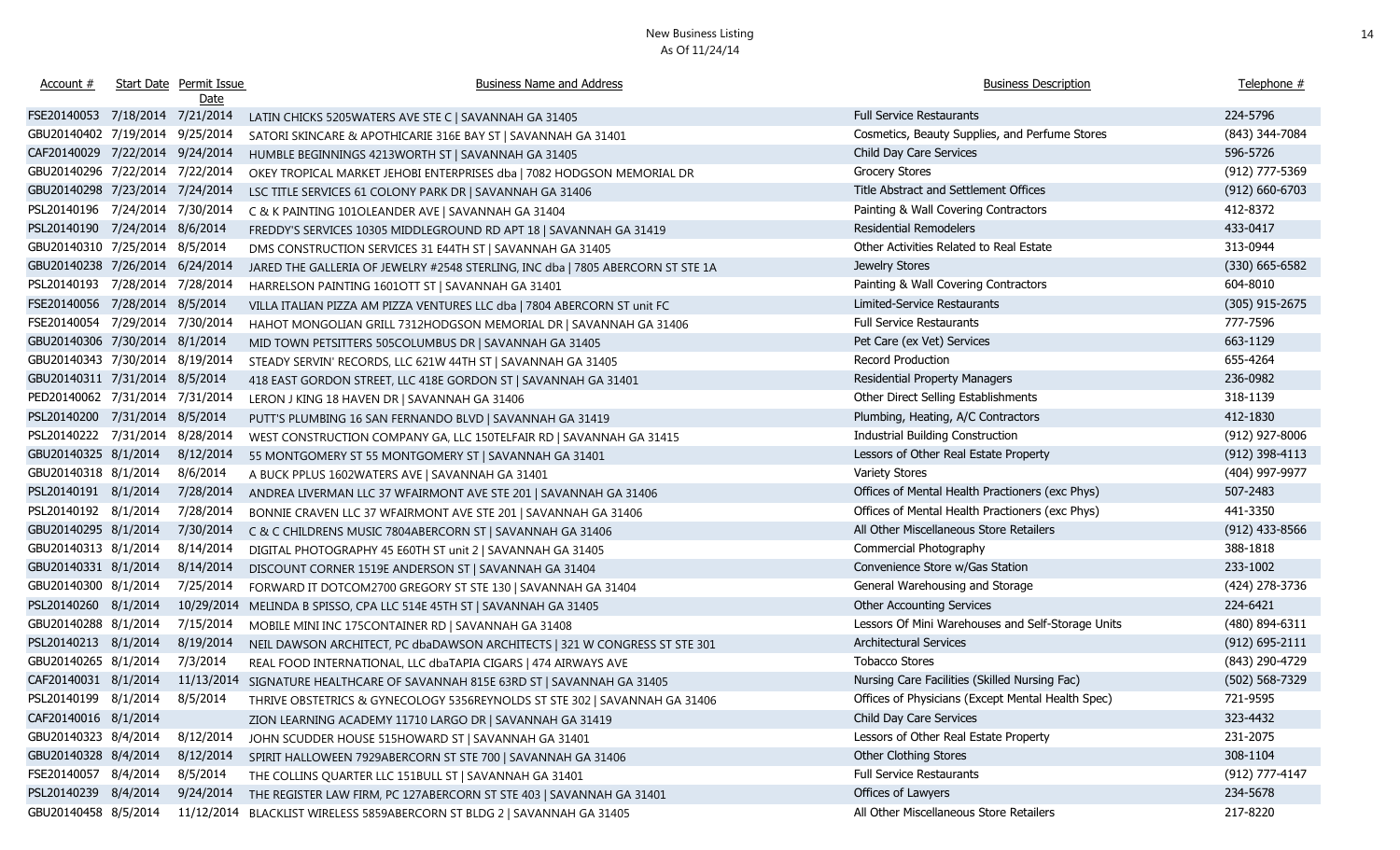| Account #                       | Start Date Permit Issue<br><u>Date</u> | <b>Business Name and Address</b>                                                                    | <b>Business Description</b>                       | Telephone #        |
|---------------------------------|----------------------------------------|-----------------------------------------------------------------------------------------------------|---------------------------------------------------|--------------------|
| GBU20140312 8/5/2014            | 8/5/2014                               | THE INSTITUTION MUSIC 8011/2 E PARK AVE   SAVANNAH GA 31401                                         | All Other Miscellaneous Store Retailers           | $(912) 604 - 0961$ |
| FSE20140058 8/6/2014            | 8/12/2014                              | FEATHER AND FREIGHT LOWCOUNTRY NIGHTLIFE GROUP CORP dba   307 W RIVER                               | Drinking Places (Alcoholic Beverages)             | (708) 324-7285     |
| PSL20140203 8/7/2014            | 8/8/2014                               | B AND B HANDYMAN SPECIALIST 1010CARROLL ST   SAVANNAH GA 31415                                      | <b>Residential Remodelers</b>                     | $(912)$ 376-5002   |
| GBU20140397 8/8/2014            | 9/24/2014                              | HOPS & BARLEY, LLC 412MARTIN L KING JR BLVD   SAVANNAH GA 31401                                     | Beer, Wine, & Liquor Stores                       | $(912)$ 657-2006   |
| GBU20140257 8/8/2014            | 6/26/2014                              | K & H BEAUTY SUPPLY LLC dbaDIVAS BEAUTY   7804 ABERCORN ST BOX 24                                   | Cosmetics, Beauty Supplies, and Perfume Stores    | (843) 530-1742     |
| GBU20140350 8/8/2014            | 8/25/2014                              | PIETRO STREET LOFTS, LLC 549E MACON ST   SAVANNAH GA 31401                                          | Lessors of Other Real Estate Property             | (304) 216-2278     |
| TRA20140037 8/8/2014            | 8/12/2014                              | SAVANNAH PUB TOURS 212KINZIE AVE   SAVANNAH GA 31404                                                | All Other Amusement and Recreation Industries     | (912) 349-4451     |
| GBU20140329 8/8/2014            | 8/14/2014                              | SAVANNAH'S HOUSE OF GRACE 612W 37TH ST   SAVANNAH GA 31401                                          | Rooming & Boarding Houses                         | 844-5995           |
| GBU20140330 8/8/2014            | 8/14/2014                              | SAVANNAH'S HOUSE OF GRACE 612W 37TH ST   SAVANNAH GA 31401                                          | Rooming & Boarding Houses                         | 844-5995           |
| PSL20140247 8/11/2014           | 10/14/2014                             | SAVANNAH AUTO TRADER LLC 15 EMONTGOMERY CROSS RD STE 6   SAVANNAH GA 3140                           | Used Car Dealers                                  | 228-2216           |
| GBU20140333 8/13/2014 8/14/2014 |                                        | NINE BALL SANDWICH / CONVENIENCE 1902 MARTIN L KING JR BLVD   SAVANNAH GA 31405                     | <b>Convenience Stores</b>                         | 341-7344           |
| GBU20140339 8/14/2014 8/15/2014 |                                        | FAMILY DOLLAR STORES OF GA, INC. #9157 702W OGLETHORPE AVE   SAVANNAH GA 31401                      | <b>Variety Stores</b>                             | (704) 708-1679     |
| GBU20140344 8/14/2014 8/21/2014 |                                        | SPIC N SPAN @ YOUR COMMAND 219W 39TH ST   SAVANNAH GA 31401                                         | Janitorial Services                               | (912) 293-1426     |
| GBU20140332 8/14/2014 8/14/2014 |                                        | STILL POND CREEK, LLC 105E DUFFY ST   SAVANNAH GA 31401                                             | Lessors of Other Real Estate Property             | 704-1767           |
| PSL20140210 8/15/2014 8/15/2014 |                                        | KAPTIVATING BEAUTY LLC dbaKAPTIVATING BEAUTY SALON   1 JOHNSTON ST STE 3                            | <b>Beauty Salons</b>                              | (912) 224-9795     |
| GBU20140337 8/15/2014 8/18/2014 |                                        | LA FINCA, LLC dbaMATHES LAND & CATTLE CO   201 1/2 E 37TH ST                                        | All Other Home Furnishing Stores                  | (912) 313-3441     |
| GBU20140338 8/15/2014 8/15/2014 |                                        | R. DIGGS FOREIGN AND DOMESTIC AUTO REPAIR 3810OGEECHEE RD   SAVANNAH GA 31415                       | General Automotive Repair                         | 373-2152           |
| GBU20140340 8/15/2014 8/18/2014 |                                        | SAVANNAH'S HOUSE OF GRACE 213A W ANDERSON ST   SAVANNAH GA 31401                                    | Rooming & Boarding Houses                         | 844-5995           |
| GBU20140341 8/15/2014 8/18/2014 |                                        | SAVANNAH'S HOUSE OF GRACE 213B W ANDERSON ST   SAVANNAH GA 31401                                    | Rooming & Boarding Houses                         | 844-5995           |
| PES20140028 8/18/2014 8/18/2014 |                                        | ARMS WIDE OPEN STAFFING, LLC 918GOOGE ST   SAVANNAH GA 31415                                        | All Other Personal Services (ie Astrology Svcs)   | 306-4404           |
| PSL20140225 8/19/2014 9/3/2014  |                                        | MOMMY HAS BREAST CANCER 35 BARNARD ST STE 300   SAVANNAH GA 31401                                   | Other Individual & Family Services                | $(513)$ 972-0310   |
| GBU20140342 8/19/2014 8/22/2014 |                                        | SKKYLINE FINANCIAL 6711FOREST PARK DR   SAVANNAH GA 31406                                           | Consumer Lending                                  | (912) 604-6145     |
| PSL20140237 8/20/2014 9/19/2014 |                                        | LH WHITE, PE 333EARLY ST   SAVANNAH GA 31405                                                        | <b>Engineering Services</b>                       | $(912)$ 429-7609   |
| GBU20140346 8/21/2014 8/21/2014 |                                        | J AND G HEALTH SUPPLIES JOHNH FINNEY   1733 ARCADIAN ST                                             | Medical, Dental & Hospital Equip/Supplies Mer W/S | 238-2964           |
| GBU20140382 8/25/2014 9/17/2014 |                                        | J & J PROPERTIES GEORGIA, LLC 1021E 40TH ST   SAVANNAH GA 31401                                     | Rooming & Boarding Houses                         | 650-9704           |
| GBU20140383 8/25/2014 9/17/2014 |                                        | J & J PROPERTIES GEORGIA, LLC 1023E 40TH ST   SAVANNAH GA 31401                                     | Rooming & Boarding Houses                         | 650-9704           |
| PSL20140221 8/25/2014 9/23/2014 |                                        | PARKER HOWARD, INC 4815LAROCHE AVE   SAVANNAH GA 31404                                              | Offices of Real Estate Agents and Brokers         | (912) 897-6320     |
| WAT20140023 8/26/2014 8/28/2014 |                                        | ALL HANDS ON DECK BOAT & YACHT DETAILING 13 SUTTON RD   SAVANNAH GA 31419                           | Car Washes                                        | (912) 346-8704     |
| PSL20140226 8/27/2014 9/3/2014  |                                        | C.A. NAILS THACH-KIM-BUI   1101 E MONTGOMERY CROSS RD STE 6                                         | Nail Salons                                       | 920-5595           |
| PSL20140228 8/27/2014 9/5/2014  |                                        | J.B. CONSTRUCTION 1698E 65TH ST   SAVANNAH GA 31404                                                 | <b>Residential Remodelers</b>                     | 660-9229           |
| AMU20140007 8/27/2014 8/27/2014 |                                        | TOP KIDZ JUMP HOUSES 2115WELDON ST   SAVANNAH GA 31415                                              | All Other Amusement & Recreation Industries       | 655-3239           |
|                                 |                                        | PSL20140224 8/28/2014 8/28/2014 JERRY RUSSELL ELECTRIC 5330COUNTRY CLUB RD   WINSTON SALEM NC 27104 | Elect Contractors/Oth Wiring Install Contractors  | $(865) 585 - 4490$ |
| FSE20140061 8/28/2014 9/22/2014 |                                        | TREYLOR PARK 115E BAY ST   SAVANNAH GA 31401                                                        | Full Service Restaurants                          | $(310)$ 463-1621   |
| GBU20140352 8/29/2014 8/26/2014 |                                        | HOBBY LOBBY STORES INC. #612 11140 ABERCORN ST   SAVANNAH GA 31419                                  | <b>Variety Stores</b>                             | (405) 745-1592     |
| PES20140032 9/1/2014            | 9/17/2014                              | DAVIS ERRAND SERVICE 820TIBET AVE   SAVANNAH GA 31406                                               | All Other Personal Services (ie Astrology Svcs)   | $(863)$ 838-2790   |
| GBU20140354 9/1/2014            | 9/3/2014                               | DEN'S MEN & BOYS SHOP 128E BROUGHTON ST   SAVANNAH GA 31401                                         | Men's Clothing Stores                             | 233-3356           |
| GBU20140384 9/1/2014            | 9/18/2014                              | EVOLVE SPORT PERFORMANCE PROGRESSIVE FITNESS LLC 539E LIBERTY ST   SAVANNAH GA 31401                | Fitness & Recreational Sports Centers             | $(912) 541 - 2852$ |
| PES20140026 9/1/2014            | 8/8/2014                               | MOBILE SPEED ATHLETIC TRAINING 26 BURBANK BLVD   SAVANNAH GA 31419                                  | All Other Personal Services (ie Astrology Svcs)   | (912) 596-9277     |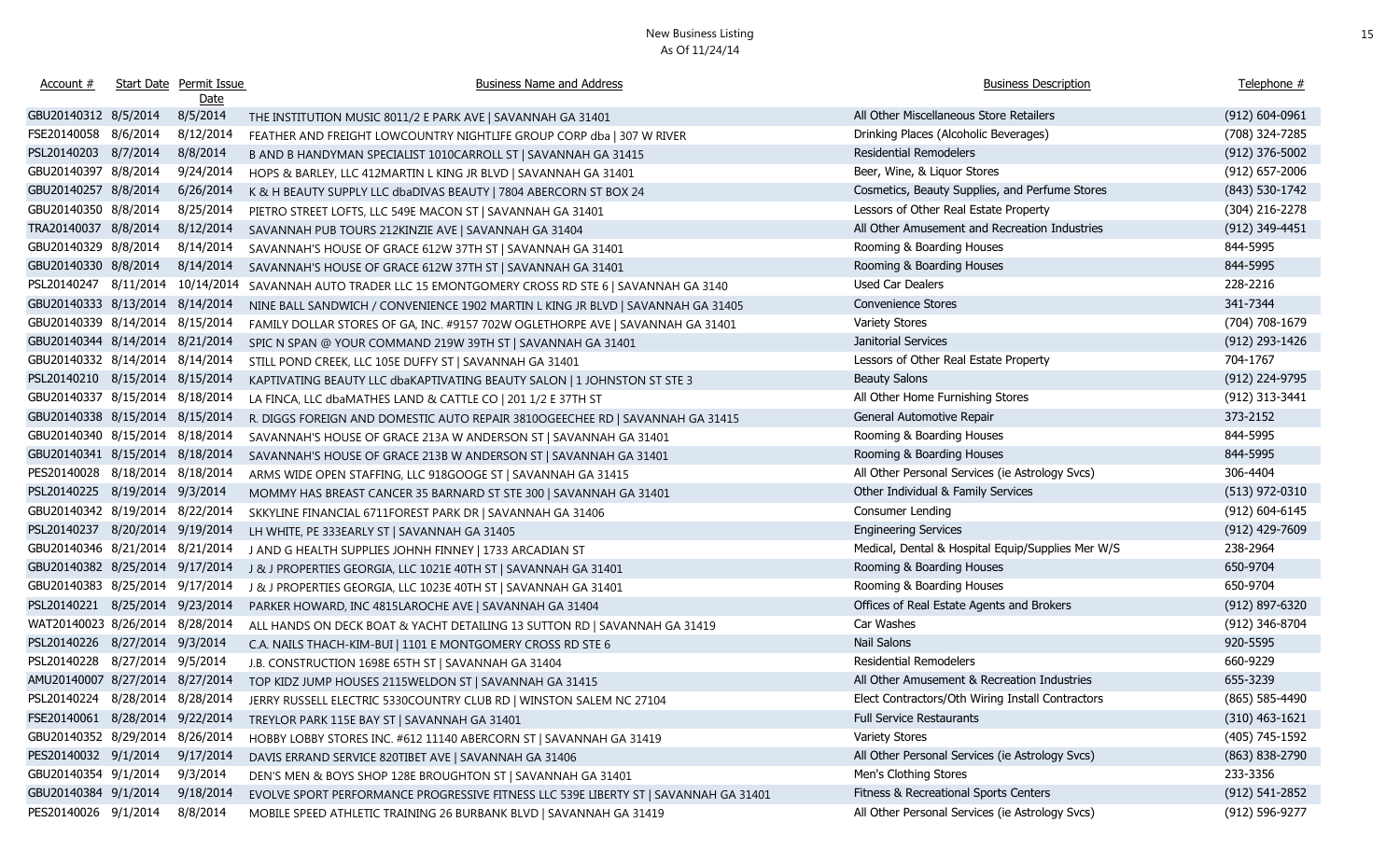| Account #                       |                     | <b>Start Date Permit Issue</b> | <b>Business Name and Address</b>                                                | <b>Business Description</b>                        | Telephone #        |
|---------------------------------|---------------------|--------------------------------|---------------------------------------------------------------------------------|----------------------------------------------------|--------------------|
|                                 |                     | <u>Date</u>                    |                                                                                 |                                                    |                    |
| GBU20140345 9/1/2014            |                     | 8/21/2014                      | REALLY GREAT FINDS 412B WHITAKER ST   SPACE #2                                  | All Other Miscellaneous Store Retailers            | (301) 639-0373     |
| GBU20140362 9/1/2014            |                     | 9/8/2014                       | SHREE MAHAKALI 14 LLC dbaSHIV FOOD MART   4602 SKIDAWAY RD                      | Convenience Stores                                 | (912) 352-8064     |
| GBU20140363 9/1/2014            |                     | 9/19/2014                      | SHREE VEDAI LLC dbaSHOP N GO   1602 W BAY ST                                    | Convenience Stores                                 | (912) 349-0380     |
| FSE20140059 9/1/2014            |                     | 8/26/2014                      | SOUTHERN SPOON CATERING & TAKE-OUT 284PENNSYLVANIA AVE   SAVANNAH GA 31404      | <b>Full Service Restaurants</b>                    | 234-8800           |
| GBU20140453 9/1/2014            |                     | 11/7/2014                      | THE TEA ROOM 519GORDONSTON AVE   SAVANNAH GA 31404                              | <b>Internet Sales</b>                              | 239-9690           |
| PSL20140233 9/1/2014            |                     | 9/23/2014                      | VOLTOLIN CONSTRUCTION LLC 615STILES AVE BLDG L   SAVANNAH GA 31415              | Finish Carpentry Contractors                       | 247-0408           |
| GBU20140355 9/2/2014            |                     | 9/5/2014                       | ANNE HAGERTY INTERIORS LLC 421E BROUGHTON ST   SAVANNAH GA 31401                | <b>Interior Design Services</b>                    | $(912)$ 349-5300   |
| PES20140029 9/2/2014            |                     |                                | GHOST TOWN TATTOO 35 MONTGOMERY ST   SAVANNAH GA 31401                          | Other Personal Care Services (Baths, steams, turk) | 349-6888           |
| PES20140030 9/2/2014            |                     | 9/18/2014                      | SPIRITUAL MEDIUM & ENERGY THERAPIST 6605ABERCORN ST STE 105   SAVANNAH GA 31405 | Other Personal Care Services (Baths, steams, turk) | $(912)$ 306-7194   |
| GBU20140358 9/3/2014            |                     | 9/3/2014                       | BETTER THAN THE BEST 2100AUGUSTA AVE   SAVANNAH GA 31415                        | Convenience Stores                                 | 306-6735           |
| FSE20140060 9/3/2014            |                     | 8/27/2014                      | CHICKEN SALAD CHICK 7400ABERCORN ST STE 512   SAVANNAH GA 31406                 | <b>Full Service Restaurants</b>                    | $(678) 650 - 4222$ |
| GBU20140392 9/3/2014            |                     | 9/24/2014                      | FORSYTH PARK HOUSE 703WHITAKER ST   SAVANNAH GA 31401                           | Bed and Breakfast Inns                             | 657-2564           |
| PSL20140267 9/3/2014            |                     | 11/7/2014                      | HAPPY NAILS 7086HODGSON MEMORIAL DR   SAVANNAH GA 31406                         | <b>Nail Salons</b>                                 | 272-6745           |
| GBU20140356 9/3/2014            |                     | 9/4/2014                       | MY MEDICAL GENIE 6605ABERCORN ST STE 210B   SAVANNAH GA 31405                   | <b>Custom Computer Programming Services</b>        | (877) 322-5642     |
| GBU20140357 9/3/2014            |                     | 9/9/2014                       | TNT SIGNS 1098WELSH POPPY CIR   MANNING SC 29102                                | Sign Manufacturing                                 | $(803)$ 473-5338   |
| PES20140031 9/4/2014            |                     | 9/8/2014                       | SS XPRESS 1006MOHAWK ST   SAVANNAH GA 31419                                     | All Other Personal Services (ie Astrology Svcs)    | $(912)$ 436-4568   |
| GBU20140361 9/4/2014            |                     | 9/5/2014                       | UNTOUCHABLE TOTAL CAR CARE 1420WHEATON ST   SAVANNAH GA 31401                   | General Automotive Repair                          | 661-6921           |
| TRA20140040 9/5/2014            |                     | 9/17/2014                      | ED TRUCKING, LLC 4140-A OGEECHEE RD   SAVANNAH GA 31405                         | Specialized Freight (exc Used Goods) Trucking Loc  | 249-0137           |
| GBU20140413 9/5/2014            |                     | 10/7/2014                      | EMBROIDERY WORLD LLC 7804ABERCORN ST   SAVANNAH GA 31406                        | Cut and Sew Apparel Contractors                    | 677-9160           |
| PSL20140251 9/5/2014            |                     | 10/16/2014                     | SALON 13 LLC 348JEFFERSON ST   SAVANNAH GA 31401                                | <b>Beauty Salons</b>                               | 856-2909           |
| FSE20140074 9/7/2014            |                     | 11/4/2014                      | CAJUN CAFE & GRILL 14045 ABERCORN ST STE 2610   SAVANNAH GA 31419               | Limited-Service Restaurants                        | $(917)$ 330-8535   |
| FSE20140069 9/8/2014            |                     | 10/15/2014                     | CHIPOTLE MEXICAN GRILL #2229 318MALL BLVD STE 600   UNIT C                      | <b>Full Service Restaurants</b>                    | (303) 222-6044     |
| GBU20140365 9/10/2014           |                     | 9/12/2014                      | GRACE HOLMES, INC dbaJ.CREW   201 W BROUGHTON ST                                | Family Clothing Stores                             | (212) 209-9010     |
| PSL20140230                     | 9/10/2014 9/12/2014 |                                | GRAY CONSTRUCTION, INC 10 QUALITY ST   LEXINGTON KY 40507                       | Commercial and Industrial Building Construction    | (859) 281-5000     |
| GBU20140395 9/10/2014 9/24/2014 |                     |                                | SAVANNAH'S HOUSE OF GRACE 309W 39TH ST LOWER   SAVANNAH GA 31404                | Rooming & Boarding Houses                          | 844-5995           |
| GBU20140401 9/10/2014 9/24/2014 |                     |                                | SAVANNAH'S HOUSE OF GRACE 532E PARK AVE LOWER   SAVANNAH GA 31401               | Rooming & Boarding Houses                          | 844-5995           |
| GBU20140398 9/10/2014 9/24/2014 |                     |                                | SAVANNAH'S HOUSE OF GRACE 913W 37TH ST LOWER   SAVANNAH GA 31401                | Rooming & Boarding Houses                          | 844-5995           |
| PSL20140236 9/11/2014 9/18/2014 |                     |                                | CHARLOTTE YVONNE FLEMING, ESQ. 118BOONE DR   SUMMERVILLE SC 29485               | Offices of Lawyers                                 | 227-2012           |
| GBU20140400 9/11/2014 9/24/2014 |                     |                                | SAVANNAH'S HOUSE OF GRACE 532E PARK AVE UPPER   SAVANNAH GA 31401               | Rooming & Boarding Houses                          | 844-5995           |
| GBU20140396 9/11/2014 9/24/2014 |                     |                                | SAVANNAH'S HOUSE OF GRACE 911W 37TH ST LOWER   SAVANNAH GA 31401                | Rooming & Boarding Houses                          | 844-5995           |
| GBU20140399 9/11/2014 9/24/2014 |                     |                                | SAVANNAH'S HOUSE OF GRACE 913W 37TH ST UPPER   SAVANNAH GA 31401                | Rooming & Boarding Houses                          | 844-5995           |
| GBU20140364 9/11/2014 9/12/2014 |                     |                                | SEMPK ENTERPRISES 19 REID CT   SAVANNAH GA 31401                                | Drywall, Plastering, Acoustic, & Insulation Cont   | (912) 232-6377     |
| GBU20140385 9/12/2014 9/18/2014 |                     |                                | HAWG SCOOTERS OF SAVANNAH 409E BAY ST   SAVANNAH GA 31401                       | Motorcycle Dealer                                  | 507-4819           |
| TRA20140042 9/12/2014 9/26/2014 |                     |                                | SAVANNAH SIDEWALK TOURS LLC 816BARNARD ST   SAVANNAH GA 31401                   | All Other Amusement and Recreation Industries      | 341-6512           |
| GBU20140369 9/12/2014 9/15/2014 |                     |                                | SAVANNAH'S HOUSE OF GRACE 828E ANDERSON ST UPPER   SAVANNAH GA 31401            | Rooming & Boarding Houses                          | (912) 844-5995     |
| GBU20140374 9/12/2014 9/15/2014 |                     |                                | SAVANNAH'S HOUSE OF GRACE 828E ANDERSON ST LOWER   SAVANNAH GA 31401            | Rooming & Boarding Houses                          | (912) 844-5995     |
| GBU20140371 9/12/2014 9/15/2014 |                     |                                | SAVANNAH'S HOUSE OF GRACE 1010E PARK AVE LOWER   SAVANNAH GA 31401              | Rooming & Boarding Houses                          | (912) 844-5995     |
| GBU20140367 9/12/2014 9/15/2014 |                     |                                | SAVANNAH'S HOUSE OF GRACE 1102E DUFFY ST LOWER   SAVANNAH GA 31401              | Rooming & Boarding Houses                          | (912) 844-5995     |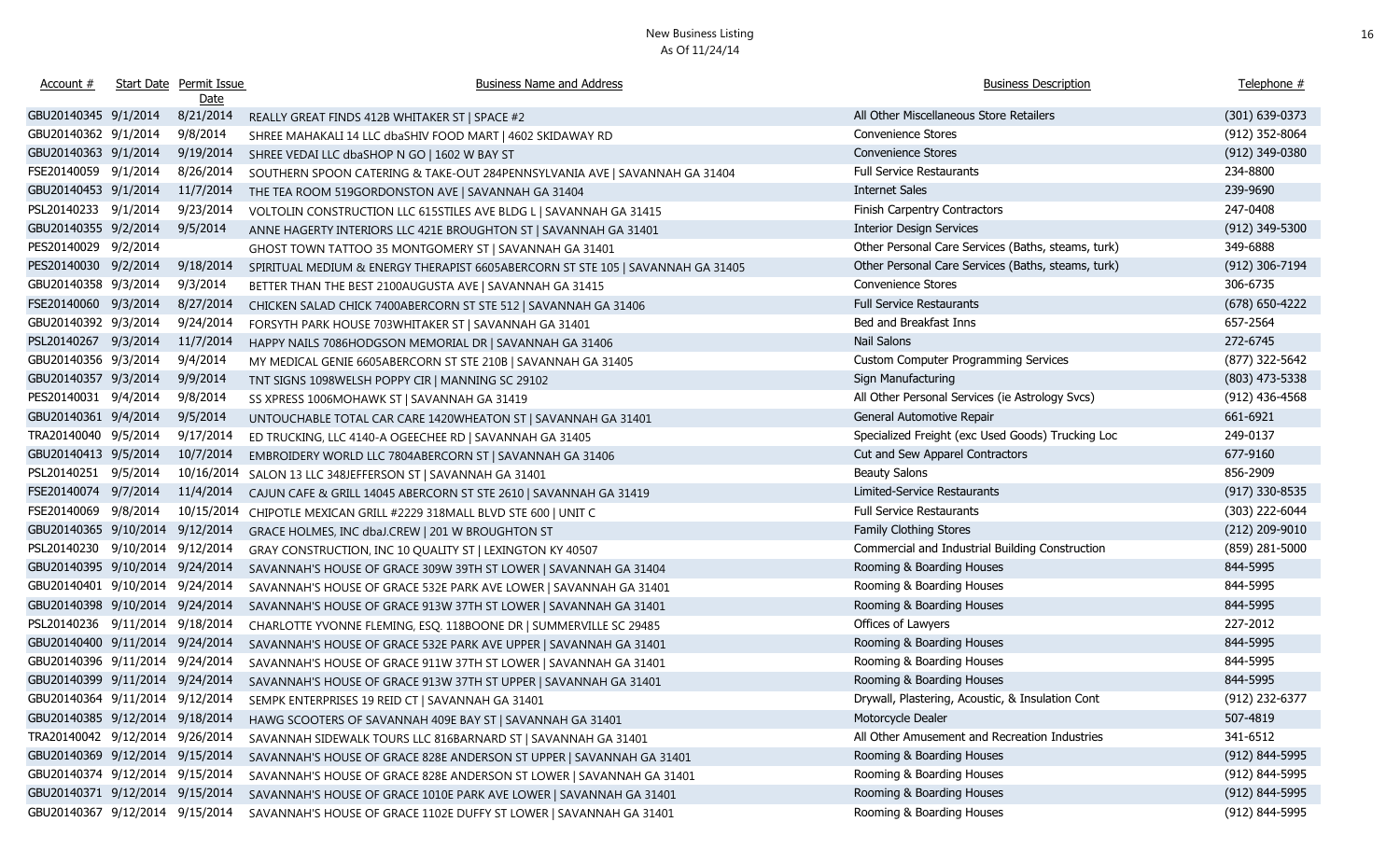| Account #                        | Start Date Permit Issue<br><u>Date</u> | <b>Business Name and Address</b>                                                | <b>Business Description</b>                       | Telephone #        |
|----------------------------------|----------------------------------------|---------------------------------------------------------------------------------|---------------------------------------------------|--------------------|
| GBU20140376 9/12/2014            |                                        | SAVANNAH'S HOUSE OF GRACE 1102E DUFFY ST UPPER   SAVANNAH GA 31401              | Rooming & Boarding Houses                         | (912) 844-5995     |
| GBU20140370 9/12/2014 9/15/2014  |                                        | SAVANNAH'S HOUSE OF GRACE 1212E ANDERSON ST   SAVANNAH GA 31401                 | Rooming & Boarding Houses                         | (912) 844-5995     |
| GBU20140375 9/12/2014 9/15/2014  |                                        | SAVANNAH'S HOUSE OF GRACE 1214E ANDERSON ST   SAVANNAH GA 31401                 | Rooming & Boarding Houses                         | (912) 844-5995     |
| GBU20140368 9/12/2014 9/15/2014  |                                        | SAVANNAH'S HOUSE OF GRACE 309W 39TH ST   SAVANNAH GA 31404                      | Rooming & Boarding Houses                         | (912) 844-5995     |
| GBU20140377 9/12/2014            |                                        | SAVANNAH'S HOUSE OF GRACE 318E WALDBURG ST   SAVANNAH GA 31401                  | Rooming & Boarding Houses                         | (912) 844-5995     |
| GBU20140373 9/12/2014 9/15/2014  |                                        | SULLIVAN HEALTH MGMT 713E 65TH ST   SAVANNAH GA 31405                           | Medical, Dental & Hospital Equip/Supplies Mer W/S | (912) 352-0774     |
| PED20140065 9/14/2014 9/11/2014  |                                        | GLAMMIES 2326FLEET ST   SAVANNAH GA 31401                                       | Other Direct Selling Establishments               | (912) 844-3735     |
| GBU20140379 9/15/2014 9/16/2014  |                                        | ANOINTED HANDS SPORT APPAREL 2144MISSISSIPPI AVE   SAVANNAH GA 31404            | <b>Internet Sales</b>                             | (912) 227-1814     |
| PSL20140218 9/15/2014 8/25/2014  |                                        | BH MONT, INC 2301DAWER RD   MOBILE AL 36695                                     | All Other Specialty Trade Contractors             | (251) 633-7946     |
| FSE20140064 9/15/2014 9/16/2014  |                                        | BLAINE MANAGEMENT COMPANY, INC dbaCOHEN'S RETREAT   5715 SKIDAWAY RD            | <b>Full Service Restaurants</b>                   | (912) 604-4329     |
| CAF20140027 9/15/2014 9/15/2014  |                                        | COMPASSIONATE CARE HOME HEALTH SERVICES LLC 18 OLEANDER AVE   SAVANNAH GA 31404 | Home Health Care Services                         | 507-3495           |
| PSL20140244 9/16/2014 10/6/2014  |                                        | EMF ELECTRIC 609W 40TH ST   SAVANNAH GA 31415                                   | Elect Contractors/Oth Wiring Install Contractors  | (719) 243-1731     |
| FSE20140063 9/16/2014 9/12/2014  |                                        | FIVE TWENTY WINGS 2 LLC 35 WHITAKER ST   SAVANNAH GA 31401                      | Limited-Service Restaurants                       | (912) 341-5750     |
| PSL20140234 9/16/2014 9/17/2014  |                                        | SAVANNAH REAL ESTATE 5 WHITAKER ST STE 301   SAVANNAH GA 31401                  | Offices of Real Estate Agents and Brokers         | 354-9000           |
| PSL20140241 9/18/2014 9/25/2014  |                                        | EXPRESS PAIN 8880ABERCORN ST   SAVANNAH GA 31406                                | Offices of Physicians (Except Mental Health Spec) | 231-4444           |
| PSL20140238 9/18/2014 9/19/2014  |                                        | MOBLEY MASONRY 630W 48TH ST   SAVANNAH GA 31405                                 | <b>Masonry Contractors</b>                        | 495-5530           |
| GBU20140404 9/19/2014 9/29/2014  |                                        | LOW COUNTRY ORGANICS 1201WHEATON ST   SAVANNAH GA 31401                         | All Oth Misc Crop Farming                         | 596-2531           |
| GBU20140386 9/19/2014 9/19/2014  |                                        | SOMA INTIMATES #5388 5525ABERCORN ST unit 20   SAVANNAH GA 31405                | Women's/Girl's Clothing Store                     | (239) 274-5157     |
| PES20140035 9/19/2014 10/27/2014 |                                        | SPECTACULAR SATURDAYS LLC 411E 51ST ST   SAVANNAH GA 31405                      | All Other Personal Services (ie Astrology Svcs)   | 660-9419           |
| GBU20140388 9/20/2014 9/22/2014  |                                        | THE SUITES AT BAY, LLC 115E BAY ST   SAVANNAH GA 31401                          | Bed and Breakfast Inns                            | $(904)$ 386-1838   |
| PSL20140242 9/20/2014 10/1/2014  |                                        | YUE'S DREAM HEALTH CENTER INC dbaGREEN LEAF MASSAGE FOOT SPA   7048 HODGSON ME  | Massage Therapist/Masseuse                        | $(912)$ 495-5568   |
| GBU20140389 9/22/2014 9/23/2014  |                                        | GANESH FOOD MART 3014SKIDAWAY RD   SAVANNAH GA 31404                            | Convenience Store w/Gas Station                   |                    |
| GBU20140390 9/22/2014 9/24/2014  |                                        | RYAN E. WILLIAMSON VACATION RENTAL 525E BOLTON ST   SAVANNAH GA 31401           | Lessors of Other Real Estate Property             | 398-2741           |
| PSL20140232 9/22/2014 9/16/2014  |                                        | TRIPLE M ROOFING CORP. 914NW 19TH AVE   FT. LAUDERDALE FL 33311                 | Roofing Contractors                               | (954) 524-7000     |
| UME20140017 9/24/2014 9/25/2014  |                                        | PERIDOT ANTIQUES 10 WLIBERTY ST LOWER   SAVANNAH GA 31401                       | Used Merchandise Stores                           | $(912) 596 - 1117$ |
| WAT20140024 9/24/2014 9/25/2014  |                                        | PICTURE PERFECT MOBILE DETAILING 1113 E 37TH ST  SAVANNAH GA 31404              | Car Washes                                        | 272-3513           |
| GBU20140403 9/26/2014 9/26/2014  |                                        | COASTAL EMPIRE BEER CO. 79 ROSS RD   SAVANNAH GA 31405                          | <b>Breweries</b>                                  | $(912)$ 428-7911   |
| GBU20140410 9/26/2014 10/6/2014  |                                        | EXCELSIA INC 24 DRAYTON ST STE 501   SAVANNAH GA 31401                          | <b>Investment Advice</b>                          | 598-4032           |
| GBU20140405 9/30/2014 10/3/2014  |                                        | S & J CLEANING 22 VENTURA BLVD   SAVANNAH GA 31419                              | Janitorial Services                               | 431-9363           |
| GBU20140430 10/1/2014 10/24/2014 |                                        | ANNE DILLARD TUTORING 1404BACON PARK DR   SAVANNAH GA 31406                     | Exam Preparation and Tutoring                     | (912) 844-3043     |
| GBU20140380 10/1/2014 9/16/2014  |                                        | DICK'S SPORTING GOODS 318MALL BLVD STE 200   SAVANNAH GA 31406                  | Sporting Goods Stores                             | (724) 273-3338     |
| GBU20140427 10/1/2014            |                                        | HOPPIN' JOHN'S 315E 64TH ST   SAVANNAH GA 31405                                 | <b>Internet Sales</b>                             | (202) 577-6504     |
| GBU20140321 10/1/2014 8/14/2014  |                                        | JONATHAN G KELLER ART GALLERY LLC 309W ST JULIAN ST unit FSU-4   UPPER LEVEL    | Art Dealers                                       | 656-6850           |
| PSL20140268 10/1/2014 11/7/2014  |                                        | MAGIC NAILS SALON 11611 ABERCORN ST   SAVANNAH GA 31419                         | Nail Salons                                       | (912) 920-4115     |
| GBU20140426 10/1/2014 10/16/2014 |                                        | MYHANDZ ENTERPRISE 15 KANDLEWOOD DR unit B   SAVANNAH GA 31406                  | Janitorial Services                               | (912) 596-1299     |
| PES20140038 10/1/2014 11/3/2014  |                                        | MZ PARTIE 26 TULANE CT   SAVANNAH GA 31419                                      | All Other Personal Services (ie Astrology Svcs)   | 414-9486           |
| CAF20140030 10/1/2014 11/4/2014  |                                        | RECOVERY PLACE, INC 466MARTIN LUTHER KING JR BLVD   SAVANNAH GA 31401           | Resident Mental Health and Sub Abuse Facilities   | (912) 355-1440     |
| GBU20140406 10/1/2014 10/1/2014  |                                        | THE MAIAN 224W WALDBURG ST   SAVANNAH GA 31401                                  | Lessors of Other Real Estate Property             | 441-4891           |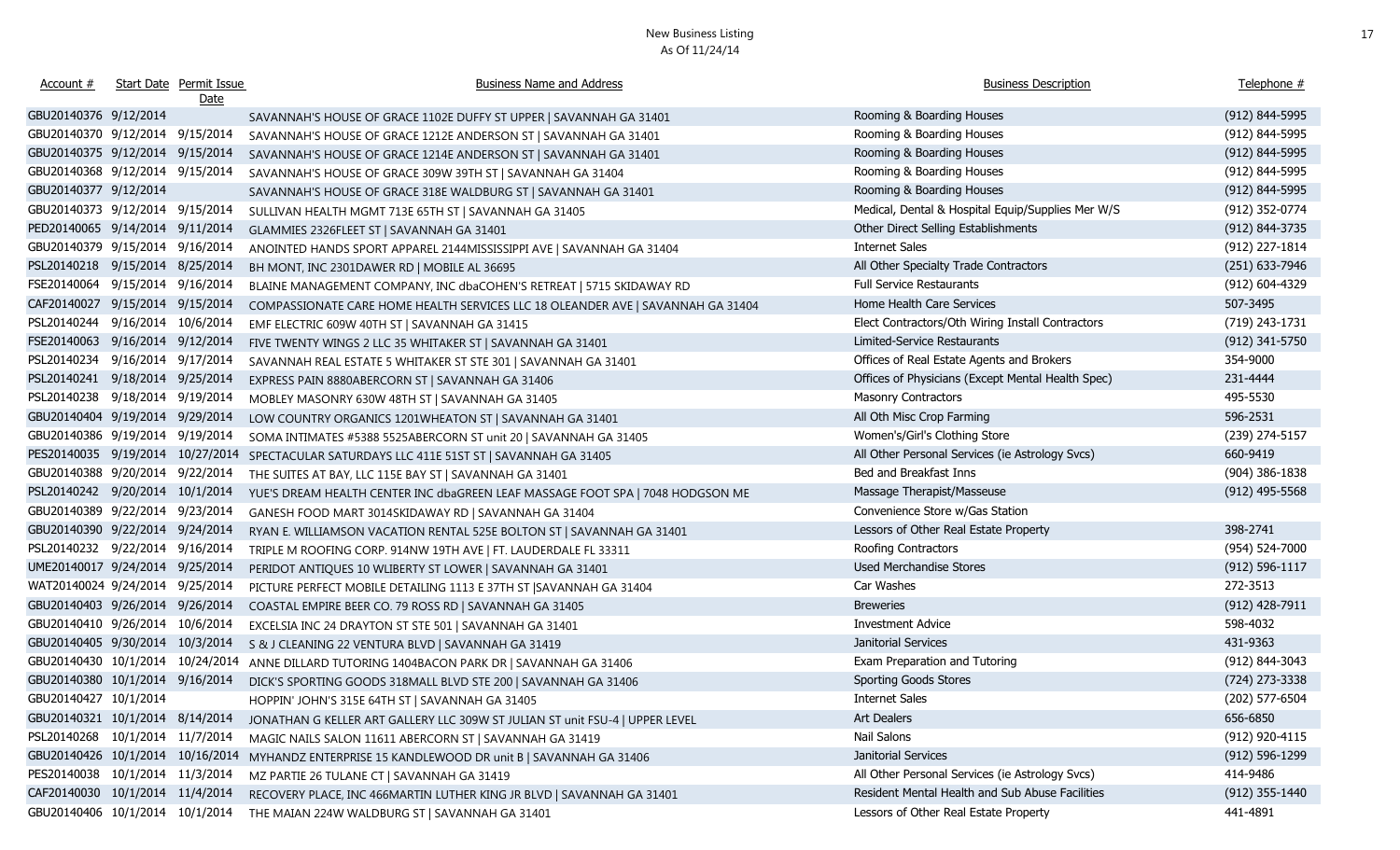| Account #                         | <b>Start Date Permit Issue</b> | <b>Business Name and Address</b>                                                                              | <b>Business Description</b>                        | Telephone #      |
|-----------------------------------|--------------------------------|---------------------------------------------------------------------------------------------------------------|----------------------------------------------------|------------------|
|                                   | Date                           |                                                                                                               |                                                    |                  |
| PED20140066 10/1/2014 10/1/2014   |                                | THOMAS CLOTHING 819A TATEM ST   SAVANNAH GA 31405                                                             | Other Direct Selling Establishments                | 631-6884         |
| PES20140037 10/1/2014 11/3/2014   |                                | VIP BY SHAY 26 TULANE CT   SAVANNAH GA 31419                                                                  | All Other Personal Services (ie Astrology Svcs)    | 414-9486         |
| UME20140018 10/4/2014 10/3/2014   |                                | STUFF STORE #3 14045 ABERCORN ST   SAVANNAH GA 31419                                                          | <b>Used Merchandise Stores</b>                     | 507-1011         |
| GBU20140425 10/5/2014 10/17/2014  |                                | SMOKE CARTEL 302W VICTORY DR unit F   SAVANNAH GA 31405                                                       | All Other Miscellaneous Store Retailers            | (412) 716-8747   |
| GBU20140411 10/6/2014             |                                | ANGEL'S PARADISE 7010SKIDAWAY RD unit 4   SAVANNAH GA 31406                                                   | Gift Novelty & Souvenir Stores                     | 436-2480         |
| GBU20140412 10/6/2014 10/7/2014   |                                | J & J LOVING CARE 1529STRATFORD ST   SAVANNAH GA 31405                                                        | Rooming & Boarding Houses                          | $(912)$ 436-6650 |
| PSL20140245 10/7/2014 10/7/2014   |                                | C PORT AUTO BROKER LLC 6606ABERCORN ST STE 210   SAVANNAH GA 31406                                            | Used Car Dealers                                   | 335-7253         |
| GBU20140421 10/8/2014             | 10/15/2014                     | ALABASTER & DOVE LLC 3403BULL ST   SAVANNAH GA 31405                                                          | Internet Sales                                     | 604-6414         |
| PES20140036 10/8/2014 10/27/2014  |                                | BARE TAN 316E BAY ST   SAVANNAH GA 31401                                                                      | Other Personal Care Services (Baths, steams, turk) | (912) 239-7619   |
| FSE20140070 10/8/2014 10/30/2014  |                                | GRANITE BAR & RESTAURANT 300DRAYTON ST   SAVANNAH GA 31401                                                    | Full Service Restaurants                           | (912) 224-4850   |
| GBU20140414 10/8/2014 11/4/2014   |                                | SEAPORT AUTO LLC 902MARTIN L KING JR BLVD STE B   SAVANNAH GA 31401                                           | Sales Financing                                    | $(912)$ 495-5655 |
| GBU20140408 10/10/2014 10/3/2014  |                                | CORNER STORE SAVANNAH LLC 7804ABERCORN ST   SAVANNAH GA 31406                                                 | Gift Novelty & Souvenir Stores                     | 306-5381         |
| PSL20140248 10/14/2014            |                                | VOS CPA'S, PLLC 41 PARK OF COMMERCE WAY STE 301   SAVANNAH GA 314                                             | <b>Other Accounting Services</b>                   | (912) 335-1679   |
| GBU20140418 10/15/2014 10/15/2014 |                                | ADAMS OUTDOOR ADVERTISING 174BORDWALK DR SUITE K   RIDGELAND SC 29936                                         | Outdoor Advertising                                | (843) 645-4200   |
| FSE20140072 10/15/2014 10/27/2014 |                                | DOUGH BOYS LLC 14045 ABERCORN ST STE 1407   SAVANNAH GA 31419                                                 | Limited-Service Restaurants                        | (912) 925-0877   |
| GBU20140419 10/15/2014 10/16/2014 |                                | RK PROPERTIES (SAV) INC 0 WBRYAN ST   SAVANNAH GA 31401                                                       | Parking Lots and Garages                           | (845) 223-5037   |
| PSL20140253 10/15/2014 10/23/2014 |                                | SAVANNAH ACUPUNCTURE WELLNESS CENTER, INC 1138E 72ND ST   SAVANNAH GA 31404                                   | Offices of All Other Misc Health Practitioners     | $(912)$ 355-1580 |
| PSL20140240 10/15/2014 9/24/2014  |                                | TOUR GUIDE INSTITUTE OF SAV. 12 1/2 W TAYLOR ST   SAVANNAH GA 31401                                           | Adminstrative Mgmt and Gen Management Cons Svcs    | 660-3175         |
| SSE20140007 10/16/2014            |                                | COVENANT SECURITY AND SURVEILLANCE LLC 6711FOREST PARK DR   SAVANNAH GA 31406                                 | Security Systems Services (exc Locksmiths)         | (912) 272-4383   |
| GBU20140445 10/16/2014 11/4/2014  |                                | LAZ PARKING GEORGIA, LLC 2 WBAY ST   SAVANNAH GA 31401                                                        | Parking Lots and Garages                           | (861) 522-7641   |
| GBU20140447 10/16/2014 11/4/2014  |                                | THE HUB AT MONTGOMERY 4402MONTGOMERY ST   SAVANNAH GA 31405                                                   | <b>Convenience Stores</b>                          | 436-6357         |
| PES20140033 10/17/2014 10/17/2014 |                                | COCKTAIL HOUR 10 HUGHES AVE   SAVANNAH GA 31406                                                               | All Other Personal Services (ie Astrology Svcs)    | (678) 799-0377   |
| GBU20140417 10/17/2014 10/15/2014 |                                | TOYS "R" US EXPRESS 14045 ABERCORN ST STE 1526   SAVANNAH GA 31419                                            | Hobby, Toy and Game Stores                         | (973) 617-4645   |
| GBU20140446 10/21/2014 11/4/2014  |                                | IMAGEFIRST 1204SOX ST   WEST COLUMBIA SC 29650                                                                | <b>Industrial Launderers</b>                       | (571) 423-8866   |
| PSL20140254 10/22/2014 10/23/2014 |                                | BUDDYNIN, INC dbaSUPERCUTS   318 MALL BLVD STE 600B                                                           | <b>Beauty Salons</b>                               | (904) 607-4916   |
|                                   |                                | PSL20140256 10/24/2014 10/24/2014 EXPAND TECH 206W 61ST ST   SAVANNAH GA 31405                                | <b>Residential Remodelers</b>                      | (912) 441-1777   |
| GBU20140456 10/24/2014 11/12/2014 |                                | THE INN AT ELLIS SQUARE 201W BAY ST   SAVANNAH GA 31401                                                       | Hotels (except Casino Hotels) and Motels           | (912) 236-4440   |
|                                   |                                | GBU20140460 10/25/2014 11/13/2014 LIMBS & THINGS INC 6 MALL CT   SAVANNAH GA 31406                            | <b>Educational Support Services</b>                | 629-0357         |
|                                   |                                | PSL20140258 10/27/2014 10/27/2014 CANDLER MEDICAL ONCOLOGY PRACTICE 225CANDLER DR STE 300   SAVANNAH GA 31405 | Offices of Physicians (Except Mental Health Spec)  | $(912)$ 354-6187 |
|                                   |                                | GBU20140435 10/27/2014 10/28/2014 ROMA HOSPITALITY dbaWINGATE BY WYNDHAM   50 SYLVESTER C FORMEY DR           | Hotels (except Casino Hotels) and Motels           | (912) 544-1180   |
|                                   |                                | FSE20140073 10/27/2014 10/27/2014 THE SPICE AND TEA EXCHANGE OF SAVANNAH 14 WBROUGHTON ST   SAVANNAH GA 31401 | All Other Specialty Food Stores                    | 790-1669         |
|                                   |                                | PSL20140263 10/27/2014 10/31/2014 TURNKEY FIBER NETWORK 1523BULL ST   SAVANNAH GA 31401                       | Power & Communication Line & Related Struct Constr | 525-0311         |
|                                   |                                | PSL20140252 10/28/2014 10/17/2014 BRANDY GEORGE, LLC 1115WHITAKER ST STE A   SAVANNAH GA 31401                | <b>Beauty Salons</b>                               | (912) 231-3538   |
|                                   |                                | GBU20140437 10/28/2014 10/29/2014 LE SNOOT 11 WDUFFY ST   SAVANNAH GA 31401                                   | Art Dealers                                        | (912) 480-7460   |
|                                   |                                | WAT20140026 10/29/2014 10/30/2014 BEST CUT LANDSCAPE 32 GREENBRIAR DR   SAVANNAH GA 31419                     | Landscaping Services                               | $(912)$ 318-1111 |
|                                   |                                | PSL20140261 10/29/2014 10/30/2014 MILLER SURFACE GALLERY, LLC 1460W BAY ST   SAVANNAH GA 31415                | <b>Flooring Contractors</b>                        | (912) 341-0935   |
|                                   |                                | GBU20140468 10/29/2014 11/19/2014 SAVANNAH RIVERSIDE DIALYSIS 540E OGLETHORPE AVE   SAVANNAH GA 31401         | Kidney Dialysis Centers                            | $(615)$ 341-5851 |
|                                   |                                | GBU20140463 10/30/2014 11/14/2014 RENTIQUITY LLC 247E BROAD ST   SAVANNAH GA 31401                            | Recreational Goods Rental                          | (912) 484-4983   |
|                                   |                                |                                                                                                               |                                                    |                  |